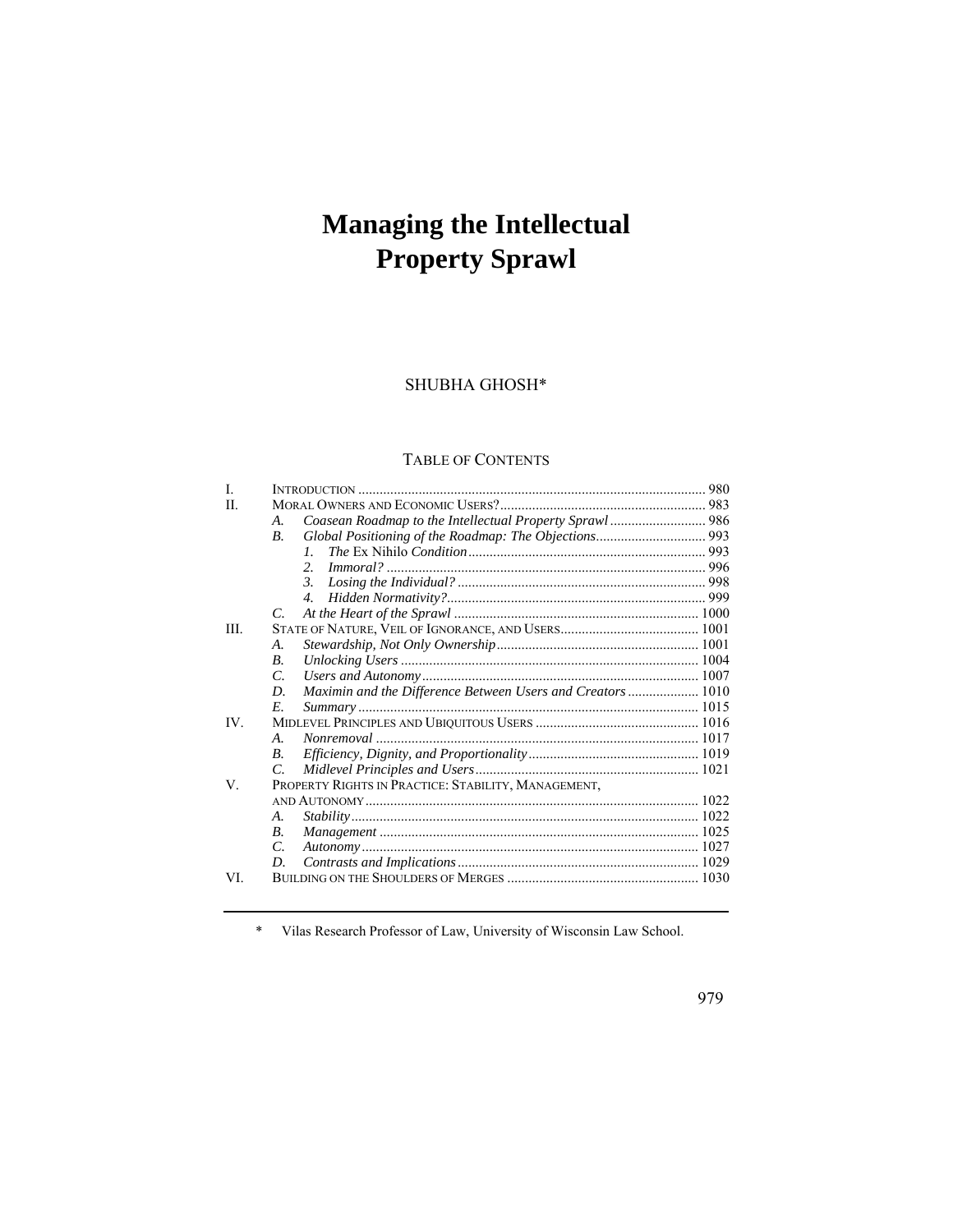## I. INTRODUCTION

 description could fit any endeavor in any period. As such, Professor "It's an exciting time, to be sure; but a confusing time too."<sup>1</sup> So Professor Merges describes the current state of intellectual property scholarship and policy, the backdrop to his book. Perhaps the Merges's search for foundations, for the essential core, is also familiar and admirable. Whether he is the modern Odysseus or Saint Augustine, or perhaps more appropriately a contemporary social reformer trying to sweep aside the corruption and return to more innocent and just times, Professor Merges has chosen a relevant and challenging project. The result is an account of intellectual property that places ownership at the center, but still has accommodation for the interests of nonowners, or users. It is this account that I seek to challenge in this Article.

Identifying authors and inventors as the keystone of intellectual property is not surprising. After all, the U.S. Constitution points in that direction. The familiar and oft-cited Article I, Section 8, Clause 8 empowers Congress to promote progress in "Science and [the] useful Arts" by securing exclusive rights in "Authors and Inventors."<sup>2</sup> Such a command might seem justification enough in response to my impertinent challenge to an owner-centered intellectual property law. But the provision establishes a rule of initial vesting of rights under copyright and patent law and tells us nothing about the scope and meaning of the "exclusive Right[s]." In this Article, I am effectively asking whether exclusive rights should be based exclusively, or even predominantly, on the interests of creative people, or do what I call "*users*' interests" count as well? I argue that they do and use Professor Robert Merges's book, *Justifying Intellectual Property*, as a foil to explain why.

Professor Merges certainly believes that creative people are special. His important and sweeping book, *Justifying Intellectual Property*, develops the proposition that intellectual property rights are meant to protect creative people and to channel their talents to the benefit of society. He invokes Locke, Kant, and Rawls to support this point. He uses this proposition as the linchpin for midlevel principles that drive intellectual property policy and practice. Statistics on creative professionals flesh out the proposition. And as for my question, what about the rest of us, Professor Merges shows that intellectual property rights in creative people can be channeled to serve users of digital technologies and those unfortunate victims of fatal diseases. Intellectual

 1. ROBERT P. MERGES, JUSTIFYING INTELLECTUAL PROPERTY 1 (2011).

 2. U.S. CONST. art. I, § 8, cl. 8.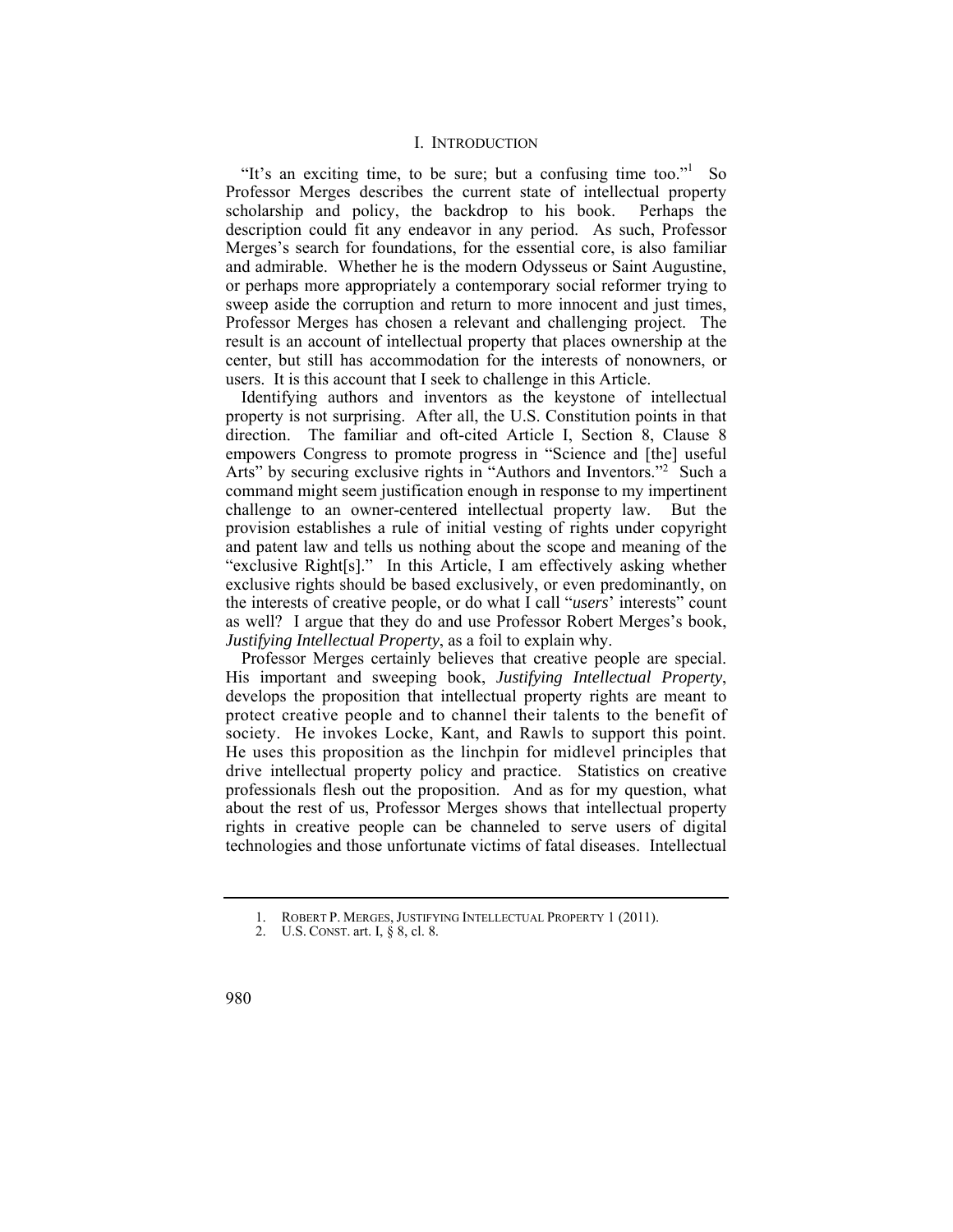property rights, in short, serve society by protecting the creative people. So I would summarize his argument without doing the book a disservice.

 Professor Merges's argument does not ignore these constituencies. At one level, he recognizes that creativity is democratic—its presence not *Justifying Intellectual Property* is an engaging book. As often is the case with commentaries like this one, it serves to portray the book the commentator wishes he had written. Professor Merges's book, with its explorations of philosophy, law, policy, and a bit of ethics, serves as a perfect foil against which to map out the book one wishes to write. By asking what makes creative people special, I question Professor Merges's proposition that creative people are the key beneficiaries of intellectual property rights. I ask, "What about the rest of us?" to emphasize the range of constituencies that intellectual property rights can benefit. based on accidents of birth or one's station in society. Of course, some people are more talented than others for a number of reasons. But creativity cannot be constrained by social hierarchies or prejudices. At another level, however, the emphasis on creative persons ignores the broader social contexts that intellectual property rights serve. Professor Merges identifies the social benefits that can arise potentially from intellectual property rights. But as a servant only of creative persons, one has to ask what other than wishful thinking will ensure that intellectual property rights will yield benefits to all members of society and not just the legally protected creative class.

vary, and some judgment has to be made about which uses should trump. Professor Merges overemphasizes creative persons and underemphasizes the rest of us. My commentary is designed to correct this imbalance. To put my point more strongly, my argument is that we should view intellectual property law and policy as user centered, and not a balancing of interests between creative persons and the rest of us. This argument follows from what I hope is the uncontroversial observation that we are all users of the intellectual property subject matter. Uses will of course But to engage in intellectual property policy debate fully, I argue that intellectual property policy should center the user in the debate and structure rights with users in mind. This Article develops this thesis, following largely the structure of Professor Merges's argument from foundational principles to midlevel ones and then to practice. My goal is to shift his argument from one centered on creative persons to one centered on the much more broad and relevant class of users.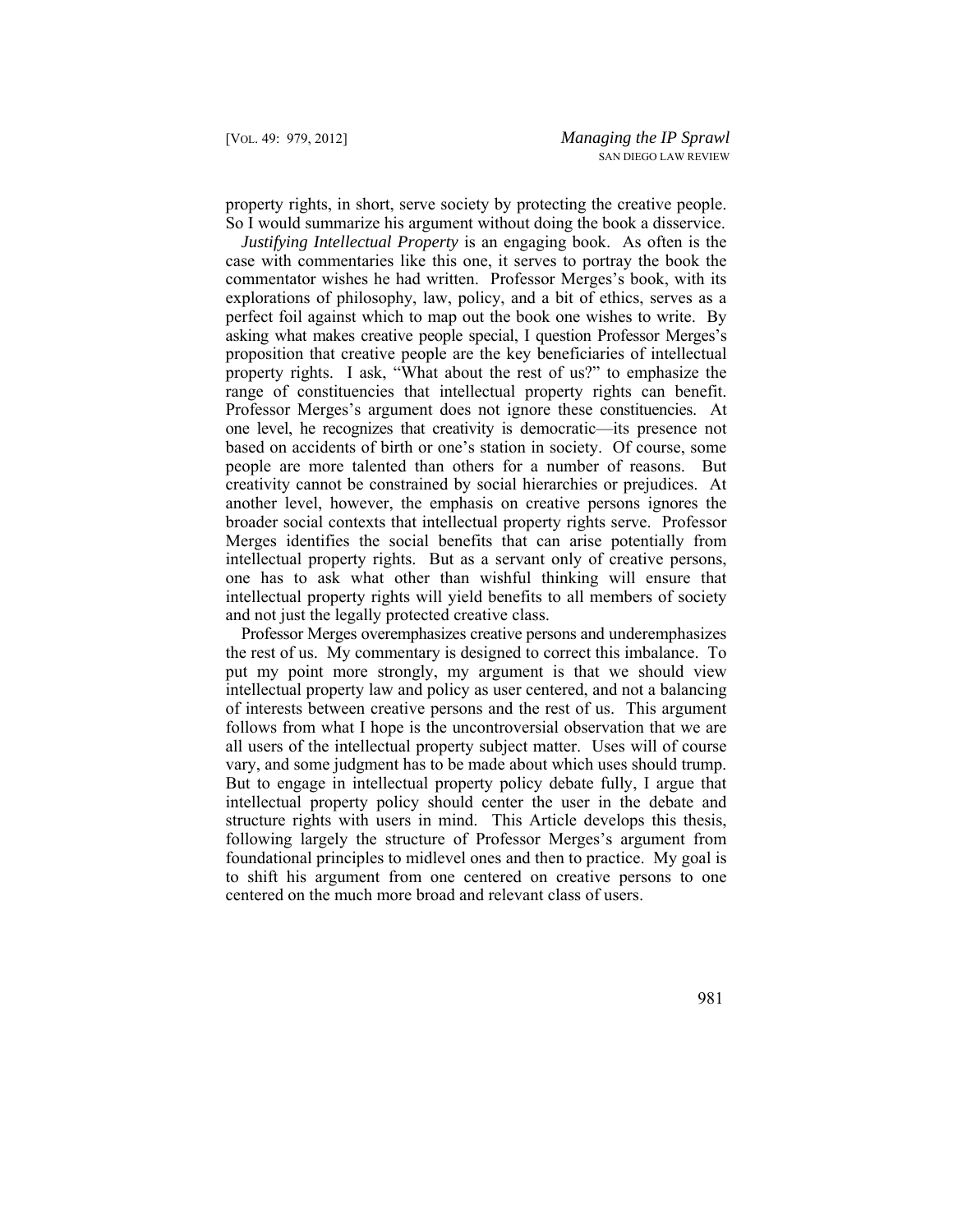users would imply conceptualizing intellectual property not in terms terms of nuisance, or the conflict in use between designated owners would not relegate this class to outlaws or pirates, but to individuals that needs to be balanced against those of the owner. Such a This shift is not just a pedantic or academic one. A user-centered approach to intellectual property has implications for how intellectual property law would operate in practice through public debate and through judicial and administrative enforcement. Shifting the focus to of trespass, or the unauthorized crossing of a legal boundary, but in and purported infringers. Recognizing users of intellectual property with certain sets of interests and rights affected by private ownership. Expanding our understanding of intellectual property would aid in incorporating the interests and rights of users much like modern landlord-tenant law recognizes a property right in the leasing tenant reconceptualization would correctly categorize open source licensing as consistent with intellectual property rights managed and distributed in a particular way. These implications will become clear as Professor Merges's conceptual categories are reconfigured with a user focus.

 obligations.4 The Supreme Court upheld Congress's power to restore How users have been misconstrued in intellectual property law became transparent in the Supreme Court's 2012 decision in *Golan v. Holder*<sup>3</sup> At issue in the case was Congress's power to remove works that had failed to obtain copyright protection in the United States from the public domain. Congress had removed non-U.S. works from the public domain through the restoration of copyright under section 104A of the Copyright Act, enacted in 1994 pursuant to international treaty copyright in this fashion.<sup>5</sup> In its opinion, Justice Ginsburg, writing for a six-Justice majority, stated that there were no vested rights in public domain works that Congress needed to respect.<sup>6</sup> More specifically, she pointed out that no one has an ownership interest in public domain works that could be the basis for injury should Congress remove works from the public domain through copyright restoration.<sup>7</sup> What is striking is that this characterization of the public domain assumes that rights can only be understood in terms of ownership. But the rights in the public domain—the rights, effectively, of users—are not solely matters of ownership. They constitute a set of reliance and other interests that the courts should at least recognize in assessing whether Congress has gone

<sup>3.</sup> Golan v. Holder, 132 S. Ct. 873 (2012).<br>4 See id. at 881–82.

<sup>4.</sup> *See id.* at 881–82.

<sup>5.</sup> *Id.* at 884.

<sup>6.</sup> *Id.* at 892.

<sup>7.</sup> *Id.*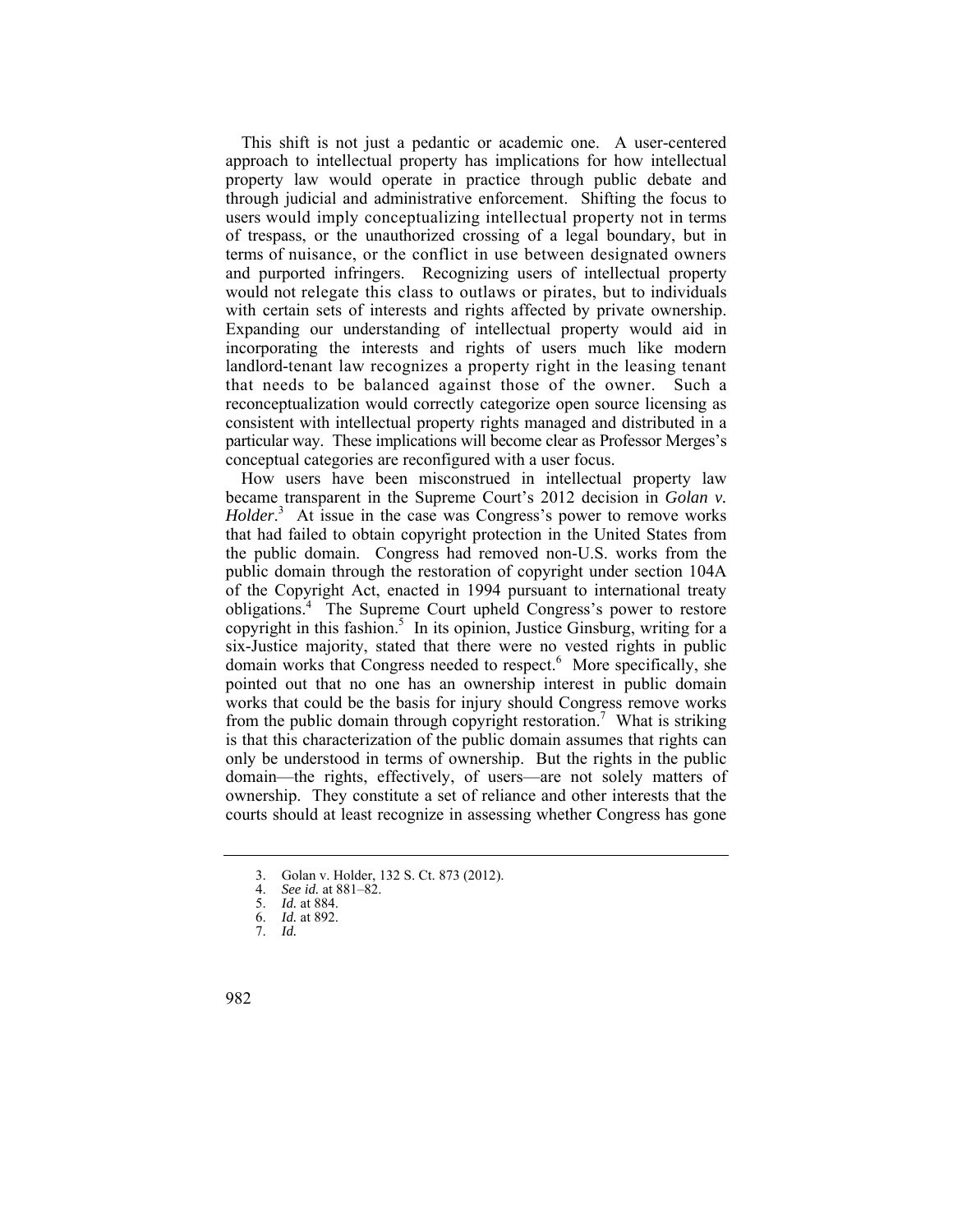too far. The Court's failed analysis in *Golan* stems, in part, from a failure to understand or recognize users' rights.

Professor Merges, despite the centrality of creative persons to his argument, organizes a set of ideas that are conducive to refocusing intellectual property law on users. I present this user-focused argument in this Article through the following five Parts. Part II explains my suggested approach to questions about the design of intellectual property law—an approach based on the new institutional economics and the work of Ronald Coase. Part II also addresses objections to this approach. Part III identifies the user in Professor Merges's high-level principles grounded in Locke, Kant, and Rawls. Part IV follows this argument with a closer examination of the four midlevel principles that inform intellectual property. These midlevel principles, I argue, are more cogent when expanded to include all users and not just creative persons. Finally, in Part V, I make the case for including users within the practices of intellectual property. These practices are framed in terms of the three broad goals of any system of property rights: stability, management, and autonomy. Part VI concludes.

#### II. MORAL OWNERS AND ECONOMIC USERS?

 enmeshed in bright lights and new-fangled developments. At the same time, Professor Merges admits dissatisfaction with the overreliance on property design. His book, subsequently, represents a return to Professor Merges begins his book with an elegiac parallel between two global cities—Mexico City and Shanghai—and intellectual property scholarship. Like the cities, intellectual property scholarship is sprawling. As a denizen of this sprawl, Professor Merges confesses to find himself at a loss. He expresses nostalgia for a time when intellectual property law and policy was simpler, more rooted in core values, and less efficiency as the basis for gauging intellectual property policy. Although his scholarship had been grounded in the normative principle of efficiency, Professor Merges expresses dissatisfaction with the principle as one to aid in answering basic questions of intellectual foundational principles gleaned from a study of Locke, Kant, and Rawls to develop fundamental principles to then formulate midlevel, guiding principles. The midlevel principles—nonremoval, dignity, efficiency, and proportionality—ground an owner-centered intellectual property law that accommodates the needs of users in environments such as digital creation and access to medicines. At the end of the book, Professor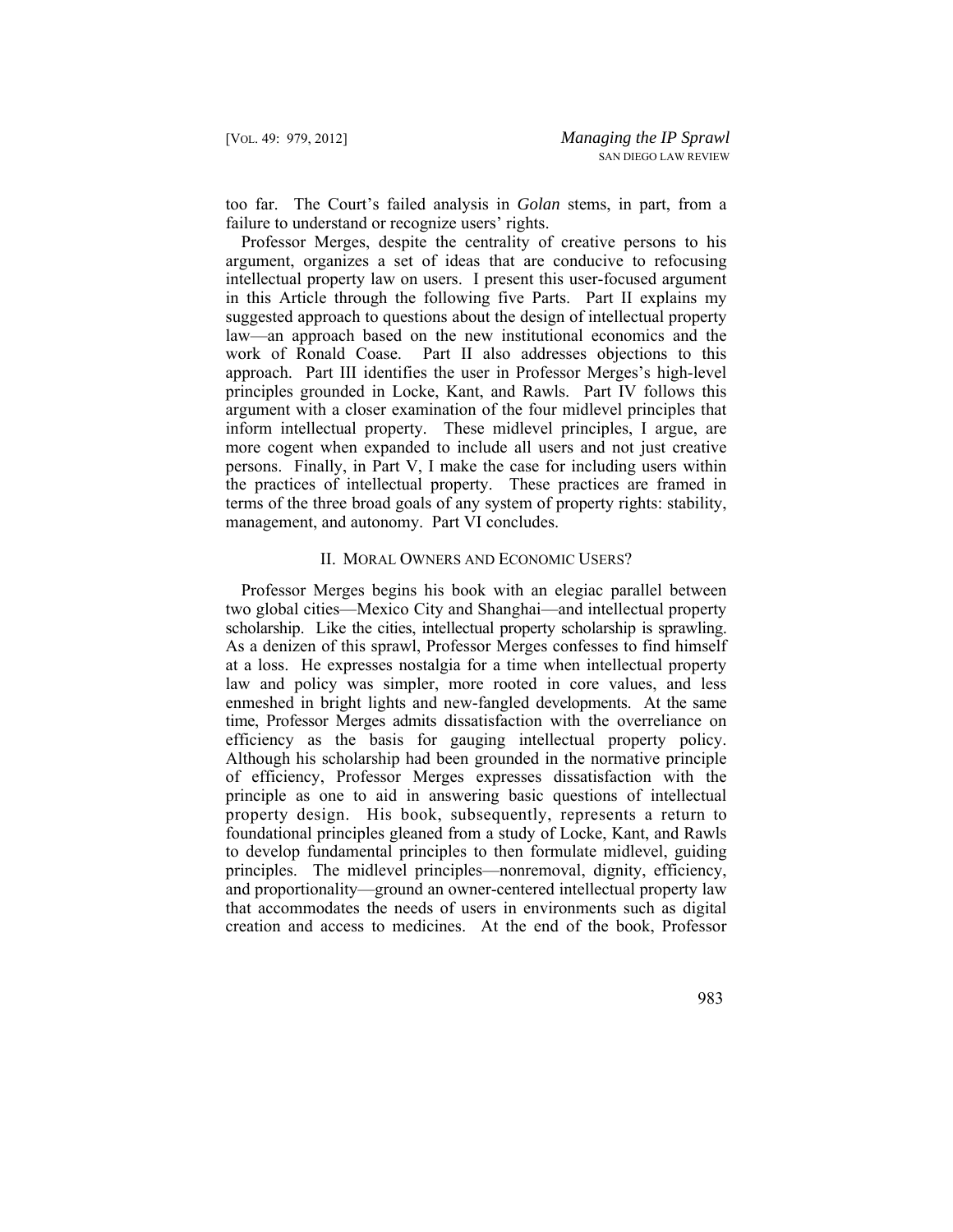Merges appears to have constructed a comfortable and comforting niche in the contemporary sprawl.

I have described Professor Merges's exploration of the foundations for intellectual property as "soul-searching." This description was not intended as an insult. Introspection is a virtue, in my opinion, forcing us to rethink assumptions and reassess research agendas. The product of Merges's introspection is an engaging book that asks readers to reconsider the philosophical roots of intellectual property in a moral rather than economic tradition. At the end, the book leaves us with a theory justifying intellectual property ownership with limits that take into account the interests and needs of users of intellectual property. From Professor Merges's perspective, the core of the intellectual property sprawl has been identified, and sense is made of the law.

 who need to negotiate intellectual property in pursuing their own With all the exploration of canonical texts from Locke, Kant, and Rawls, I left myself wondering how much of what Professor Merges discovers is what he expected to find. Like any good attorney, Professor Merges is making a case, and any case can be rebutted. The ownercentered vision of intellectual property presented in the book seems to ignore what I claim is the central problem in contemporary intellectual property, namely the tension between users and owners of intellectual property. Users are a highly differentiated group including, among others, bloggers, medical professionals, documentary filmmakers, parodists, news commentators, fans of creative works, cultural critics, remixers, inventors, artists, consumers, entrepreneurs, academics, and cultural preservationists. This list is not exhaustive, but captures individuals creative objectives, professional tasks, or ordinary life experiences. According to Professor Merges, these varied interests are accommodated through the four midlevel principles, particularly proportionality, with owners at the center. My question is, why should users not be at the center of the intellectual property system?

A user-centered intellectual property system is more pertinent to the current intellectual property sprawl.<sup>8</sup> Users as a group are a disparate and incoherent lot. But a user-centered understanding of intellectual

 FORDHAM L. REV. 347 (2005) (pointing out the recent growth in interest in copyright K. KATYAL, PROPERTY OUTLAWS: HOW SQUATTERS, PIRATES, AND PROTESTORS IMPROVE 8. *See generally* Julie E. Cohen, *The Place of the User in Copyright Law*, 74 users by copyright scholars and owners); *see also* EDUARDO MOISÉS PEÑALVER & SONIA THE LAW OF OWNERSHIP 25–26 (2010) (making the case of how users operating outside the law improve institutions that regulate property by making them more inclusive and competitive); MADHAVI SUNDER, FROM GOODS TO A GOOD LIFE: INTELLECTUAL PROPERTY AND GLOBAL JUSTICE 105–07 (2012) (making the case for protection of derivative creations by users of protected works).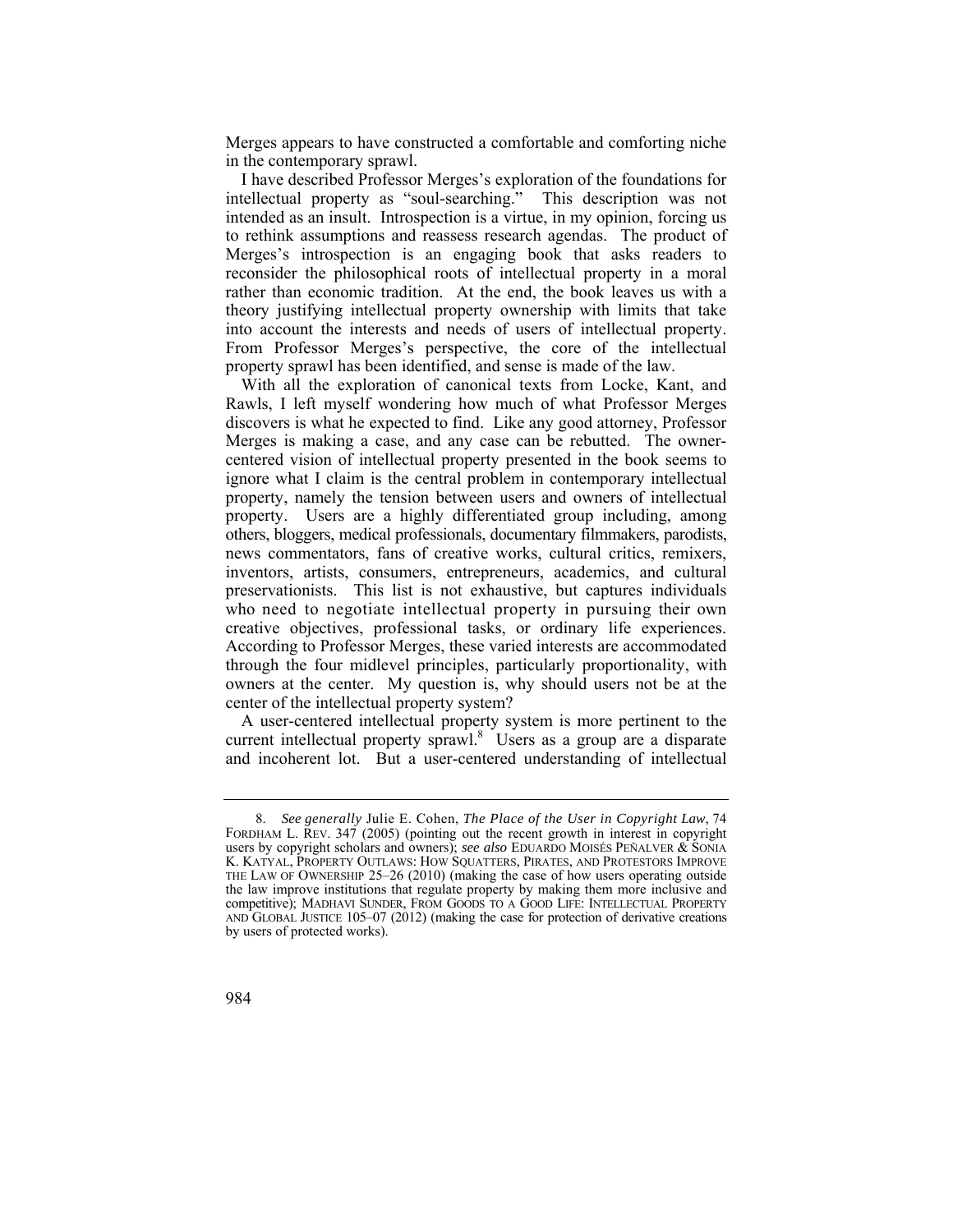of intellectual property. Users are the appropriate beneficiaries of how property is necessary precisely because the interests are so diffuse in practice. As public choice theory teaches us, laws based on concentrated benefits and diffuse costs tend to be skewed and subject to capture. Such a distribution of benefits and costs describes intellectual property with owners as beneficiaries and users as the bearers of the cost of an intellectual property system. From an analytical purpose, and with the goal of justifying or correcting intellectual property, a user-centered approach might create a more balanced and normative-grounded version the intellectual property sprawl can be managed and controlled.

Before I explain how to design a user-centered intellectual property, let me address the big question of why this recentering matters. Of course, Professor Merges cares about intellectual property users, as his chapters on digital technologies and access to medicine show. But his recognition of users' interests is developed as a cloud over owners' rights based on principles of proportionality and charity. Waiver of owners' rights is a critical means through which users' interests are realized. One may ask why users should rely on the kindness of owners. As a practical matter, can users rely on owners?

Furthermore, in critical areas of intellectual property debate, a focus on owners rather than on users can have implications for policy. For example, one current debate is the scope of patentable subject matter. Should certain types of inventions, such as business methods or medical diagnostics, be the subjects of patent? An owner-centered approach may bias this debate toward recognizing property rights, allowing for exceptions. A user-centered approach may ask us to question whether property rights should be recognized in the first instance and provide grounds for recognizing limitations in the scope of any right that is recognized. In short, where one ends up may depend largely on where one starts. In the spirit of introspection, it is worth examining these unstated assumptions.

What I suggest is that an approach based on the new institutional economics, with its roots in the work of Ronald Coase,<sup>9</sup> can provide a basis for recentering users in the design of intellectual property law. Perhaps it is obtuse of me to suggest an economic answer when Professor Merges's book is based on the questioning of economics.

 9. *See generally* R. H. COASE, THE FIRM, THE MARKET, AND THE LAW (1988) (collecting Coase's seminal articles on legal and market theory).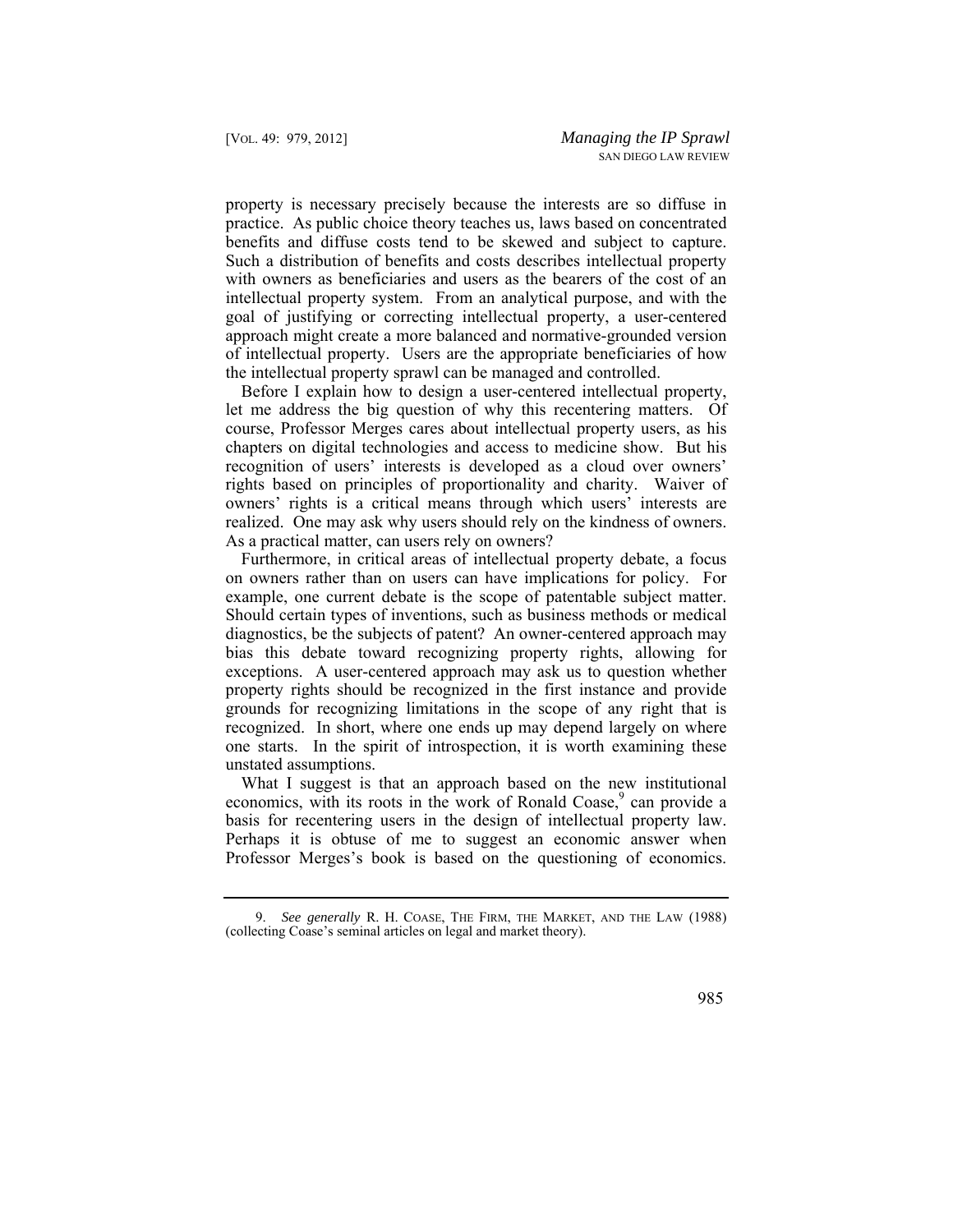one of wealth maximization as a basis for intellectual property policy. a lived-in world with a fantasy. New institutional economics with its Reconciling this paradox requires understanding Merges's rejection as Instead, Professor Merges turns to philosophy.10 The problem with this philosophical turn is that it potentially ignores the political, social, economic, and cultural contexts within which intellectual property operates. But if, as Professor Merges claims, the goal is to address an intellectual sprawl, one needs a map that provides some topographical contours that can make the sprawl reconcilable. Otherwise, one replaces focus on comparing different institutional structures provides such an approach.<sup>11</sup> The methodology can be used with several different normative frameworks and does not necessarily rest on wealth maximization. An explanation of how the new institutional economics works and applies to intellectual property design will make these points clearer.

#### *A. Coasean Roadmap to the Intellectual Property Sprawl*

In this subpart, I describe the new institutional economics whose roots are in the writing of Ronald Coase and propose an application to intellectual property. I present the design of intellectual property institutions as a problem of comparative institutional choices and show how an institutional economic approach can guide those choices.

externalities, or costs imposed on society by private decisionmaking.<sup>12</sup> Ronald Coase is associated with the Coase Theorem and with transaction cost minimization as the principle for designing legal rules. But a more fundamental insight informs these two more familiar results as well as an understanding of intellectual property. In his article, *The Problem of Social Cost*, Coase addressed the familiar problem of negative One solution to this problem is to internalize the costs, through taxes or penalties, so that the private decisionmaker accounts for the social costs in his or her actions. Coase's insight was one of reciprocal harms. Drawing on examples from the law of nuisance, he posited that what we

 foundations of property theory). 10. *See* MERGES, *supra* note 1, at 20–21 (describing the book's explorations into the

 applied to disputes over use, and ROBERT H. FRANK, THE DARWIN ECONOMY: LIBERTY, 11. *See* AMARTYA SEN, THE IDEA OF JUSTICE 75–77 (2009) (distinguishing between theories of justice that build on institutions as ideals and those that build on actual institutions). For perspectives on institutions, see THRÁINN EGGERTSSON, ECONOMIC BEHAVIOR AND INSTITUTIONS 101-03 (1990), which presents institutional analysis as COMPETITION, AND THE COMMON GOOD 85–87 (2011), which explains how Coase's ideas support a cooperative solution to competitive problems through transactions and coordinating conflicting uses.

<sup>12.</sup> *See* R. H. COASE, *The Problem of Social Cost*, *in* THE FIRM, THE MARKET, AND THE LAW, *supra* note 9, at 95.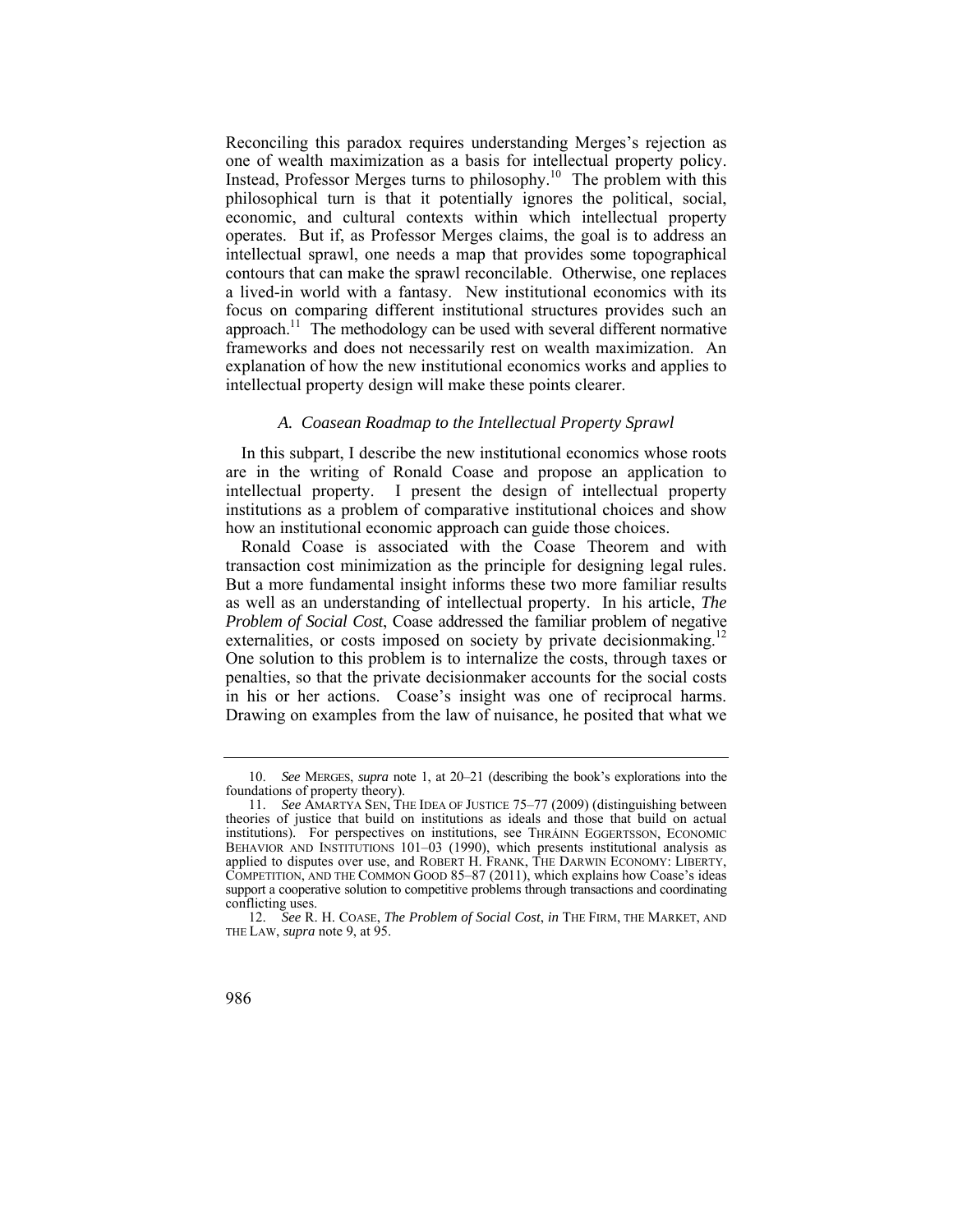see as negative externalities are conflicts over use.<sup>13</sup> For example, the pollution from a factory that harms a residential neighborhood is conceptually a problem of conflicting uses, with the factory owner wanting to pursue industrial uses and the homeowners wanting to pursue residential ones. In resolving nuisance cases, courts ask which of these conflicting uses should trump the other. Legal rules create rights that resolve this dispute between competing uses in order to further goals. These legal rights serve to allocate the social costs among the parties based on some normative principle.

irrespective of how the law sets the legal entitlements.<sup>14</sup> As Coase pointed I have presented Coase's result on reciprocity in general terms. Often, this description leads to the conclusion that under certain conditions, parties to a dispute over use can negotiate to the correct result out, this irrelevance of legal entitlements is true only if all transacting is costless.<sup>15</sup> This point serves as the basis for another formulation of the Coase Theorem: legal entitlements should be set to minimize transaction costs. In related work, I showed with coauthor David Driesen that a transaction cost minimization formulation is misleading because it ignores features of the environment in which actors operate and specifically can ignore transaction benefits.<sup>16</sup> In other words, in some situations, we may not want the parties to transact and so transaction costs can prevent undesirable transactions. However, none of these complications detract from the underlying observation that many social disputes involve conflicts over use rather than one party clearly and unilaterally causing harm to another.

Professor Lee Anne Fennell provides a criticism of how scholars have based property rights on transaction costs in a forthcoming article.<sup>17</sup> Her criticism has parallels with the argument of this Article that are worth pointing out even though I cannot develop those parallels fully here. Professor Fennell argues that transaction costs are ill-defined and instead offers the concept of "resource access costs" as a more coherent and

<sup>13.</sup> *See id.* 

<sup>14.</sup> *Id.* at 98–99.

*Id.* at 119.

 *Rethinking Transaction Cost Minimization in a World of Friction*, 47 ARIZ. L. REV. 61, 16. David M. Driesen & Shubha Ghosh, *The Functions of Transaction Costs:*  103–10 (2005).

 17. Lee Anne Fennell, *Resource Access Costs*, 126 HARV. L. REV. (forthcoming 2013), *available at* http://papers.ssrn.com/sol3/papers.cfm?abstract\_id=2154069.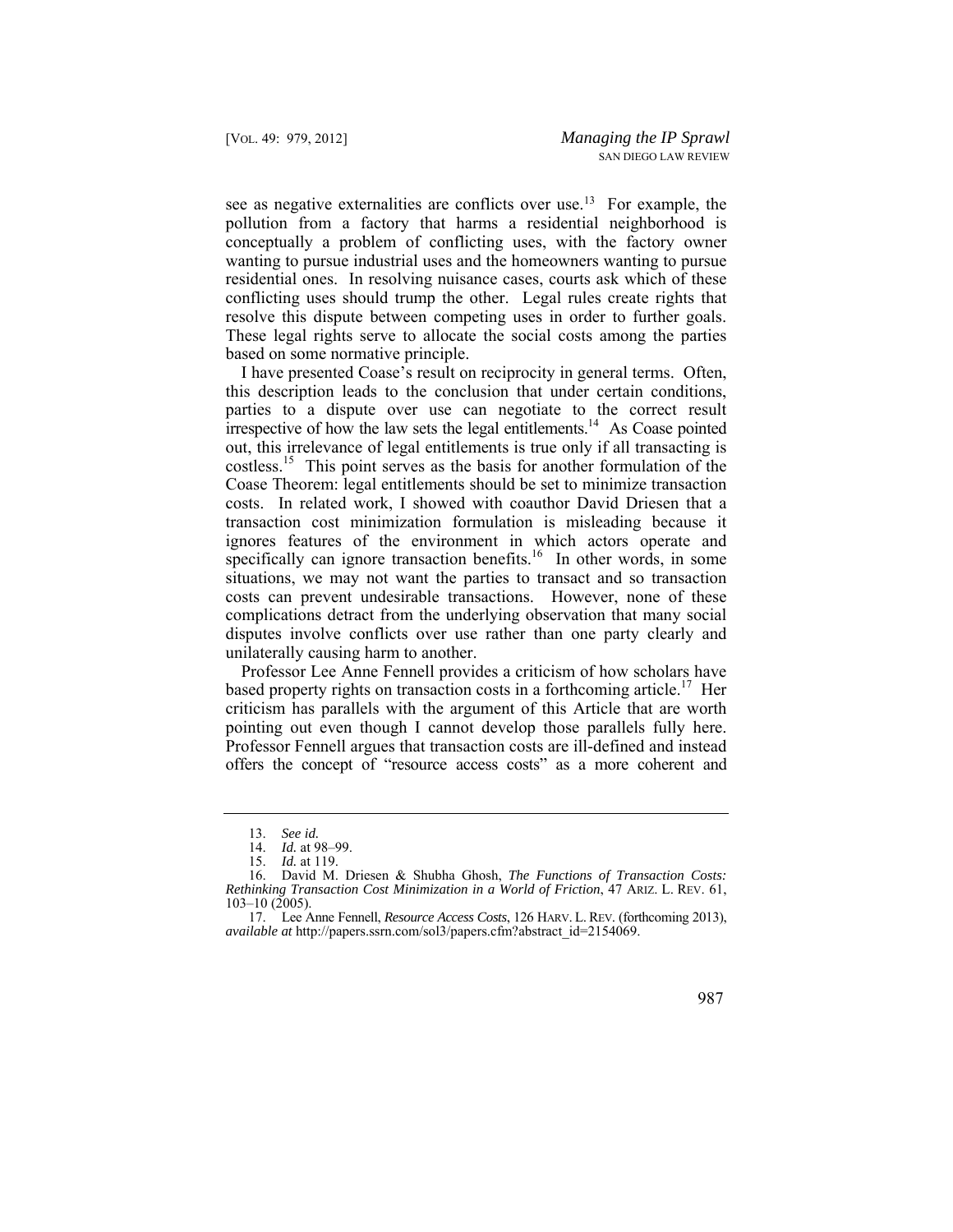tractable alternative.<sup>18</sup> Resource access costs represent the cost of accessing and transferring assets and reflect the goal of property rights as "a way of structuring access by designating an owner who has a specified set of rights and enjoys a residual claim on the asset."<sup>19</sup> As I understand Professor Fennell's argument, this Article illustrates how intellectual property rights are defined in order to reduce access costs and thereby benefit users.

 The reciprocity principle applies to intellectual property as well. In many disputes over intellectual property, the owner of intellectual property claims that a third party is infringing a protected work. The legal claim is based on the alleged infringer either appropriating a benefit from the owner—free riding—or injuring the owner by usurping profit or market share. The owner's claim of right permits an injunction or a claim of damages against the infringer unless special circumstances arise or the owner waives the claims. A reciprocal approach, however, would frame the problem in terms of conflicting uses over the work. For example, the designated owner would want to make her own movie from a copyrighted novel, while the alleged infringer wants to make his own movie based on the same novel. Often, the owner might tell the alleged infringer to create his own original novel and make a movie from that original work. Under the reciprocal approach, the alleged infringer might respond that the owner should create her own movie and let him be. Intellectual property law attempts to resolve this conflict over use by structuring legal entitlements. The question I am posing is, why should this conflict be weighed in favor of the owner rather than the so-called infringer? The labeled infringer in this case is an example of what I call a user.

At this point in my argument, I am reframing the problem. There are several objections to my claim, which I address in the next subpart. Here, let me object to one that I address in more detail below. The analogy to nuisance in real property, which provides the basis for Coase's discussion of reciprocal harms, may seem inapposite to the intellectual property problem. At issue for intellectual property is the creation of new works. I call this the *ex nihilo* condition to emphasize that the subject matter of the dispute comes out of nothing. By contrast, the subject of dispute, the use of the land, already exists in nuisance cases. Therefore, the contention is the conception of reciprocal harms may be applicable to works that have been created but does not offer

<sup>18.</sup> *Id.* 

<sup>19.</sup> *Id.* (manuscript at 21).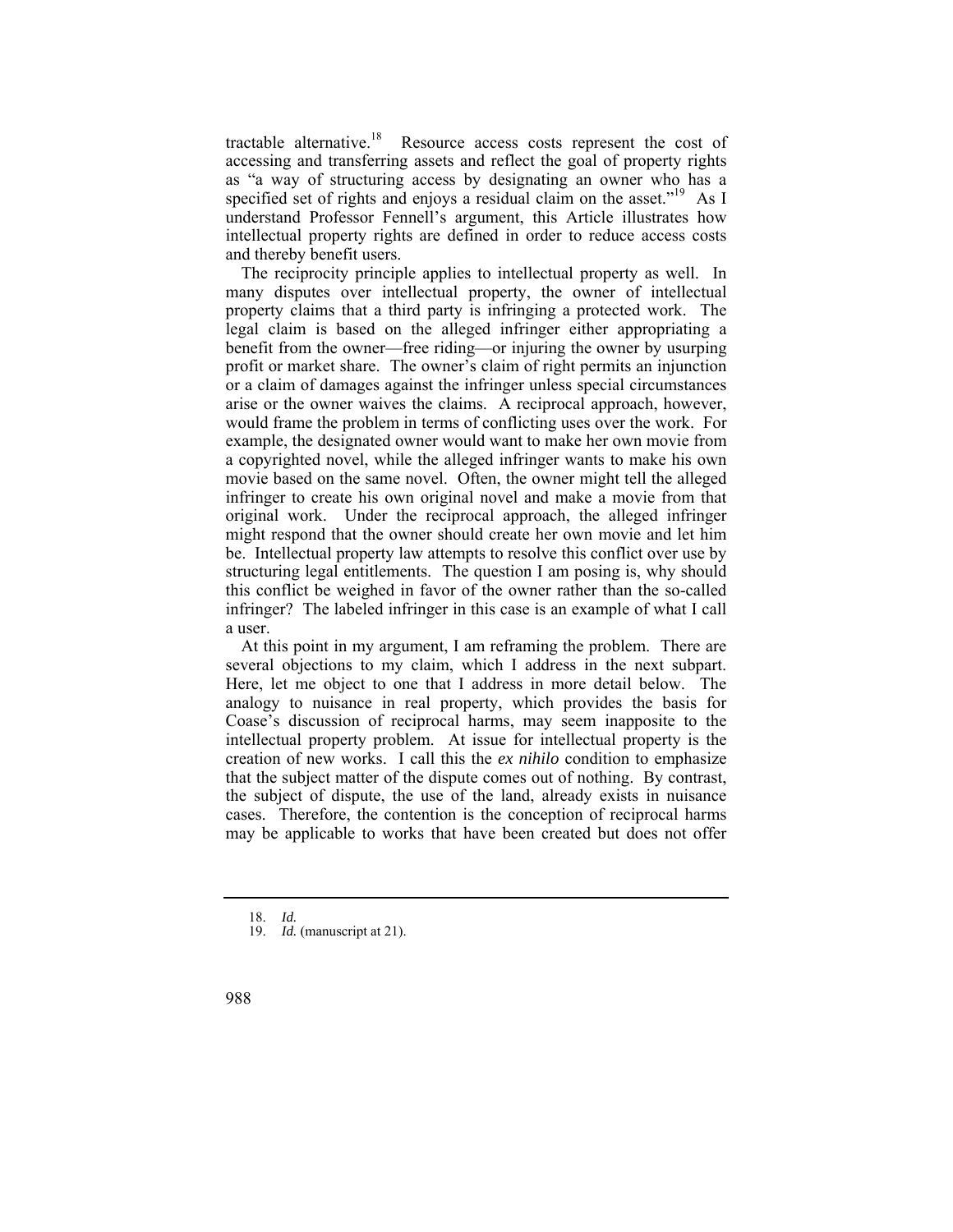guidance in whether works would be created in the first place. How, critics would ask, do I address the *ex nihilo* condition?

There are three responses. First, the *ex nihilo* condition applies to users as well. If someone wants to create or invent a new work based on something that is copyrighted or patented, this new work is also subject to the *ex nihilo* condition. The solution may be to obtain a license from the intellectual property owner. But that response begs the question, why should the owner's claim to a new work trump any claims by a creative or inventive user? To use the language of the law, what conditions would support the creation of derivative works or improvements? The last two are also subject to the *ex nihilo* condition. Licensing is of course one response, but that privileges owners over users. We are therefore in a condition of reciprocity, as described by Coase.

Furthermore, the conception of reciprocal harms applies outside the creation of derivative works and improvements to the creation of original works. The conflict over use that is at the heart of intellectual property appears in the decision whether to make a work in the first instance. Consider two individuals. One wants to make movies and television programs. The other wants to make a technology that can copy these works perfectly. These two plans are in conflict. How do we resolve the conflict? One objection is that I have shifted away from the problem of conflicting uses of a thing, like land, to conflicting plans, a shift that seems very different from the classic nuisance case. But the creation of new works and technologies does require inputs and resources, and we can recast the conflicting plans over seemingly irreconcilable uses of resources. For example, both the making of movies and of technologies to copy movies require comparable recording and storage equipment. The conflict is the use to which these resources should be put when we need to choose between uses that influence each other.

Finally, the *ex nihilo* condition is not unique to intellectual property. Although land is not manufactured or created, conflicts over real property have to do with the divergent uses to which land is put. A shopping mall, a housing project, a school, an airport—each is created *ex nihilo*. In resolving a dispute over conflicting uses, the effects of different entitlements on the creation of these tangible works are often taken into consideration. There is no reason why the *ex nihilo* condition could not similarly be adapted to conceptualizing intellectual property in reciprocal terms. The existence of a physical resource like land strikes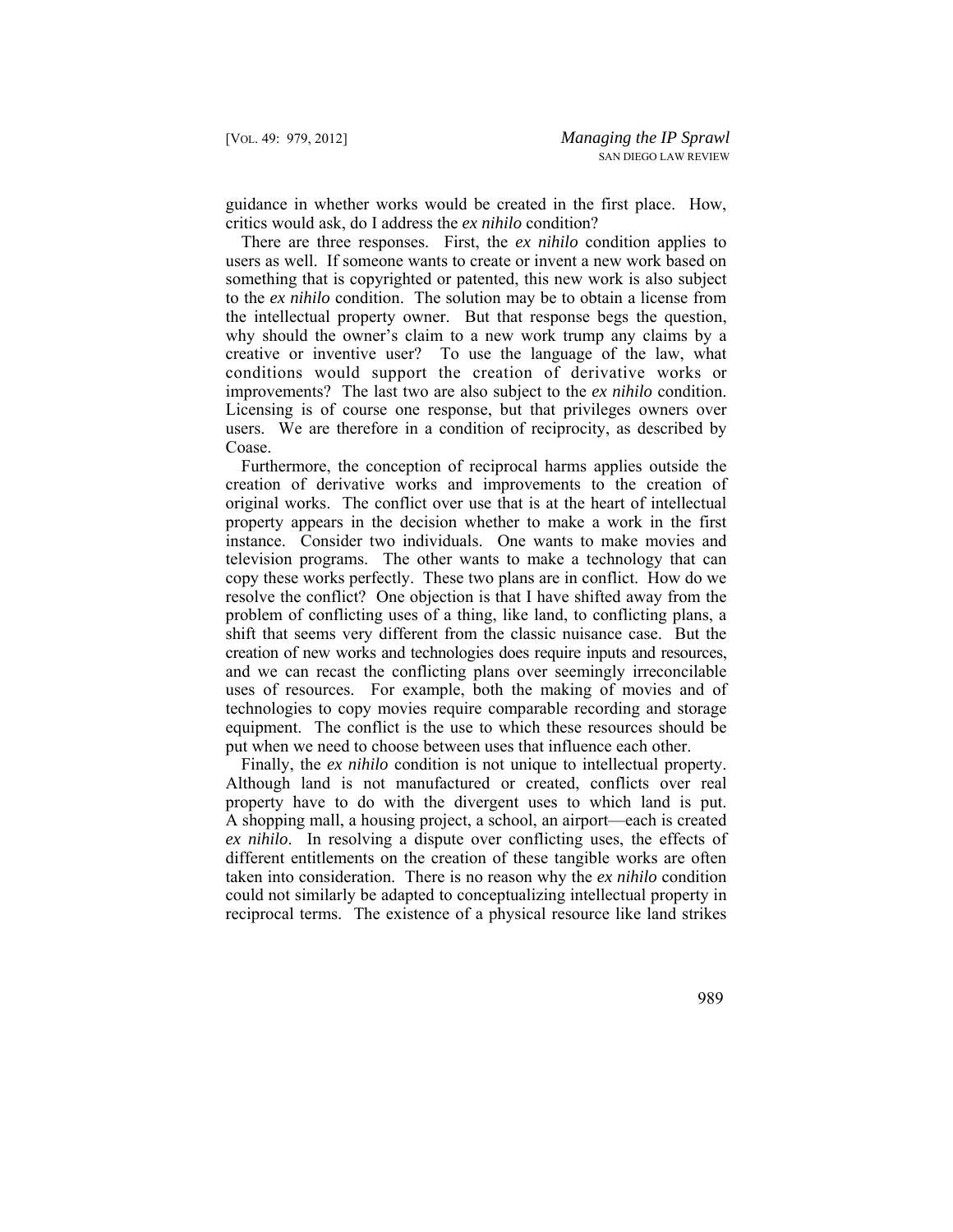me as misleading. Nuisance disputes are often precisely about conflicting plans and visions that are translated into the practical terms of reconciling conflicting uses.<sup>20</sup> I propose a similar approach to intellectual property.

Why does this conceptualization matter and what are its implications? The conceptualization matters because it allows for a more careful consideration of the interests of users without displacing concerns for owners. It permits precisely a more structured balancing of interests that intellectual property law purports to establish. Its implications also permit a type of methodological and normative heterogeneity to the intellectual property debate. Careful and sympathetic readers may conclude that my Coasean rendition of intellectual property would lead to the transaction cost minimization rationale for policy that we see in the various versions of the Coase Theorem. Such readers would also be familiar with Wendy Gordon's work on fair use.<sup>21</sup> Professor Gordon argues that fair use in copyright serves to allow uses to occur when the transaction costs of licensing are too high. A criticism of this pathbreaking work is that it leaves open the question of situations when fair use should be allowed even though licensing is possible.<sup>22</sup> For reasons I present in a separate article,<sup>23</sup> I am hesitant to adopt transaction cost minimization as a response to the problem of reciprocity.

Instead, I propose that recognizing reciprocity leads to addressing problems through comparative institutional analysis. As with any idea, there are many variants, but I propose one that asks policymakers to design intellectual property laws not based on claims of right of either owners or users, but on the consequences of institutional design for both owners and users. Although this may seem like a daunting task, I am eschewing what could be called global consequentialism. To put the point concisely, I do not think one has to know everything in order to conclude anything. Instead, comparative institutional analysis calls for a pragmatic approach, one not based on moral conceptions of rights, but on identifying legal entitlements within social, political, and economic contexts.

The roots of comparative institutional analysis can be traced to Coase in his article on social costs. But the approach has fuller expression in

 *Nuisance*, 90 VA. L. REV. 965 (2004). 20. *See generally* Henry E. Smith, *Exclusion and Property Rules in the Law of* 

 21. *See generally* Wendy J. Gordon, *Fair Use as Market Failure: A Structural and Economic Analysis of the* Betamax *Case and Its Predecessors*, 82 COLUM. L. REV. 1600 (1982).

<sup>22.</sup> *See, e.g.*, Glynn S. Lunney, Jr., *Reexamining Copyright's Incentives-Access Paradigm*, 49 VAND. L. REV. 483, 576–77 (1996).

<sup>23.</sup> *See* Driesen & Ghosh, *supra* note 16, at 64 (suggesting that reducing transaction costs risks reducing the benefits that these costs purchase).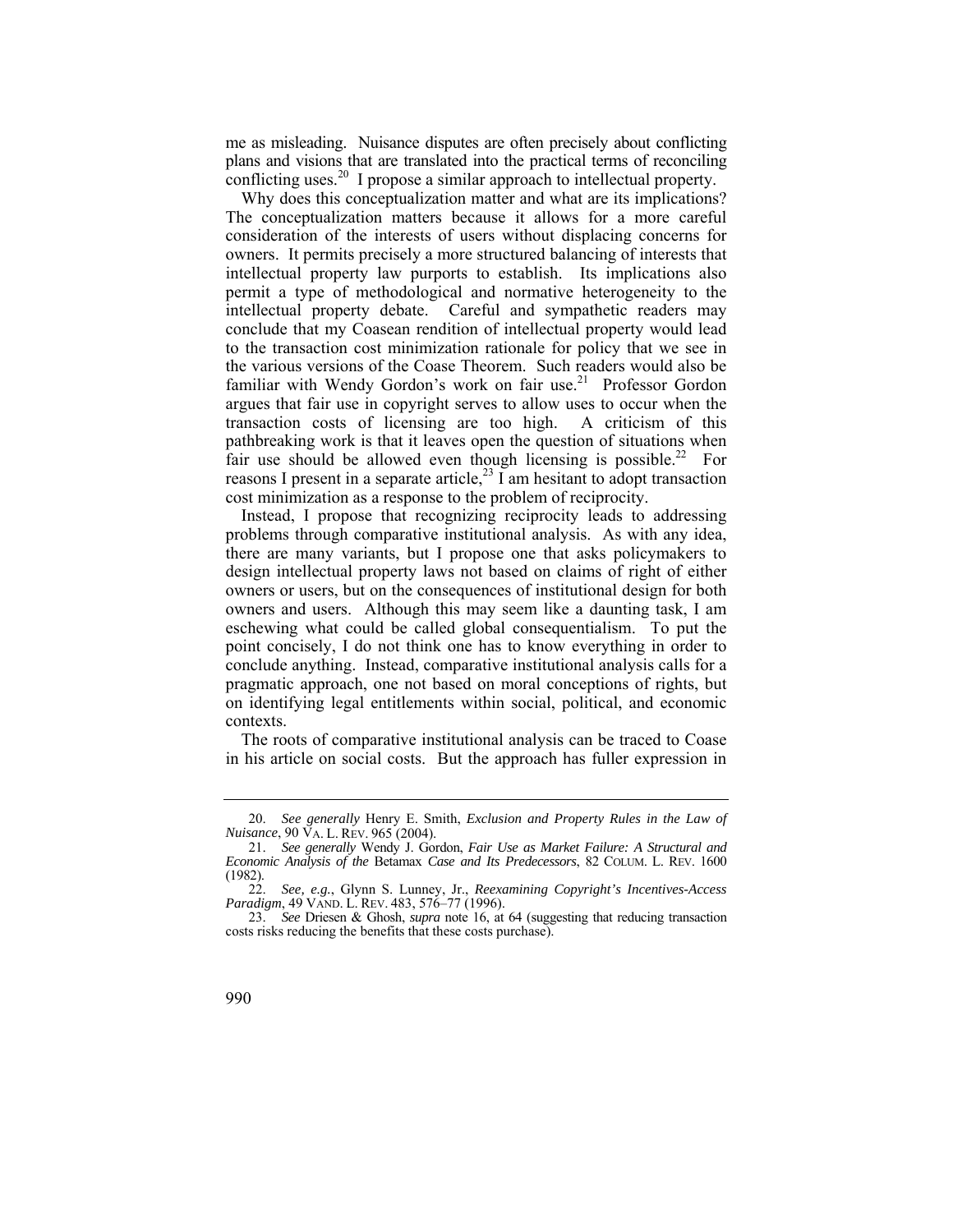his article on lighthouses. $24$  This short article addressed the institutional arrangements surrounding lighthouses in England, particularly the choice of the correct blend of government regulation and private governance.25 What is important about the article is its approach. Coase asks questions about institutional design and adopts a comparative framework, examining the implications of alternative arrangements for ownership and management of lighthouses. It is that mindset that is instructive for structuring legal entitlements, such as intellectual property.

What I propose seems to place quite a burden on judges, legislators, and other actors in the legal system. I am of course not advocating that every legal dispute involve complex, academic comparisons of alternative institutions and their consequences. Instead, the shift I propose would lend itself to the types of arguments and evidence that the legal decisionmaker can consider in reaching a decision. An approach that would be based on ownership, particularly the value of labor used to create a work, countenances certain pieces of evidence and would find others—perhaps the uses of the work—irrelevant. Comparative institutional analysis expands the domain of arguments and relevant facts and how such arguments and facts are assessed.

simply a natural law rather than an innovative application of a law.<sup>28</sup> A recent example of what I am suggesting is provided by the U.S. Supreme Court's decision in *Mayo Collaborative Services v. Prometheus Laboratories, Inc.*26 In this case, the Court invalidated a patent on a medical diagnostic method because it was deemed to be a law of [nature.](https://nature.27)<sup>27</sup> Ostensibly, the Court reasoned that the invention at issue was One can argue with the Court's characterization of the invention at issue as a law of nature and whether laws of nature actually exist. Arguably, the characterization served as a convenient hook for the Court to justify its unanimous decision. What may have been more salient to the Court were the consequences of this patent for the practice of medicine. In fact, the Court quite prominently cites the amicus brief from the American Medical Association challenging the patent.<sup>29</sup>

<sup>24.</sup> *See* R. H. COASE, *The Lighthouse in Economics*, *in* THE FIRM, THE MARKET, AND THE LAW, *supra* note 9, at 187.

<sup>25.</sup> *Id.* 

<sup>26.</sup> Mayo Collaborative Servs. v. Prometheus Labs., Inc., 132 S. Ct. 1289 (2012).

<sup>27.</sup> *Id.* at 1294.

<sup>28.</sup> *See id.* 

<sup>29.</sup> *See id.* at 1304.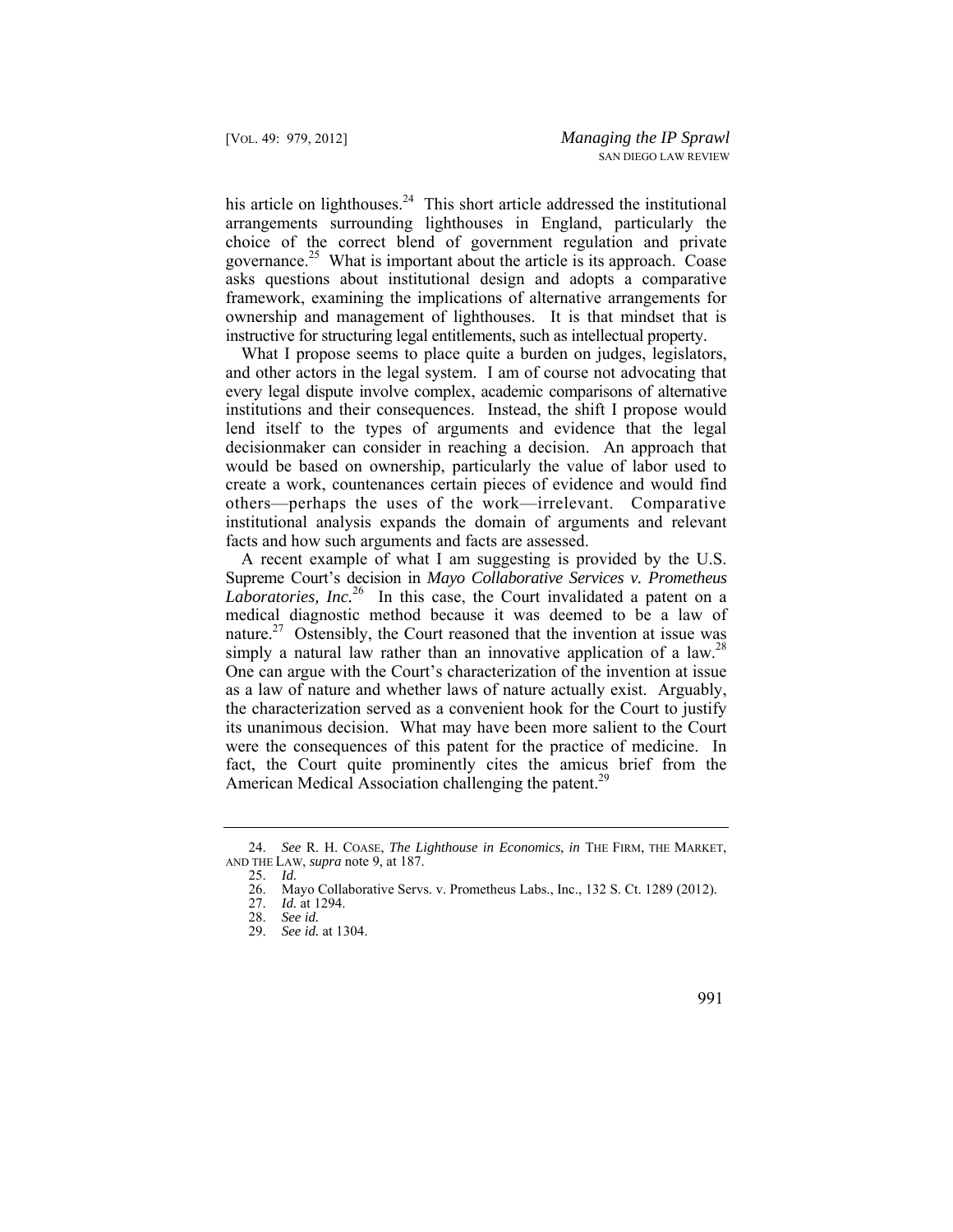Under a purely Lockean justification for patents, the Court's inquiry into the consequences for doctors would be irrelevant. The law of nature inquiry would be relevant to check whether the inventor had taken too much from the commons of knowledge. But that inquiry would still require demarcating some baseline to ascertain what is "too much." Professor Merges's notion of proportionality might be relevant to this point, but that would entail considering consequences for users, as I suggest. I would suggest that what the Court actually did in *Mayo* was a pragmatic application of comparative institutional analysis to determine the consequences of allowing the specific patent for the practice of doctors. The comparative institutional analysis not only makes the effects on medical practitioners relevant but also focuses attention on the relevant consequences of allowing the patent.

economic liberty. $30$  In my mind, this normative flexibility is the attraction medical practice.<sup>31</sup> The invention did not enable anything new while What is missing here is an overarching normative framework for analysis. I think Coase was silent on this point, although I read him as a libertarian who would be skeptical of institutions that unduly restricted of comparative institutional analysis. The approach allows us to focus on consequences but does not commit us to particular normative ends. The problem becomes one of how to assess consequences. In my view, that assessment will be highly context dependent. In the *Mayo* case, the Court was concerned with the preemptive effect of the invention on potentially foreclosing traditional practice. This type of pragmatic application and consideration is what makes comparative institutional analysis desirable.

 with commonsense notions of morality and potentially leads to normative agenda to comparative institutional analysis that my pragmatic With this description of comparative institutional analysis in hand, I turn next to several objections to my argument. There are four principal objections. First, my argument does not address the *ex nihilo*  condition. Second, comparative institutional analysis is inconsistent undesirable consequences. Third, the reciprocity conception subsumes the individual into a pure social construction. Fourth, there is a hidden justifications ignore. After addressing each criticism, I return to the impetus for this inquiry, Professor Merges's dissatisfaction with the

 30. *See* R. H. COASE, ESSAYS ON ECONOMICS AND ECONOMISTS 61–62 (1994) (discussing the role of economics in public policy and pointing to studies on the negative effects of government regulation).

<sup>31.</sup> *See Mayo*, 132 S. Ct. at 1293–94 (expressing concern with patents that preempt application of a natural law or natural correlation in medical diagnostic and therapeutic contexts).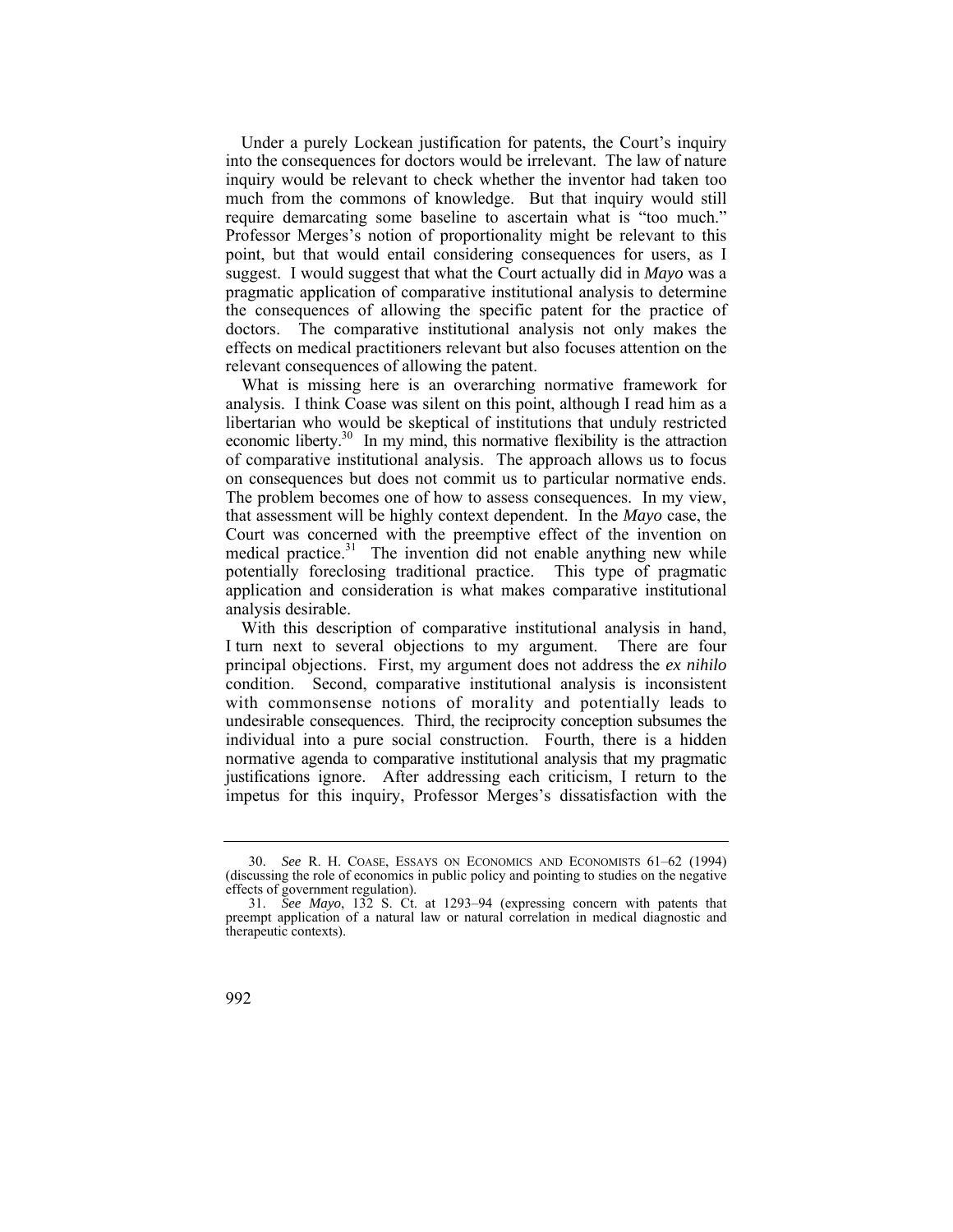why the approach I present takes us to the heart of the sprawl without contemporary sprawl of intellectual property. I conclude by suggesting getting us lost in a heart of darkness.

#### *B. Global Positioning of the Roadmap: The Objections*

In this subpart, I address four salient objections to my argument that intellectual property entails a conflict over use. Addressing these objections serves to strengthen and develop my arguments, as well as establish some foundational points that will arise in subsequent Parts of the Article. The four objections are: (1) focusing on conflicting use ignores the *ex nihilo* condition; (2) focusing on conflicting use ignores and diminishes moral claims of right; (3) focusing on conflicting use ignores the individual; (4) focusing on use as supporting a plurality of normative positions ignores the hidden normativity of Coase and comparative institutional analysis. I address each point in turn.

## *1. The* Ex Nihilo *Condition*

Intellectual property's appeal follows from its goal of creating new works. Whether couched in terms of innovation, progress, creation, invention, or originality, intellectual property is salient precisely because it supports what did not exist before. The strength of intellectual property supports, in many instances, claims by the intellectual property owner to limit or even deny access. The tenor of these claims is as follows. Because the owner brought the works into existence, potential users are not denied anything they otherwise did not have. *A fortiori*, absent any harmful effects from the new product or service, individuals are made better off than they were before. Therefore, to the extent intellectual property promotes new products or services that did not exist before, intellectual property is welfare enhancing.

I have called this type of argument the "reverse precautionary principle."<sup>32</sup> Just as the precautionary effect supports regulation to prevent any potential harm, the reverse precautionary principle supports any intellectual property right as long as there is a potential benefit. I have argued that this principle overstates the case for intellectual property.<sup>3</sup> I would make the same case for the *ex nihilo* condition. Those who

 32. Shubha Ghosh, *Why Intergenerational Equity*, 2011 WIS. L. REV. 103, 104–06.

<sup>33.</sup> *Id.* at 104.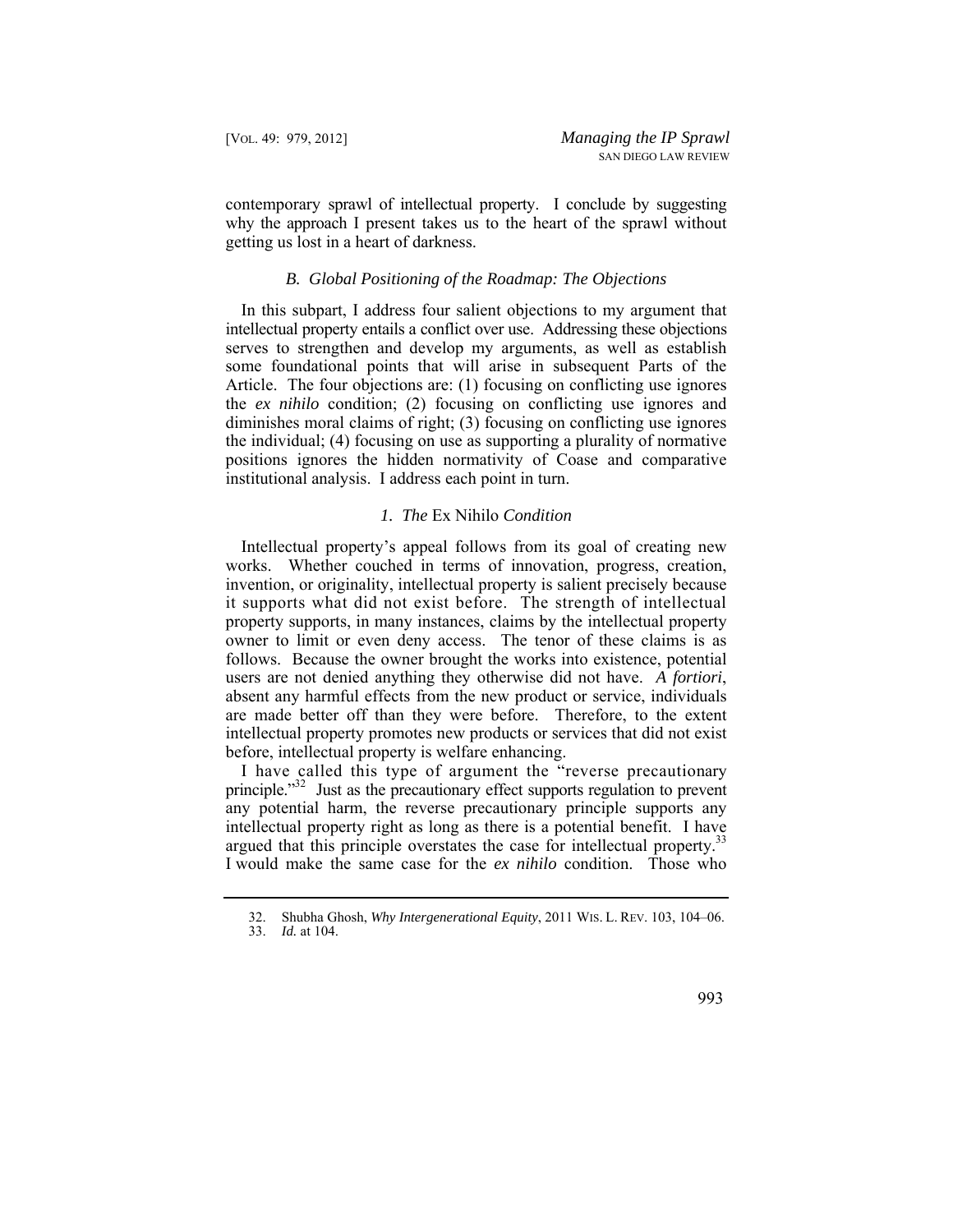subscribe to the *ex nihilo* condition, the argument that intellectual property permits that which would otherwise not exist, need to make the case why creating something out of nothing grants owners a trumping claim over users with some possible exceptions. There are three problems with using the *ex nihilo* condition to support the primacy of ownership: (1) the well-studied problem of romantic authorship; (2) the process of creation and invention; and (3) the source of value in intellectual property.

 $\overline{Ex}$  *nihilo* arguments parallel those of the romantic author.<sup>34</sup> The latter is culturally based, grounded in nineteenth-century conceptions of the creative genius or the value-creating and productive entrepreneur. Although the main criticism of the romantic author notion is that authorship is socially constructed and creation and invention are social processes, not just individual ones, the flaw with the *ex nihilo* argument is that producing something out of nothing does not inexorably lead to strong property rights. Discovering new territory, new natural resources, new waterways, a new plant, or a new mathematical concept are each examples of *ex nihilo* creation, but different legal regimes of ownership govern each situation. For new territory, national sovereignty trumps individual discovery. Natural resources and waterways have their own rules for capture and ownership. New plants can be the subjects of intellectual property, but new mathematical concepts are less likely to be granted protection. One should ask why the appeal of newness should lead to strong ownership rights for intellectual property. Follow-on inventions and improvements often relax claims by the intellectual property owner. My suggestion is that some principle other than simply producing something out of nothing must be guiding the definition of property rights.

A potential guiding principle may come from an understanding of the process of creation and invention. One does not have to indulge too deeply in the social construction of authorship and inventorship to ponder whether any work truly is made from nothing. Contemporary mechanical and electronic inventions include the applications of established and newly discovered scientific principles. New machines and processes evolve from old ones through acts, often unpredictable, of

 CONSTRUCTION OF THE INFORMATION SOCIETY 54–57 (1996); ROSEMARY J. COOMBE, THE *Cultural Geography of Authorship*, 48 STAN. L. REV. 1293, 1322–27 (1996); Peter Jaszi 34. *See, e.g.*, JAMES BOYLE, SHAMANS, SOFTWARE, AND SPLEENS: LAW AND THE CULTURAL LIFE OF INTELLECTUAL PROPERTIES: AUTHORSHIP, APPROPRIATION, AND THE LAW 219 (1998); Keith Aoki, *(Intellectual) Property and Sovereignty: Notes Toward a* & Martha Woodmansee, *Introduction* to THE CONSTRUCTION OF AUTHORSHIP: TEXTUAL APPROPRIATION IN LAW AND LITERATURE 1, 10–13 (Martha Woodmansee & Peter Jaszi eds., 1994).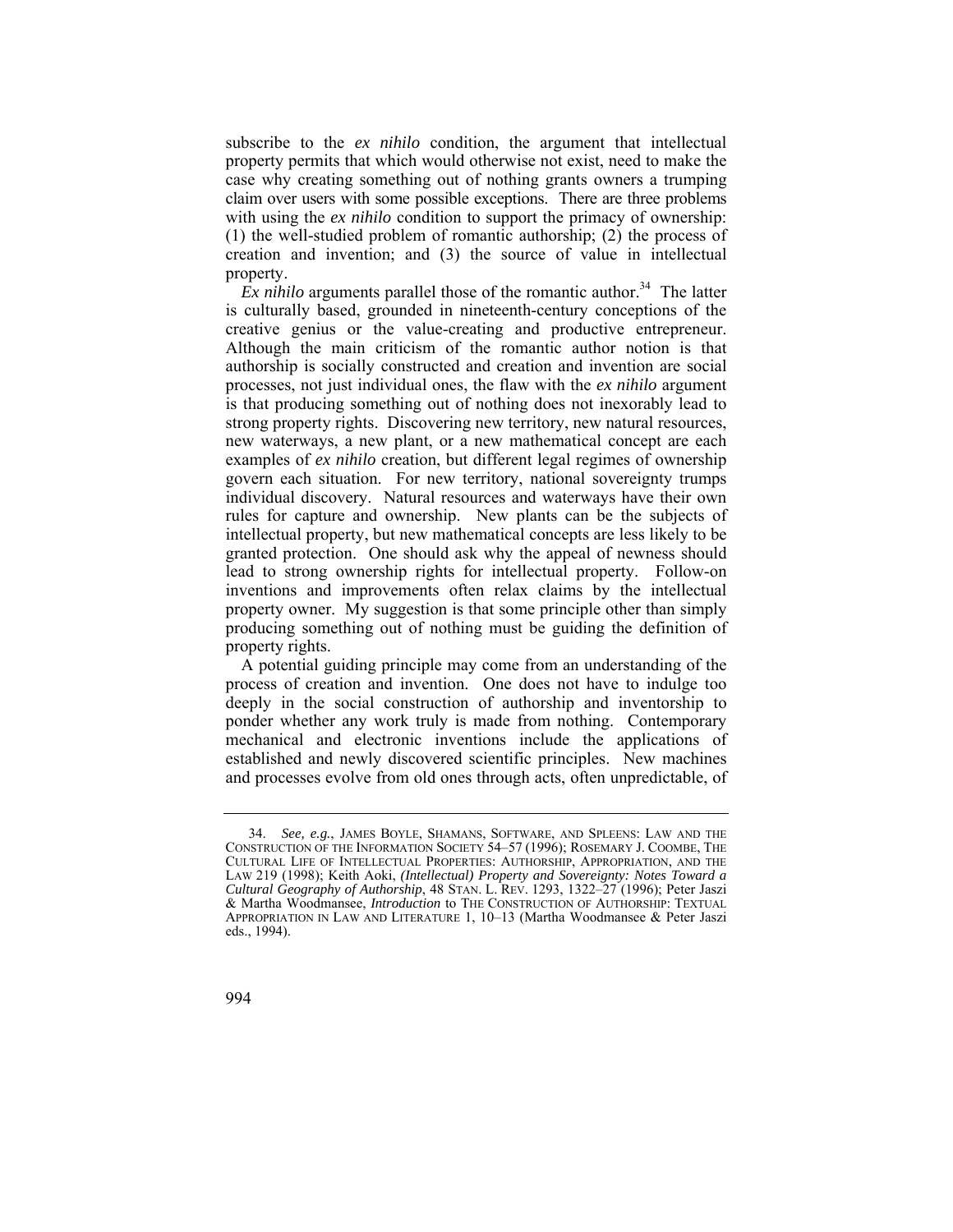rules of English grammar, nor is it meaningful to say glibly that the iPad human ingenuity. New works build on old, established themes reworked and reshaped through creative energies. These arguments can be readily reduced to saying there is nothing new under the sun. But such a handy shibboleth ignores the deeper point. Of course *The Lord of the Rings* or *To the Lighthouse* are not inherently present in the Roman alphabet and existed in weaving looms. It is the energy and the shaping of these previous elements that creates the new item, and the new item in turn serves as raw material for future works. The *ex nihilo* argument glorifies the work and product and deflects our attention from the creative energies that produce them.

 the creation never occurs. But that misses the point. Nowhere am I Refocusing attention on creative energies is important for the third reason that one should be skeptical of the *ex nihilo* argument. The source of value, both economic and social, comes from the use to which new works and products are put.<sup>35</sup> The new, new thing may wow us, but ultimately if the newness does not translate into concrete benefits, whether realized as gains in productivity, contributions to knowledge, or stimulation of entertainment and pleasure, then it is hard to say whether the new, new thing is really valuable. Of course, proponents of the *ex nihilo* argument will say that these benefits are meaningless and pointless if suggesting that creation is bad or that it should be discouraged. My contention is that use contributes to value rather than mere ownership. The goal of intellectual property ultimately is to promote use. Of course, ownership is important for that goal, but it would be wrong to say that ownership is primary.

 determination of economic value. *See, e.g.*, ALFRED MARSHALL, PRINCIPLES OF ECONOMICS POST-INDUSTRIAL SOCIETY: A VENTURE IN SOCIAL FORECASTING, at xvii (spec. anniversary 35. This statement reflects in part the criticism of the coherence of the labor theory of value, which has its roots in Locke. *See, e.g.*, Duncan Kennedy, *The Role of Law in Economic Thought: Essays on the Fetishism of Commodities*, 34 AM. U. L. REV. 939, 955–56 (1985). The labor theory of value was sharply criticized and rejected in the nineteenth and twentieth centuries and replaced with a theory of market exchange as the 526 (8th ed. 1920). With the development of technologically-driven markets based on the flow of communication and information, the understanding of markets has shifted to a focus on knowledge creation and exchange. *See, e.g.*, DANIEL BELL, THE COMING OF ed. 1999) (describing a knowledge theory of value in contrast with a labor theory). The importance of use, particularly collaborative use, is now the focus of understanding markets based on networks of information and individuals. *See generally* YOCHAI BENKLER, THE WEALTH OF NETWORKS: HOW SOCIAL PRODUCTION TRANSFORMS MARKETS AND FREEDOM (2006).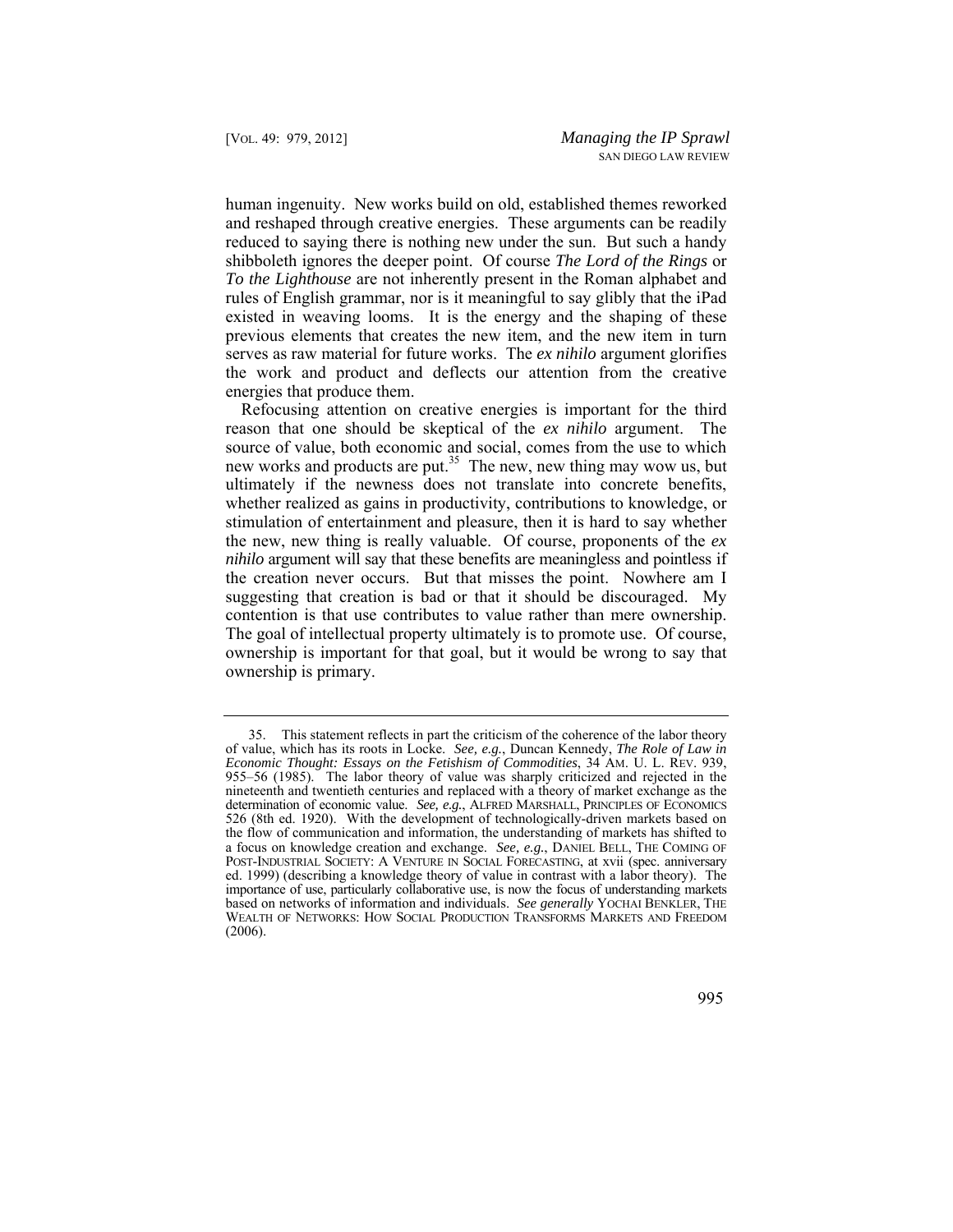A summary of my criticism of the *ex nihilo* condition reveals the fault lines. I contend that the *ex nihilo* argument creates a false dichotomy between ownership and use. This false dichotomy is false because it leads to ownership trumping use in most instances. The dichotomy leads to the reverse precautionary principle referenced above. Furthermore, I call the dichotomy false because owners are a type of user. The works they create, the innovations they make, entail using the materials for creativity and innovation: scientific principles, linguistic forms, spatial relationships, cultural allusions, which properly reconstituted through individual energy lead to the new, new thing. If owners are recognized as a type of user, not only is the *ex nihilo* condition minimized, but the case for intellectual property under a comparative institutional analysis is also strengthened.

## *2. Immoral?*

 privacy. To take my conception to the logical extreme, rape is simply a By reducing all disputes to one of conflict between equally competing claims of use, the approach I endorse seemingly minimizes moral claims. Not only is the moral claim of the owner, whose talents and efforts have borne fruit, minimized, but also the claim of a person whose private information is misappropriated as a violation of any rights of matter of convenience with the lust and violence of the rapist seemingly being on the same plane as that of the brutalized. These objections were raised by the attendees at the Law and Philosophy conference in San Diego where I presented a draft of this Article. These objections are a reaction to the seeming nihilism and moral neutrality of the comparative institutional analysis. I believe they overstate the claims of comparative institutional analysis and present all moral claims as absolutes that themselves need not be defended.

To start with the third and most trenchant criticism first, there is nothing about my argument that would support rape or other acts of assault. My argument is about intellectual property. One could just as readily make the contention that Lockean theories of property support treating people as chattel. That leap would entail a category mistake, in my opinion, with the conclusion that *x* is property resting on the assumption that anything is potentially property. More to the point, my argument generalizes to transactional environments. Personal relationships, particularly intimate ones, are not transactional. They are not the product of monetary or even reciprocal gift exchanges. Whether there is a deeper moral basis for claims against physical violence I leave for another inquiry. I do not think anything in my argument would undermine such independent moral bases.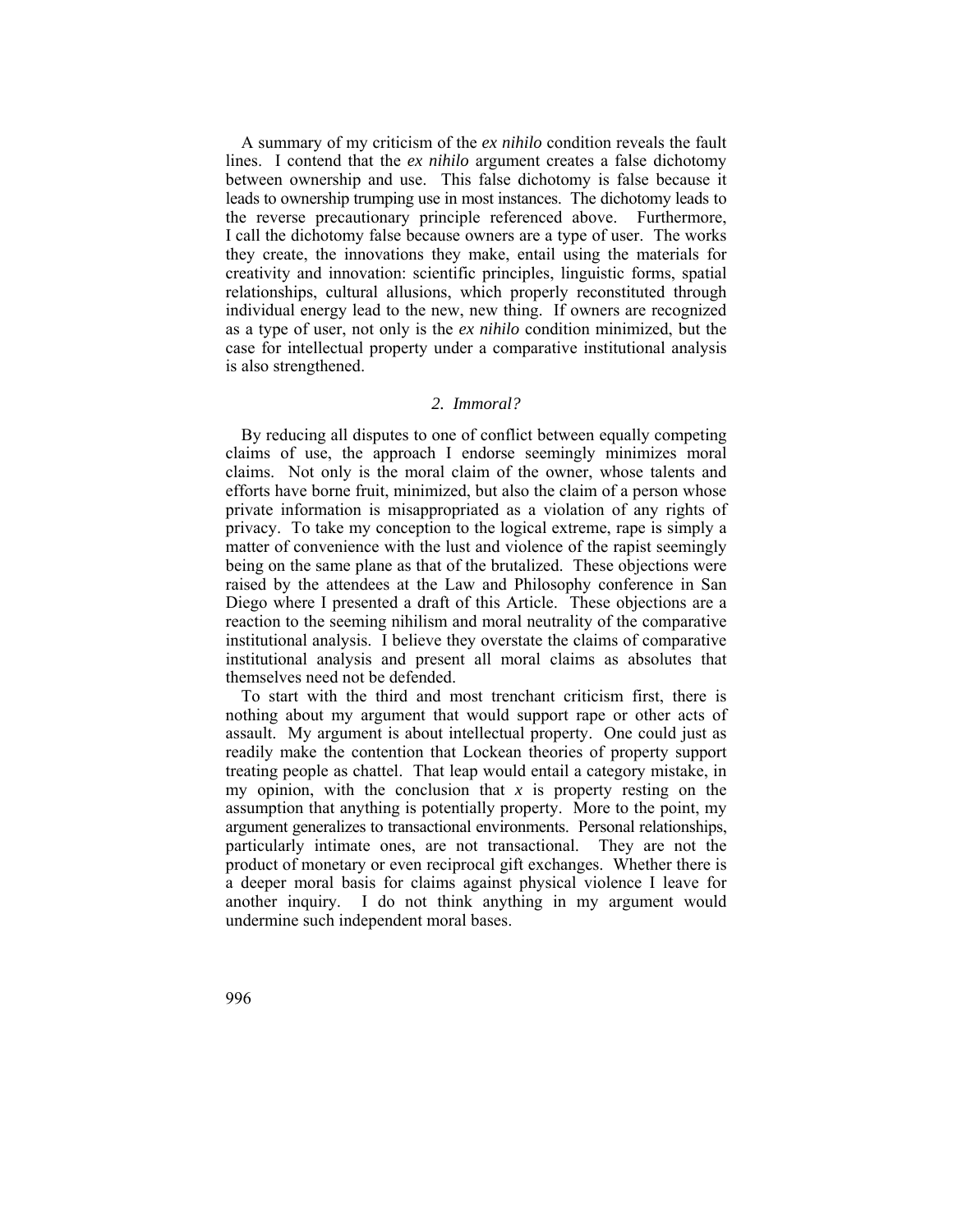Internet. Perhaps the nude picture reveals some publicly important Related to the intellectual property context is the second objection, that my reciprocity of harms approach would ignore values such as protection of privacy. Consider the following example. Suppose someone without permission peers into someone's bedroom window and takes a nude picture of the resident. The nude picture is published on the information about the resident. Presumably, under my reciprocity of harms approach, any basis for liability would entail an analysis of the consequences for the world if some conduct were allowed as compared to consequences if the conduct were forbidden. Such an analysis, however, would ignore any moral claims that the photographed would have to be free of intrusion. The photographer as user of the information would have a claim to the activity that common decency would view as intrusive and invasive of personal interests. Put another way, any moral claim would be trumped by utilitarian-like claims that the user is creating value and therefore should prevail.

This criticism overstates the claim. A comparative institutional approach does not eschew moral claims. The approach asks that such moral claims be justified. Under the comparative institutional approach, the justification is based on consequences for institutions, within which we must operate. If anyone were allowed to photograph inside someone's residence, then everyone or at least a large majority of people would do so. Such human activities would divert from other, more socially valuable activities and would create incentives for residents to block access to potential paparazzi. The opposite rule forbidding such intrusive photographing may have less costly consequences. A more difficult problem arises with respect to the publication of the photograph once taken. Although the inclination would be to not recognize rights in photographs that were intrusively procured, there is a competing moral claim of the right to know. The moral claims of privacy and freedom of expression would at some level have to be reconciled. Comparative institutional analysis may offer one solution. The point is that morality alone cannot answer tough questions. More importantly, moral claims themselves have to be justified.

The last point is true for the first criticism, that the approach I propose seemingly ignores any moral claims of ownership. Once again, such moral claims would have to be justified, and comparative institutional analysis provides one way. The problem one potentially confronts with my argument is that the approach does not invite stability or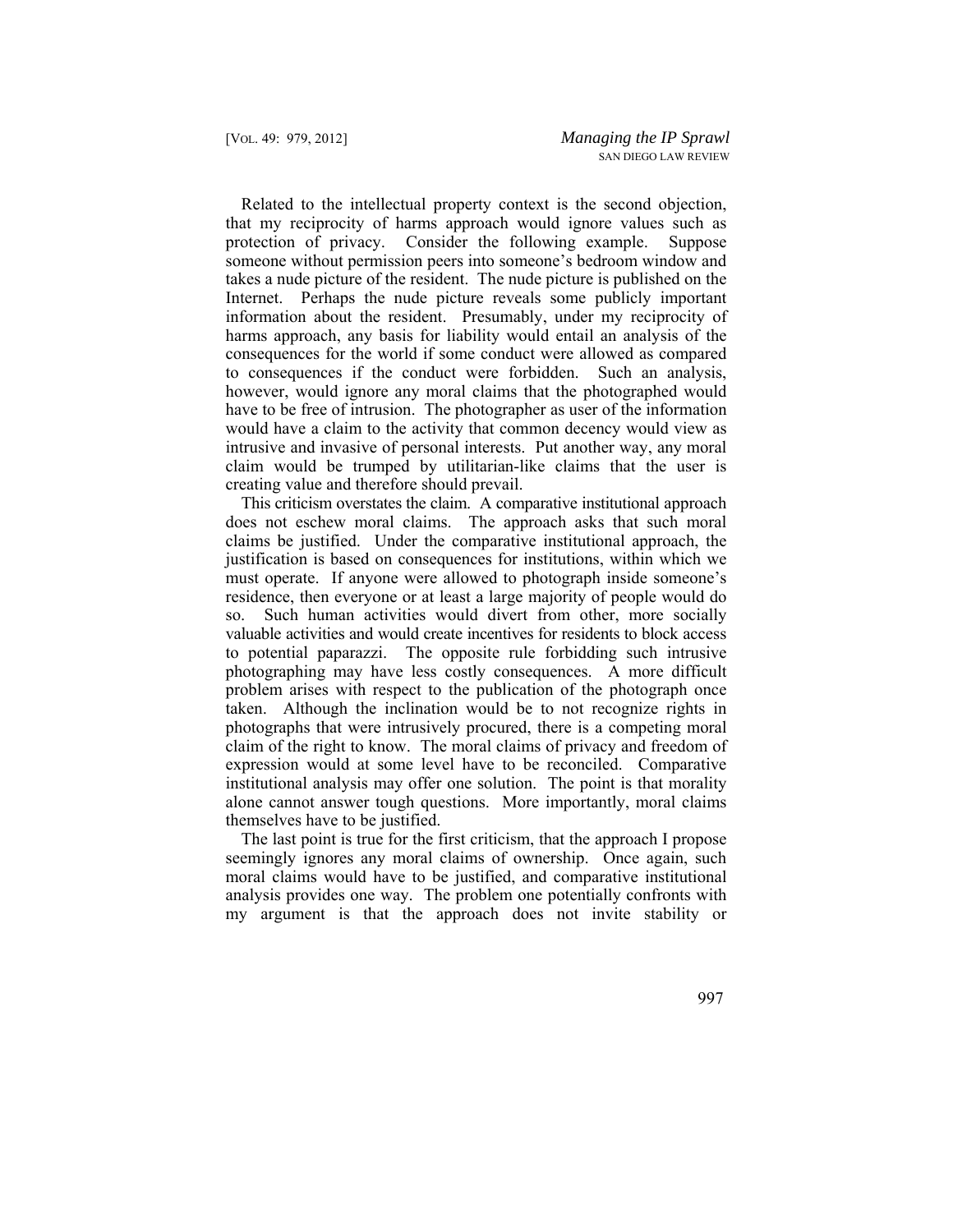predictability. Tomorrow's analysis might support the most outrageous of institutional arrangements, centralized planning, authoritarianism, or slavery. Comparative institutional analysis, one might argue, makes anything up for grabs and is too contextualized and relative.

Such consequences for comparative institutional analysis seem an overreaction. The point of comparative institutional analysis is to recognize the choices we might make. The approach is pragmatic and empirically based. The actual consequences that are known of centralized planning, authoritarianism, slavery, and other objectionable institutional arrangements are arguments in themselves for not repeating them. They are, as a matter of painful experience, off the table. More to the point, these offensive arrangements were often justified with an unexamined and unquestioned morality. Comparative institutional analysis is not immoral or even amoral, but it does ask us to justify the choices we make based upon moral claims and thereby provides a sure, more conscious recognition of their merits.

## *3. Losing the Individual?*

Ownership has its power in a story of individualism. Property rights reflect respect for the individual as creator, manager, and entrepreneur. By contrast, a comparative institutional approach seemingly places institutions above the individual and reduces individuals to either social constructs or a set of interests that can give way to competing social demands and needs. Consequently, the values of individual autonomy and decisionmaking are swept away.

 hands of the employer, often a business entity like a corporation. Under Once again, this argument proves too much. Some of its prongs appear in my discussion of autonomy as a midlevel principle in Part III. At the outset, one needs to recognize that much intellectual property ownership is collective and not individual. Standard assignment terms in employment contracts transfer intellectual property rights into the the "work made for hire" doctrine in copyright law, such contractual transfers are bypassed altogether by vesting ownership in the business entity as employer directly. Equating ownership with individual merit or desert ignores the realities of collective ownership.

Often, intellectual property battles pit individuals against other individuals. The nature of intellectual property litigation is not holding intellectual property ownership at the sufferance of the public, but to the interests of individual users. Admittedly, these individual users may be surrogates for broader public interests, such as universities or libraries. Realities of intellectual property litigation are competing private claims. Comparative institutional analysis confronts these realities. As opposed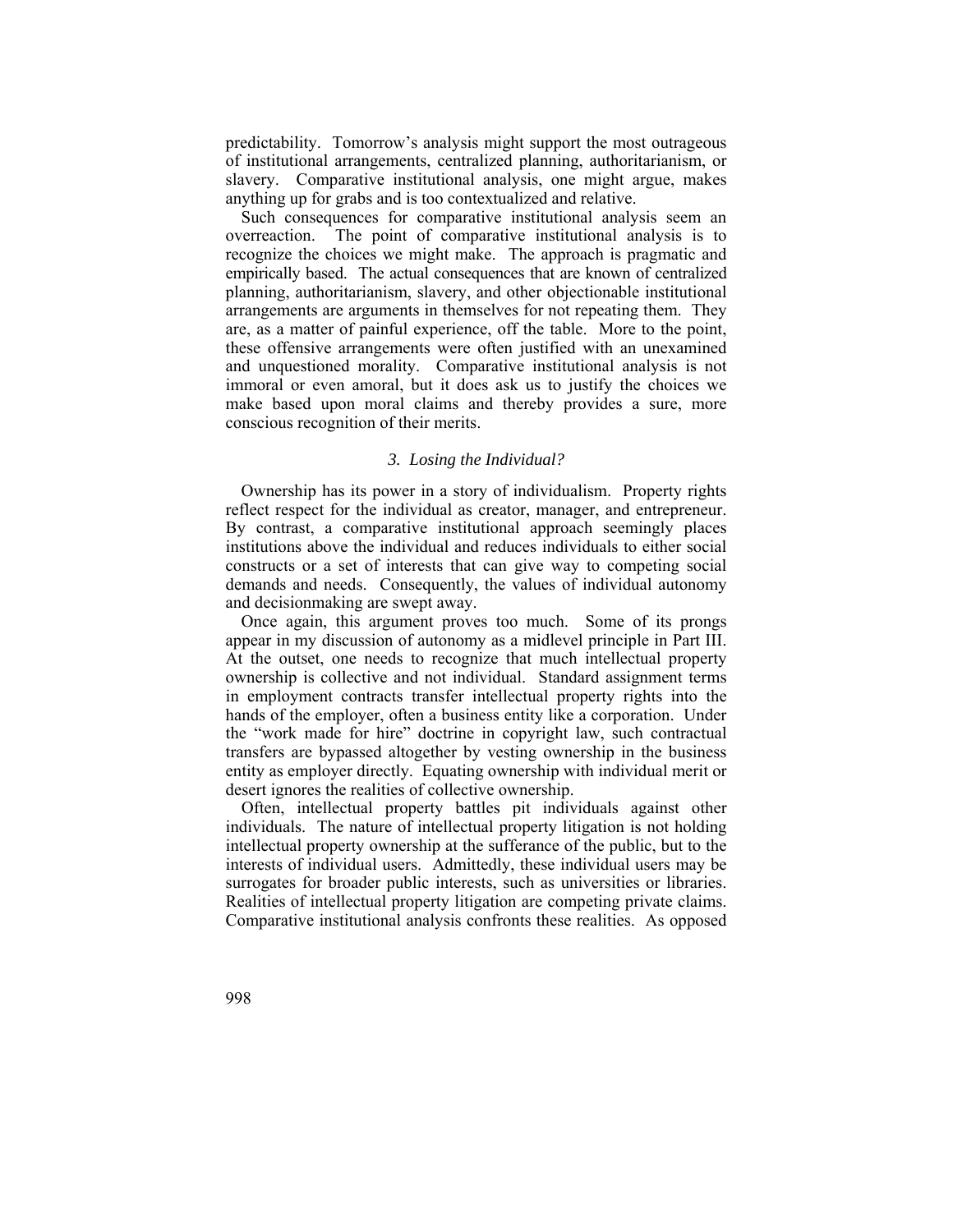to privileging a public claim against that of an owner, comparative institutional analysis seeks to compare competing sets of entitlements to structure institutions within which individual creation and transaction can occur. If anything, comparative institutional analysis would support individualism rather than subvert it.

The problem that leads to this criticism is that I have described users as an undifferentiated entity when in fact the term captures a range of differentiated and diverse interests. To speak of users as a collectivity ignores the individual differences within the designated class. But one needs some term, and the advantage of the term *users* is that it even subsumes owners and provides an avenue for identifying convergent interests in the design of intellectual property law. But that problem of terminology does not subsume the individual into a collectivity. Instead, it asks us to recognize the range of individual interests beyond those of owners that intellectual property affects. If anything, the approach I propose is *hyper*individualistic by seeing beyond owners as the primary set of individuals that matter for the design of intellectual property law.

#### *4. Hidden Normativity?*

 social wealth. Furthermore, not only is comparative institutional analysis a I have made the claim that comparative institutional analysis may support a range of normative judgments about intellectual property. The criticism is that with its focus on a transactional environment, comparative institutional analysis is really just a disguised form of wealth maximization.<sup>36</sup> This conclusion follows from the approach's roots in Coase, whose work focused on the minimization of transaction costs. The sole goal of minimizing transaction costs is to maximize disguised form of wealth maximization, but it is also antithetical to distributional concerns or issues of justice.

This criticism would reject any claim that comparative institutional analysis is a form of positive analysis, devoid of normative claims. I too would reject a facile separation of positive and normative analysis. All analysis entails judgment in terms of framing that inevitably reflects normative choices. Certainly an application of comparative institutional analysis would also introduce a blend of positive analysis with

<sup>36.</sup> *See, e.g.*, Noah Popp, *Wealth Versus Welfare: Correcting for the Marginal Utility of Wealth in Assigning Private Law Entitlements*, 30 QUINNIPIAC L. REV. 69, 78–79  $(2011).$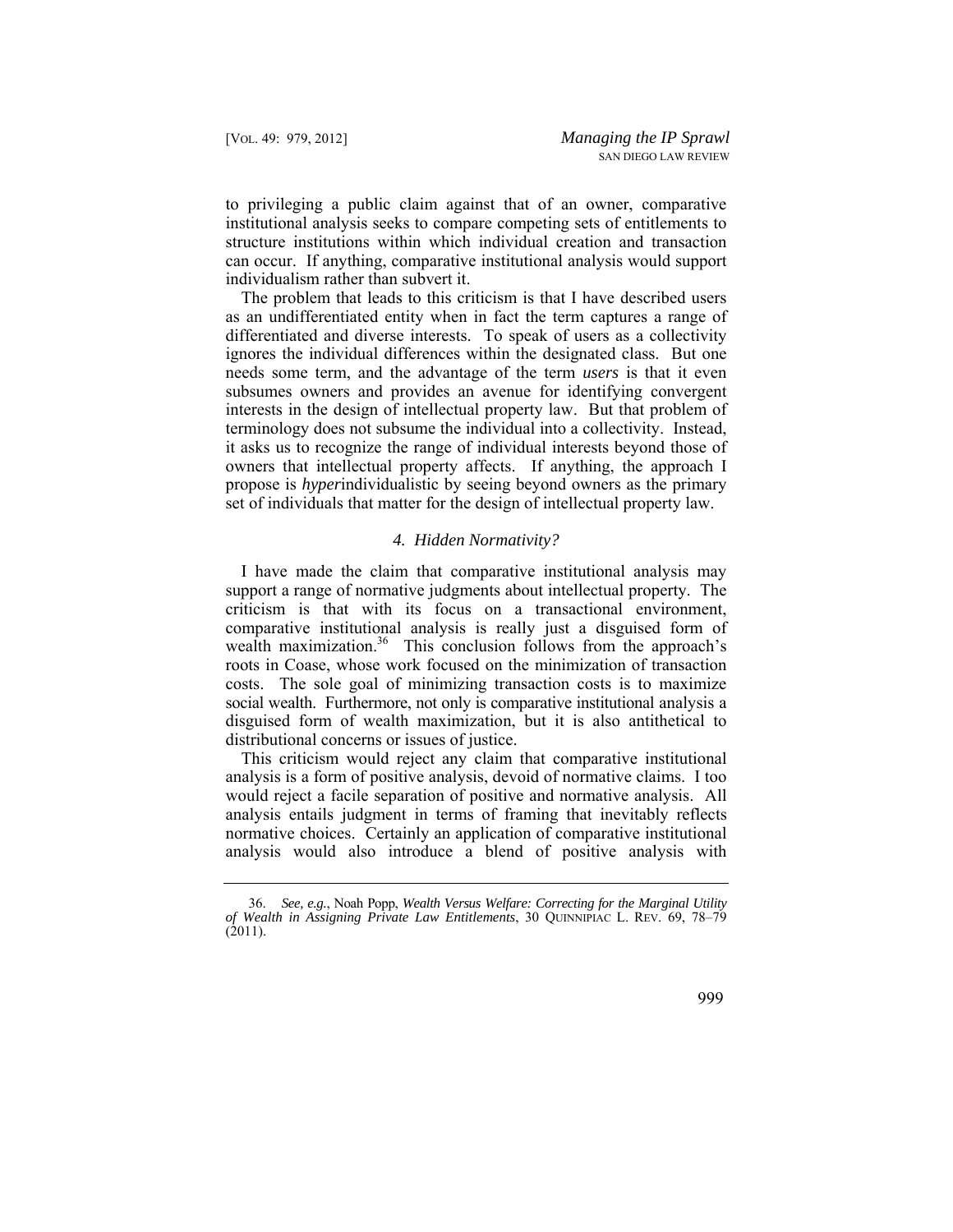himself was critical of wealth maximization. His writings reveal a normative prescription. Where I would begin to differ is in equating comparative institutional analysis with wealth maximization. Coase libertarian streak with an emphasis on maximizing human freedom, particularly the freedom to transact. Other scholars display a range of normative commitments from wealth maximization to questions of distributional justice. $37$  The beauty of comparative institutional analysis is that it forces the scholar or policymaker adopting its approach to think critically and analytically about institutional design and its consequences. The relevant consequences are where normative choices enter. Instead of predetermining normative commitments, the approach invites a range of normative commitments and the need for persuasion, communication, and dialogue to choose among them.

Many of the criticisms of comparative institutional analysis will arise in various parts of this Article. For the rest of my discussion, I will focus on the need to understand users' rights with the comparative institutional analysis as the background approach. The discussion that follows in Parts III, IV, and V recenters the user in intellectual property law by using Professor Merges's analytical approach as a foil. This Part provides some background and foundation as context for my broader argument.

#### *C. At the Heart of the Sprawl*

Professor Merges's trepidation of intellectual property reveals a paradox. He feels that during his career as an intellectual property scholar, the field has grown into a sprawl and he waxes nostalgic for the good old days. However, intellectual property at its heart is about change. The paradox is that a scholar of change is seemingly troubled by the fruits of change. Progress promised by intellectual property has no set boundaries. Like Darwin's theory of evolution, it is not teleological. Professor Merges's doubts perhaps stem from this lack of teleology. Consequently, he turns from the value-neutral goal of wealth maximization to the moral roots of property as a more certain grounds for structuring intellectual property law. The result is a design of intellectual property institutions that emphasizes ownership with the interests of users recognized as limitations.

 LAW, ECONOMICS, AND PUBLIC POLICY 4–5 (1994) (critiquing a pure goals-oriented approach of Coasean analysis and suggesting that the method is consistent with many normative goals 37. *See, e.g.*, NEIL K. KOMESAR, IMPERFECT ALTERNATIVES: CHOOSING INSTITUTIONS IN other than wealth maximization).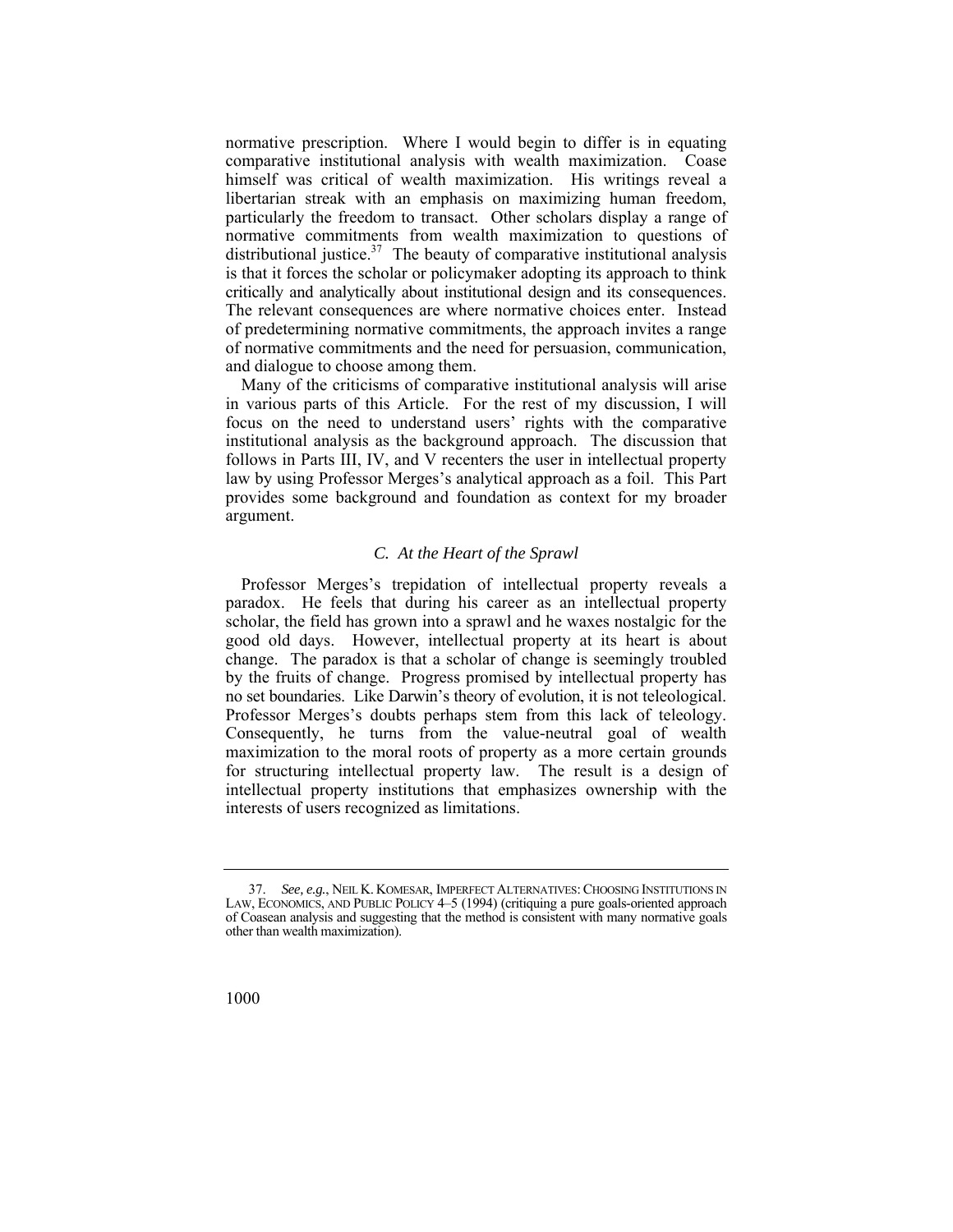I have no anodyne for Professor Merges's concerns with intellectual property's progress. Like many scholars, I am concerned about intellectual property and the progress it promises. I see the sprawl and feel not nostalgia but concerns for the future, not a fictional future of lives not in being, but the future of the living. As a result, I have developed an understanding of intellectual property law and policy that asks policymakers and scholars to focus on consequences for alternative institutional arrangements. My contention is this approach offers a pragmatic solution to managing the intellectual property sprawl. The rest of this Article develops these points by using Professor Merges's argument as a foil to make the case for an intellectual property law centered on users rather than owners.

## III. STATE OF NATURE, VEIL OF IGNORANCE, AND USERS

*Justifying Intellectual Property* is divided into three parts. The first details the most basic principles that provide the foundation for intellectual property. Grounded in the ideas of John Locke, Immanuel Kant, and John Rawls, these principles support—somewhat loosely four midlevel principles that guide the implementation of intellectual property law. These four principles are proportionality, efficiency, nonremoval, and dignity. Finally, the foundational and midlevel principles have implications for intellectual property policy and practice, specifically for the role of what Professor Merges calls the creative personal, for the use of digital materials, and for the distribution of lifesaving pharmaceuticals. In this Article, I follow the broad contours of the book in developing my recentering of the book's thesis on users, rather than what I would describe as the elusive figure of the creative person. This Part addresses the foundational principles, with the midlevel principles and practices being the focus of Parts IV and V, respectively.

## *A. Stewardship, Not Only Ownership*

At the heart of Professor Merges's justification for intellectual property is a rejection of wealth maximization as an efficiency-based rationale for intellectual property policy. His criticism of wealth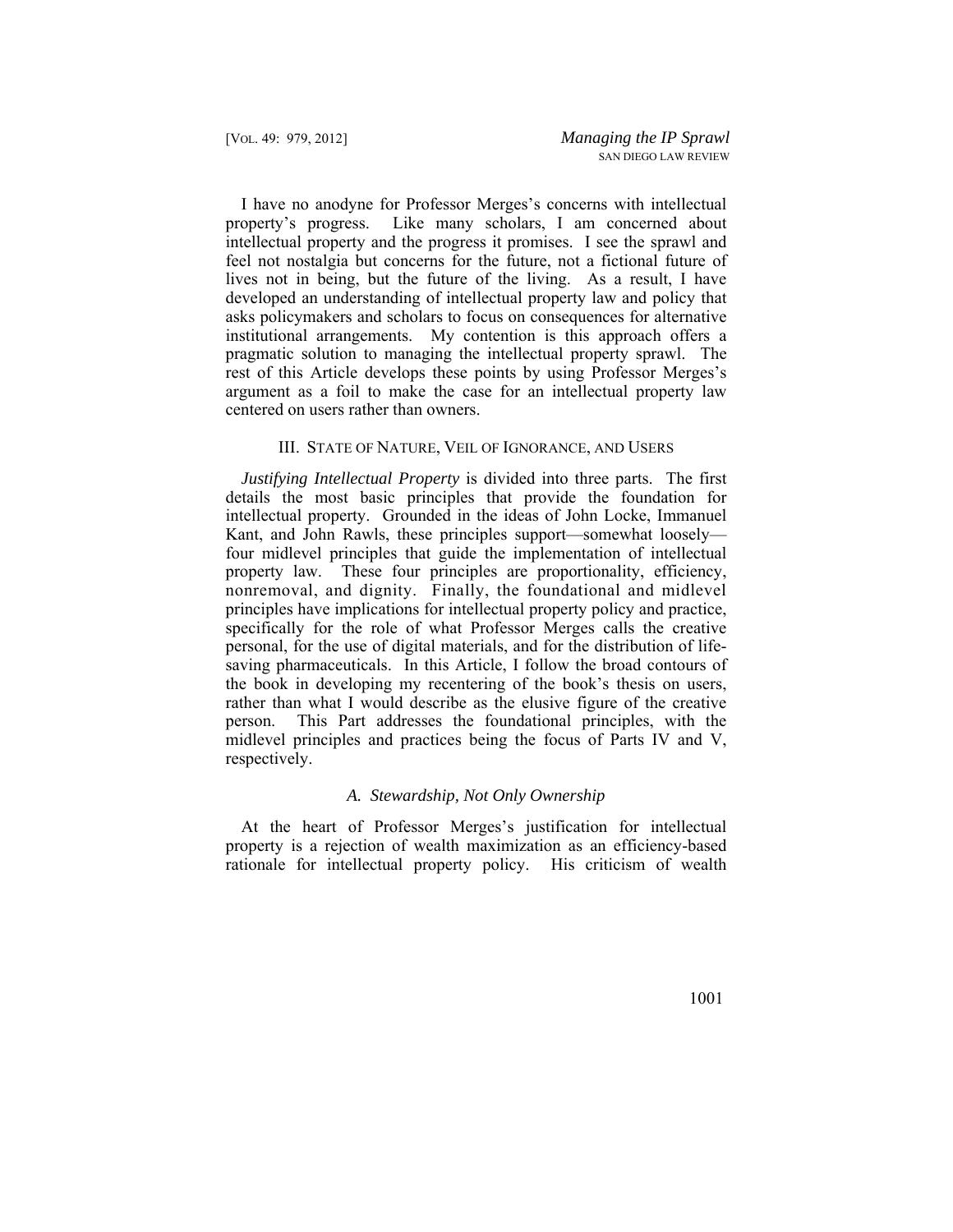maximization is a standard one. Echoing George Priest,<sup>38</sup> Professor Merges points to the lack of empirical support for intellectual property rules promoting the maximization of wealth. Furthermore, wealth maximization ignores the values captured by moral rights, inherent value in the integrity of the work, and the personality of the author. A related criticism is that wealth maximization is not an adequate filter for choosing among intellectual property policies. Because intellectual property law promotes the creation of new works and products, and new works and products by definition increase wealth, absent negative externalities, the criterion of wealth maximization, uncritically applied, favors the expansion of intellectual property rights at the expense of other values, including the rights of users.

Recognizing the limits of wealth maximization leads to a rights-based, or deontic, justification for intellectual property. Property rights in creative or inventive output vested in creators serve to promote the creation of new works, which benefits society as a whole. As a justification for intellectual property, this rationale has descriptive appeal. Professor Merges argues that it also has normative appeal, providing a means to define the scope of intellectual property rights in order to yield social benefits. In response to critics of intellectual property rights who advocate legal reform in favor of constructing a commons of knowledge and information, Professor Merges's response is more than the clichéd "mend it, don't end it."<sup>39</sup> Instead he develops a sophisticated analysis of property rights grounded in Lockean notions of property, Kantian conceptions of autonomy, and Rawlsian takes on distributive justice. The pieces fit together, but there is an ad hoc quality to the argument. Professor Merges takes ideas and pieces them together into a theory of intellectual property. But, of course, one may disagree with the pieces selected and their arrangement and coordination.

At the outset, I should emphasize that at a very broad level, I agree completely with Professor Merges's argument, particularly his socialjustice-oriented conclusions. But there is a bit of wishful thinking in the argument. The foundational principles do not inevitably lead to the conclusions that he suggests. One needs to be wary of their potential weak joints and the vulnerabilities in structuring policy. Merges's starting point is John Locke and his use of the state of nature as the origination story for property rights. $40$  According to this story, property

 38. *See* George L. Priest, *What Economists Can Tell Lawyers About Intellectual Property: Comment on Cheung*, 8 RES. L. & ECON. 19, 19 (1986).

 Locke and intellectual property law). 39. *See* MERGES, *supra* note 1, at 32–33 (examining the "goodness of fit" between

<sup>40.</sup> *See id.*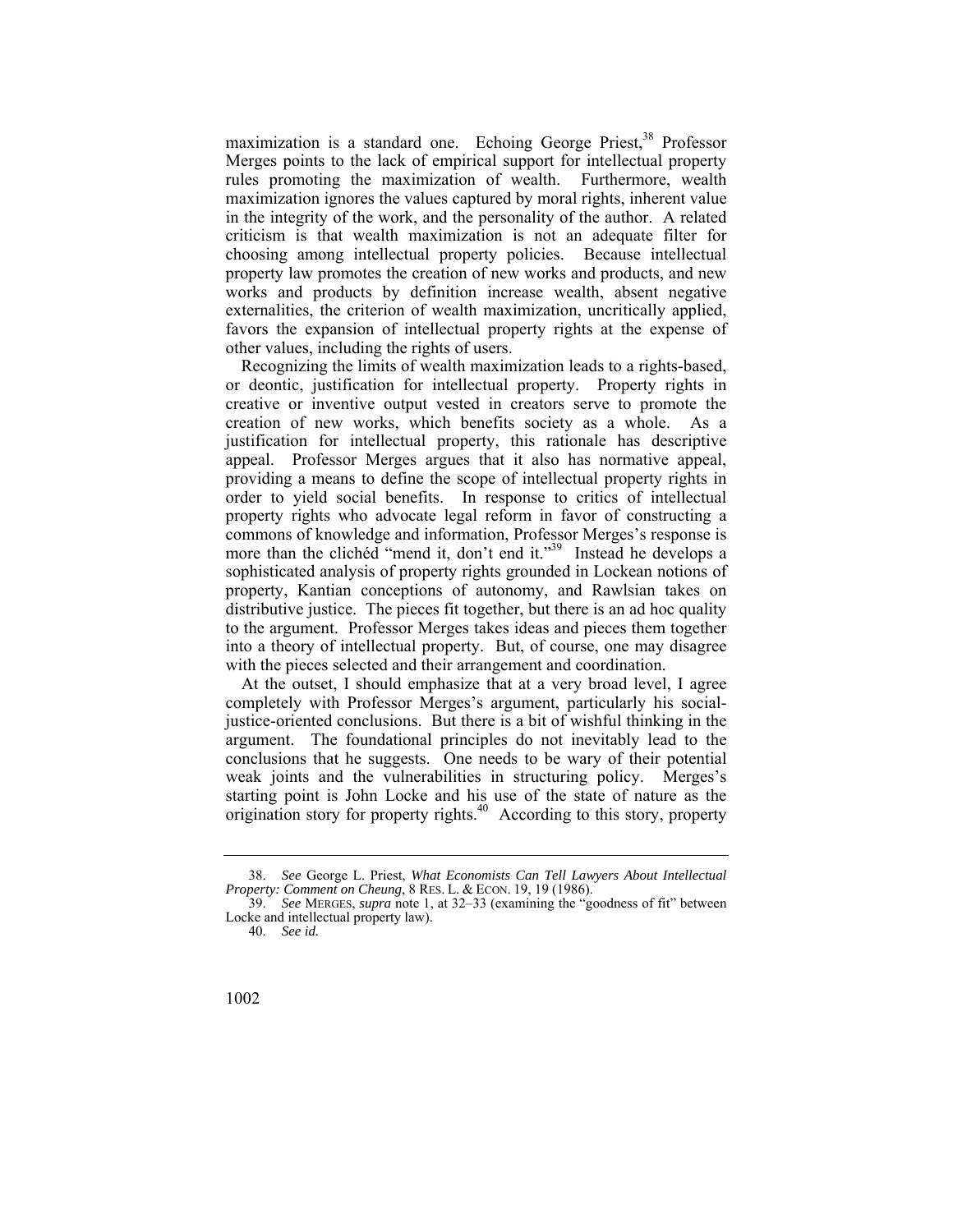rights originated during a period before the establishment of civil society when individuals appropriated objects in the external world by applying—or mixing—their labor with the objects in the world. Labor is the source of property rights, which civil society, once established, protects according to several provisos that govern the scope of property rights. These provisos are that of nonspoilation, sufficiency, and charity. I discuss these provisos in the next subpart.<sup>41</sup>

a story takes Daniel Defoe's *Robinson Crusoe* as its starting point.<sup>43</sup> through the social ranks.<sup>44</sup> Property rights are about social relationships, The vulnerability in building on Locke lies in the strength of the origination story. Although closely aligned to a Christian origination story, Locke's position nonetheless might have universal appeal.<sup>42</sup> The problem is that using Christian roots—which may have been a rhetorical ploy—frames the story of property incorrectly. Property rights did not arise from the relationship between a human subject and material objects in a natural state. Such a story assumes that man exists outside of nature or in some intermediate state between the natural and social world. Such Locke's appeal to American intellectuals stems from the story's appeal for the settlement of the New World. Property rights, however, are arguably more appropriate for our understanding of the relationship among people in whatever social organizations and arrangements humans have devised. A more appropriate analogy is not to *Robinson Crusoe* but to Daniel Defoe's *The Fortunes and Misfortunes of the Famous Moll Flanders*, a story about a woman who survives and rises and of course relationships with material objects are part of this broader story.

This distinction as to the origination story matters for the baseline against which we assess and build intellectual property institutions. The

<sup>41.</sup> *See infra* Part III.B.

<sup>42.</sup> *See, e.g.*, Steven Menashi, *Cain as His Brother's Keeper: Property Rights and Christian Doctrine in Locke's* Two Treatises of Government, 42 SETON HALL L. REV. 185, 267 & n.465 (2012) (analyzing the relationship between Locke's theory of property rights and contemporary Christian teachings).

<sup>43.</sup> *See generally* DANIEL DEFOE, ROBINSON CRUSOE (Thomas Keyner ed., Oxford Univ. Press 2007) (1719) (recounting the fictional title character's years spent marooned on a remote tropical island).

<sup>44.</sup> *See* DANIEL DEFOE, THE FORTUNES AND MISFORTUNES OF THE FAMOUS MOLL FLANDERS (Bibliophilist Society 1931) (1722). For a cultural understanding of *Moll Flanders* as applied to law, see NICOLA LACEY, WOMEN, CRIME, AND CHARACTER: FROM MOLL FLANDERS TO TESS OF THE D'URBERVILLES 52–53 (2008), which examines how autonomy was recognized within social understandings of the feminine and the criminal.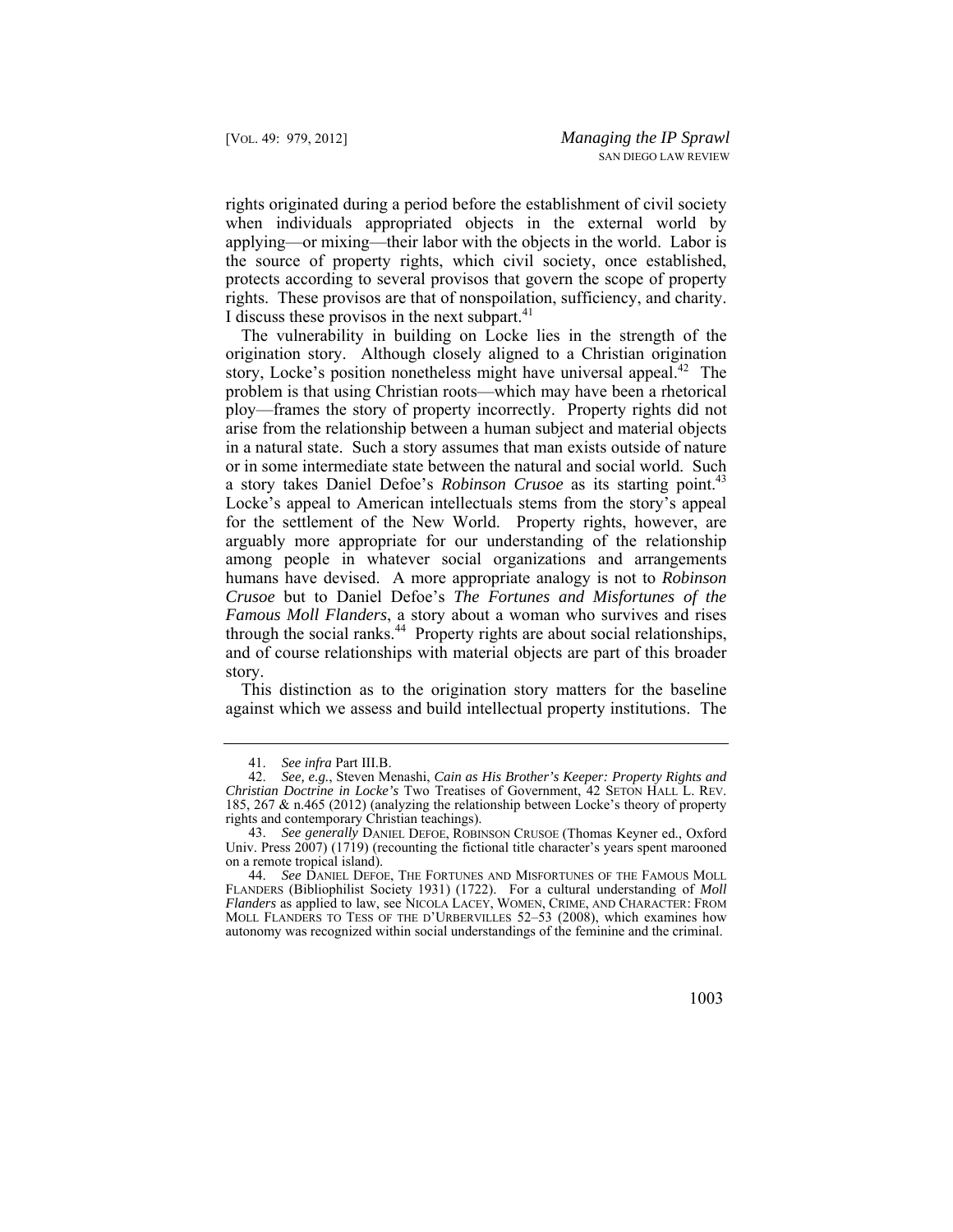Lockean view is an individualistic one, emphasizing ownership with the interests of nonowners as subsidiary. Although the provisos provide some limit on ownership, for reasons I explain in the following subpart, they do not serve to constrain concentration of ownership or to recognize that the social relationship to material objects is one of use and governance. Although the Lockean view supports proprietary ownership over nature, a social view of property rights would support a model of stewardship and social obligation. In a world that originates from Locke's story, the locus of economic, political, and social decisionmaking is the individual property owner. Under a model of stewardship, the locus is in the political institutions that society creates to determine and structure property rights. The Lockean view posits individual discretion as the basis for decisionmaking; the stewardship model constructs and sharpens mechanisms for governance.

The stewardship view is not inconsistent with property ownership. It is a model, however, that recognizes that some people are not owners and that ownership is not equally allocated. But it is not a model that denies the value of ownership—it places ownership in its proper place within a scheme of social values. The stewardship model is my starting point, and I present it here briefly by way of contrast with Professor Merges's starting premises in his justification of intellectual property. As I systematically work through the ideas in his book, I will be contrasting the alternative stewardship model with what I will refer to as his private ownership model. My goal is to show that with slight shifts in emphasis, the structure of Professor Merges's argument would actually support a view of intellectual property that supports users and not just creators.

#### *B. Unlocking Users*

The appeal of Locke is his identification of labor as the basis for property. Labor as a concept has appeal because of its connotation of activity, engagement, and productivity. By contrast, the word *user*  sounds negative. A user is a free rider, a squatter, someone who takes without giving, a consumer. Looking beyond the rhetoric that accompanies the words, however, one can see an affinity between labor and use. One who labors makes use of resources and tools to generate something new. A user, analogously, can engage in labor by building on what has already been created and thereby create something new. To that extent, Locke's theory of labor may well account for certain classes of users, as Professor Merges would, I think, acknowledge in his discussion of cumulative innovation or copyright fair use.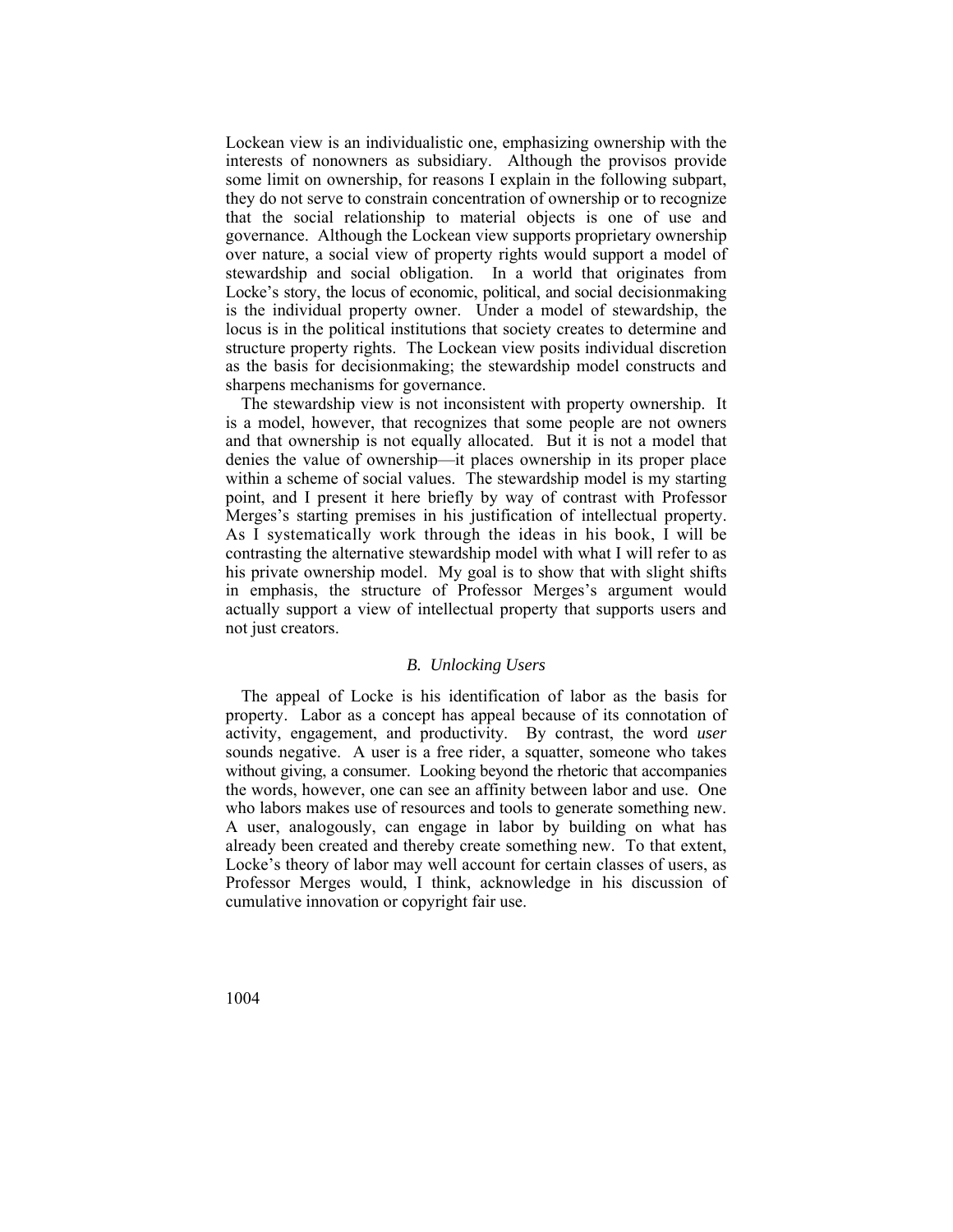Locke provides a theory of property but not of markets. This point is an [capitalism.](https://capitalism.45)<sup>45</sup> But markets cannot be reduced to labor, which is just one The problem is that Locke's grounding of property rights in labor ignores certain normative questions that are critical to property theory in general and intellectual property rights in particular. First, not all labor is treated the same, and the question remains how much labor is sufficient to establish property rights. This question indicates that there is something more than labor as the foundation for property. Second, ironic one, especially because Locke is viewed as foundational for factor in the success and vitality of markets. Other constituencies, such as consumers, are necessary for the success of markets. These other constituencies broadly constitute the users I have been referring to in this Article. I will turn to each of these points in unlocking the user from within the foundational principles Professor Merges has identified.

 rights? Those, like Professor Merges, who start from a Lockean How much and what kind of labor is required to obtain property foundation for property, have a specific normative view of labor. It is productive, value-adding, a mixture of sweat and intellect. Presumably all members of society are equally capable of participating in the mixing of their labor with the world to acquire property. As a historical matter and as a practical one, the picture of mixing is a highly idealized one. Of course, not everyone is capable, but nonetheless labor provides a principle of desert—subject to the provisos—to explain why some have more property than others.

property rights to attach.<sup>46</sup> These requirements are not simply matters of But even with the provisos, the principle of desert is lacking. As a historical matter, much property was acquired by conquest either through warfare or some form of squatting. Settlers mixed with the land to create communities and ownership, often appropriating from previous occupants. In the realm of intellectual property, the sweat of an editor, sound engineer, lab assistant, or experimental designer does not provide a stake in the resulting copyright, patent, or trade secret. Instead, the law requires some degree of creativity or inventiveness for intellectual

 45. *See, e.g.*, ELLEN MEIKSINS WOOD, THE ORIGIN OF CAPITALISM: A LONGER VIEW 109–10 (2002).

 *On Originality in Copyright Law*, 1 U. OTTAWA L. & TECH. J. 105, 107–08 (2003–2004); 46. *See, e.g.*, Abraham Drassinower, *Sweat of the Brow, Creativity, and Authorship:*  Jessica Silbey, *The Mythical Beginnings of Intellectual Property*, 15 GEO. MASON L. REV. 319, 320–21 (2008).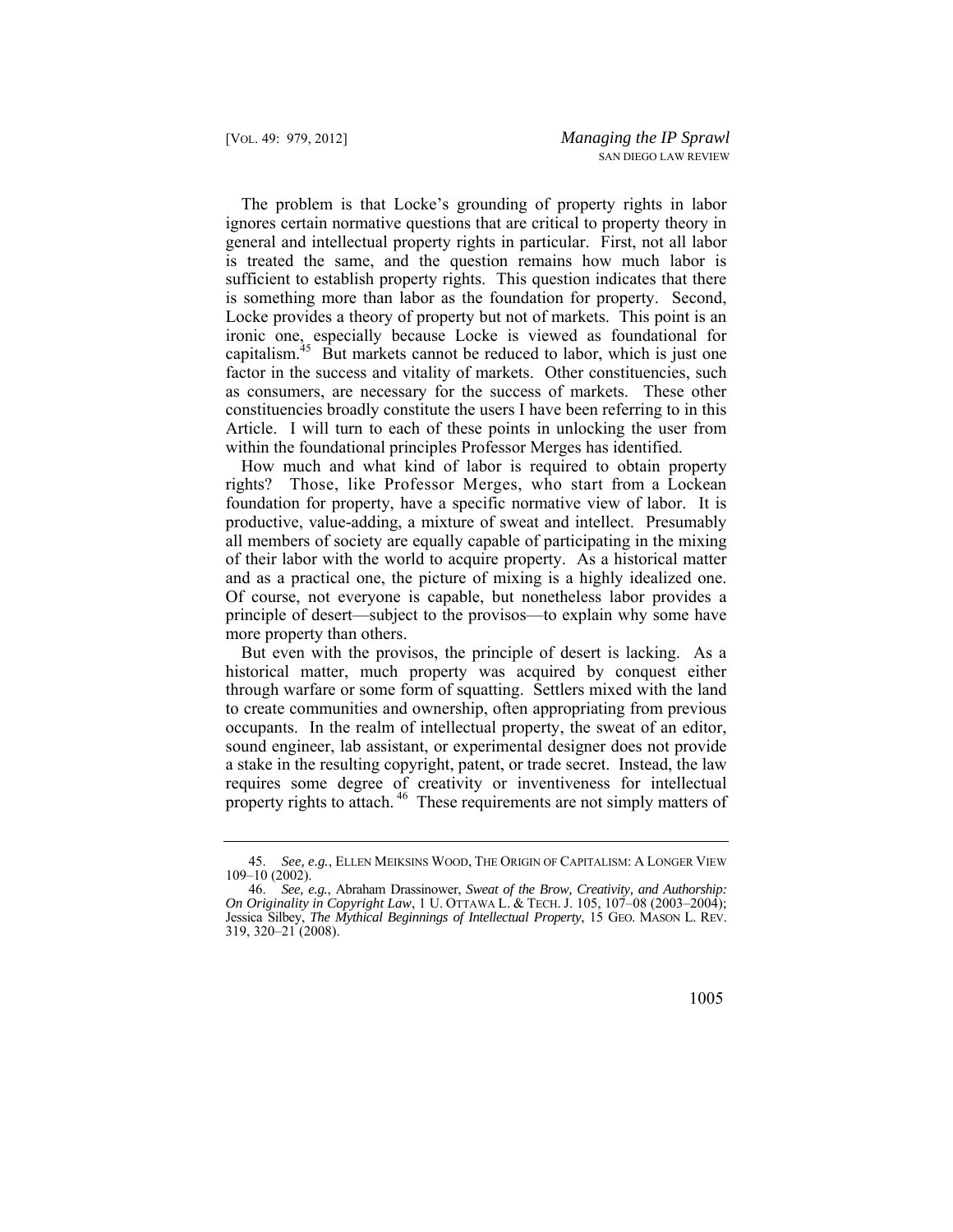administrative convenience in identifying and enforcing property rights. They represent judgments about what types of labor count for legal protection of rights. They are a social decision, perhaps justified by appeal to the state of nature, but nonetheless with implications for the decisionmaking that informs the management and commercialization of property rights.

A focus on labor as the source of property rights, and hence social and economic value, distorts our understanding of markets. I am not suggesting that property rights are only about market institutions, a point on which I elaborate in Part V. But to the extent property rights facilitate markets and our understanding of markets shape legal rules, like those of intellectual property, our understanding of the source of property rights is critical. It is worth noticing that Professor Merges ends his book with an extensive discussion of transactions as an important curative to some of the dangers of strong property rights. Presumably, these transactions occur in a market context.

The problem, though, is that most contemporary theories of the market reject the labor theory of value, of which Locke provides one example.<sup>4</sup> To be fair, Locke develops a political theory rather than an economic one. Therefore, this criticism is directed at those who rely on Locke for a theory of property rights and free, unregulated markets. Labor is one factor in the marketplace. Market negotiations involve a complex set of transactions among laborers, owners of financial assets, consumers, managers of organizations, and stewards of natural resources. To reduce the value that markets produce to labor is to ignore the role of technologies, finance, taste, pure chance, and a host of other factors. All of these factors shape the scope and influence of property rights either directly or indirectly and consequently affect the transactions that drive markets. Locke offers a powerful myth for property rights that is helpful for shaping modern democracy, but is not insightful at all for what drives market transactions.

What does unify the various actors in the marketplace as they transact over the specific stakes held in different types of property is the concept of use. Like the notion of labor, use is also a highly normative, loaded concept. But the concept of use extends beyond special categories of persons and activities. Modern theories of markets start from the concept of use, whether described as consumption or as production. Users engage in transactions in order to exchange and transfer resources that others find useful according to whatever relevant personal and social value system. Resources, by moving to higher-valued users, create

<sup>47.</sup> *See supra* note 35 and accompanying text.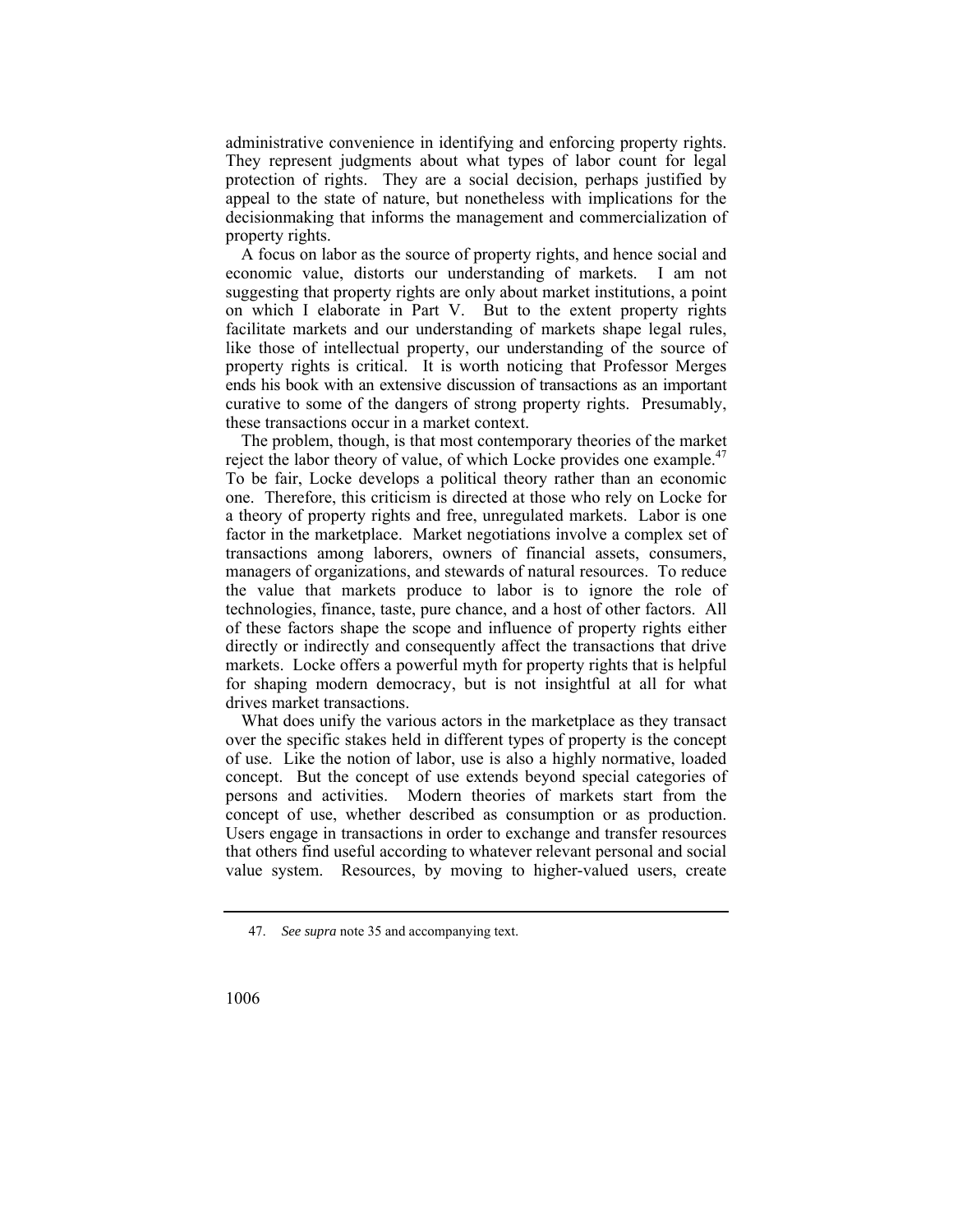value, often disproportionate to the labor expended to create the resource. Neither users nor laborers ultimately create value, and understanding users is the foundational principle that should guide the construction of property rights.

Admittedly, Locke's theory might be relevant to understanding users. At a conceptual level, Locke's metaphor of mixing is one of use, broadly construed. The shift I am suggesting is away from an idealized assumption of productive labor, the person working the soil turning fallow soil into fruit. Realistically, this ideal ignores that much property was acquired through conquest or through the use of other people's labor: slaves, women, the indentured. Refocusing on use allows us to rethink the normative basis of property. The normative move I am suggesting is that property rights are created with users in mind and that designated owners are just stewards for a broader class of users, which consists of, among others, consumers, future generations, and constituents that rely on property but may not have not a direct ownership stake. Locke might support a stewardship notion of property rights. His three provisos suggest that ownership comes with obligations. But more often than not, Locke is used to justify a private ownership model. What I am suggesting is that understanding labor as a type of use greatly expands the implications of Locke.

Professor Merges paints a very positive and conventional view of Locke that justifies property rights as well as obligations.<sup>48</sup> The problem, though, is his over-idealization of labor as opposed to the broader category of use. But a slight shift in understanding can lead to the stewardship model of intellectual property I am advocating in this Article. Similar shifts are relevant to his reading of Kant and Rawls, which I turn to in the next two subparts.

#### *C. Users and Autonomy*

While Locke provides a justification for property rights based on mixing of labor with the material world, Kant provides a foundation for understanding the contours of autonomy of individual property rights owners. Professor Merges turns to Kant as a source of foundational principles, in part to explain that individual rights define autonomy but

<sup>48.</sup> *See* MERGES, *supra* note 1, at 66–67 (concluding that Locke's theories provide a "very good start" to understanding intellectual property).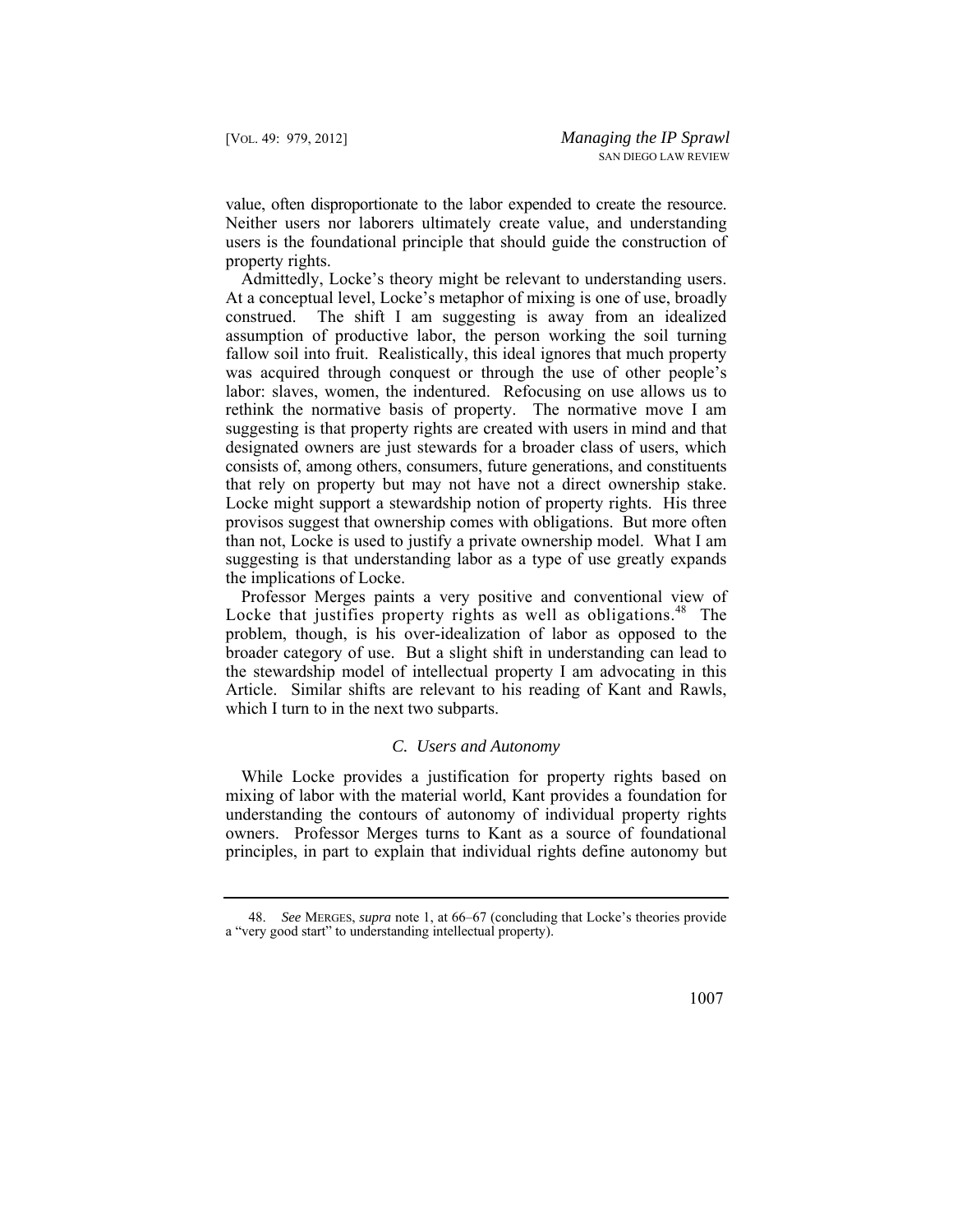do not justify unfettered freedom.<sup>49</sup> As Merges distills Kant, the right to do something does not imply the obligation to do it. Instead, individual autonomy is mediated within the norms that govern society. Kant and Locke together identify individual rights tempered by social benefits and limitations as the building block of just legal institutions.

 Kant's ideas also serve to develop a comprehensive vision of intellectual property, one consistent with the English tradition of empiricism and individualism and the Continental tradition of rationalism and collective order. Like scholar Adrian Johns and others before him,<sup>50</sup> Merges sees in Kant's brief writings on authorship a basis for a moral rights approach to intellectual property, one that protects the personality of the author as embodied in a creation and not solely the creation as a tradable commodity. Although the basis for this moral rights tradition is somewhat tenuous within Kant's writings, it is arguably consistent with his view of autonomy. Respect for individual autonomy supports protection of a person's private sphere or right to withdraw from the public sphere, as well as control over how the public intrudes into the private. Professor Merges proceeds from autonomy to the public-private distinction to support for the right of publicity under intellectual property law. Although he does not fully discuss the issue of limitations, I am assuming that he would find limits on the right of publicity grounded in right of expression, especially when the former impedes the latter, though I may be extrapolating here from his broader argument.

 that provides a justification for intellectual property law. From Locke, Professor Merges's discussion of Kant follows the same structure as his discussion of Locke. From each he distills a foundational principle this principle is labor; from Kant, autonomy. Professor Merges shows how each foundational principle also includes certain limiting principles that reduce the scope of individual ownership and property rights. The problem, however, is too much focus on individual ownership and not enough on the uses to which property can be put.

My criticism of Merges's application of Locke is its reduction of value to labor and its disregard of the range of sources of value that arise from use. Similarly, Kant is applied to support the autonomy of owners, largely ignoring the autonomy of users. This point starts from a more developed concept of autonomy. Individual autonomy makes no sense separate from a conception of society. If society did not exist, then

<sup>49.</sup> *See id.* at 90–91 (discussing Kant's universal principle of right and human autonomy).

 50. ADRIAN JOHNS, PIRACY: THE INTELLECTUAL PROPERTY WARS FROM GUTENBERG TO GATES 54–55 (2009).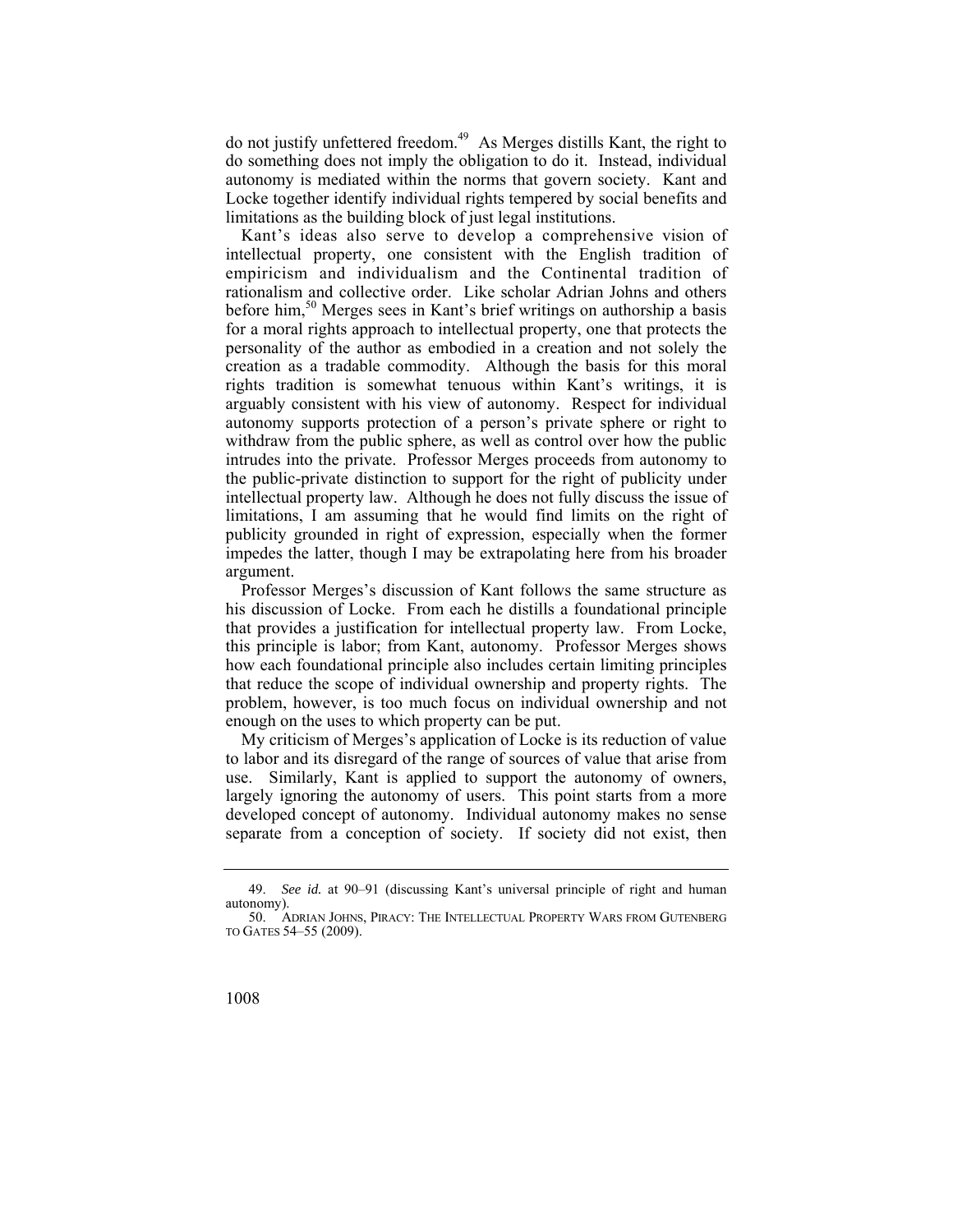and, like Robinson Crusoe, free to roam and build on his own island. autonomy would not be an issue. An individual would be unconstrained Autonomy is necessary only when society arises, and autonomy's contours make sense only against a background of social relationships and roles.<sup>51</sup> When an individual acts in the role of parent, spouse, teacher, student, attorney, client, or any of the number of roles one may occupy, the individual is not acting autonomously but rather within a network of relationships. It is only when one is not in one of these roles that one can be truly deemed autonomous. We can debate whether autonomy is foreground or background, and largely debates about privacy and property are precisely about that debate. My point though is that autonomy is relevant only within a particular understanding of social relationships.

 ownership is a normative choice Professor Merges has made. He makes This point is relevant to emphasize that to focus on the autonomy of it for obvious reasons, but one could just as readily begin with the autonomy of users and make that the foreground in understanding the scope of intellectual property rights. To illustrate this point, consider an everyday activity like surfing the Internet. At some level, this is not an autonomous activity. As a surfer, I am implicitly engaging with others within a set of institutions that society has created. My ability to read without being subject to surveillance or to blog without fear of claims of infringement does implicate my autonomy. The question is, should we address the autonomy of the user by taking the autonomy of the owner as the foreground and other rights as subsidiary or should we make the user's autonomy the trump card? Professor Merges assumes the former, perhaps based on a connection between ownership and innovation or other social benefits. But this argument ignores the benefits of the latter alternative.

How do we choose between the autonomy of owners and users? Perhaps other foundational principles can guide us. But working within Kant's ideas, one solution may stem from his categorical imperative. Under this imperative, a person should act according to that maxim which is generalizable to other people. The imperative is an appeal to reciprocity and to fair and equitable treatment. In my example, there are

 51. *See, e.g.*, JULIE E. COHEN, CONFIGURING THE NETWORKED SELF: LAW, CODE, AND THE PLAY OF EVERYDAY PRACTICE 15–24 (2012) (analyzing how the self and personal autonomy are constructed within technological and social contexts).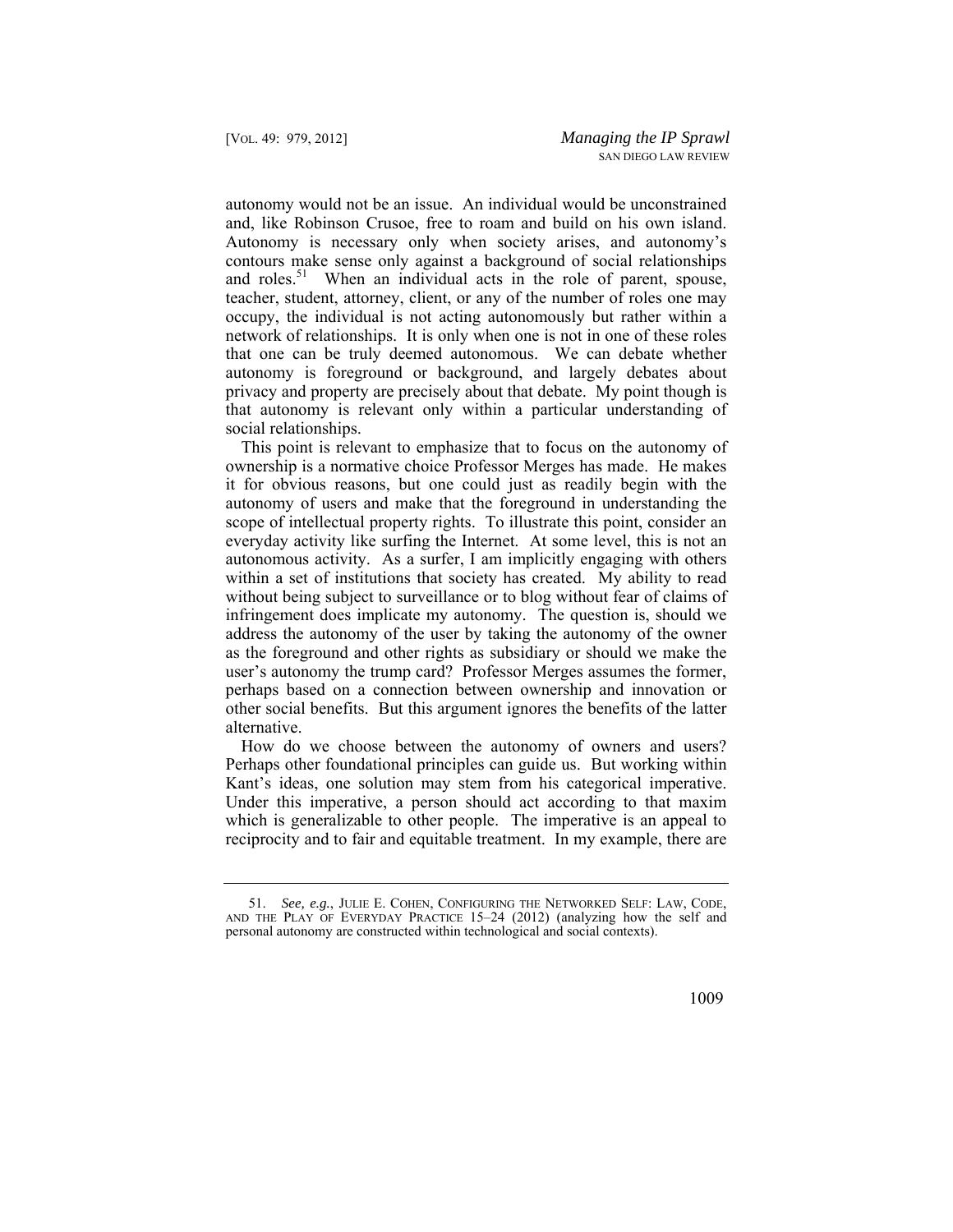two competing imperatives. The first is to defend your property rights because you would want others to defend theirs against you. The second is to allow uses because you would want others to allow you to make similar uses. Which of these imperatives is more rational depends in part on the consequences. The first may lead to strong property rights with energies extended to enforcing rights. The second may lead to a blurring of lines between owner and user. But beyond the predicted consequences is the broader question of which is more generalizable, being an owner or being a user? This question is never addressed by Professor Merges in his analysis of Kant,  $52$  but I think it is the question that contemporary intellectual property requires us to consider.

In short, autonomy as a concept, like that of labor, is important for justifying intellectual property. But each concept, I would argue, ignores relevant criteria for what we might expect from an intellectual property system. Perhaps one thing that is missing is a sense of social justice with an overemphasis on individualism. Professor Merges recognizes this point because the third source of the foundational principles is distributive justice, as presented by John Rawls. But as I argue in the next subpart, the appeal to Rawls also suffers from ignoring the broader category of users and overemphasizing owners.

#### *D. Maximin and the Difference Between Users and Creators*

 two purposes. The first is to justify intellectual property rights as a basic Rawls's theory of justice provides the third foundational principle for Professor Merges's justification of intellectual property. Rawls serves freedom that society should recognize. The second is to justify intellectual property rights under a principle of fairness as providing benefits to the worst-off members of society. As to the first purpose, Merges appeals to intellectual property rights in protecting the liberty of creative professionals, those individuals who produce innovative works that benefit society as a whole. Merges makes the point that intellectual property rights are necessary in order to provide the proper incentives for creative professionals to produce and distribute works. He then makes the point that the worst off in society benefit from these new works because of the entertainment, education, and information they provide. From these Rawlsian criteria of liberty and equity, Merges

<sup>52.</sup> *See* MERGES, *supra* note 1, at 100–01 (discussing right of publicity as consistent with Kantian autonomy but not discussing questions that arise in use of publicity for artistic expression).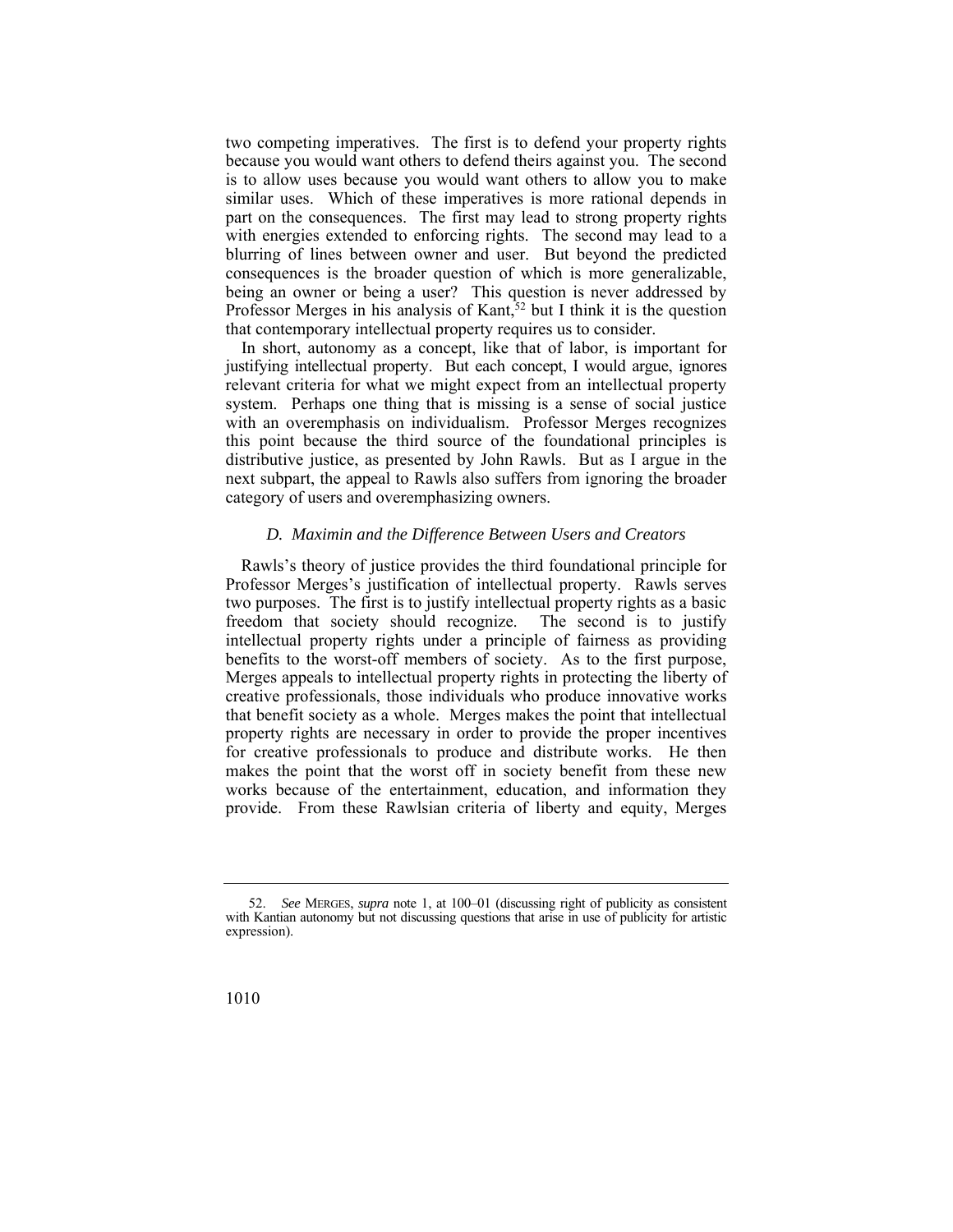devises a multilayer model of intellectual property rights with the private incentive at the core and the social benefits at the periphery.<sup>53</sup>

Professor Merges relies on Rawls to develop a distributive justice rationale for intellectual property rights. Although perhaps implicit in Merges's exposition of Locke and Kant, his invocation of Rawls also introduces a social dimension to the understanding of property rights; I criticized his lack of discussion on this social dimension earlier in this Article. The first part of Merges's argument is largely a standard incentives-based explanation for intellectual property rights. The second part, which directly implicates the argument for distributive justice, is more problematic.

To illustrate the second part of his argument, Professor Merges uses the example of J.K. Rowling, who was able to rise from a state of poverty to one of wealth through her *Harry Potter* series.<sup>54</sup> Copyright played a role in this rise, and Merges points to Rowling's success as an illustration of how intellectual property rights can serve creative professionals and aid in their advancement. Merges uses the example of Rowling to show how intellectual property rights are not a purely private right. Rowling's success was a function not only of her own initiative and talent, but also of the social background and institutions that made her rise possible. Because of this social dimension of the property right, Merges argues that the state has the right to tax Rowling's earnings. Through taxation, society recaptures the social benefits from Rowling's work.

When I first started to read Professor Merges's account of J.K. Rowling as an example of intellectual property rights and distributive justice, I thought the example would end with a discussion of her dispute with a fan who had created an unauthorized *Harry Potter* encyclopedia. The fan was found to be a copyright infringer. Although Professor Merges does not directly address the infringement suit in his book, he did discuss it briefly during workshops at Notre Dame Law School and the University of San Diego School of Law. As I recall, he pointed out that J.K. Rowling is fairly generous in licensing her work. Her practice was an example of how intellectual property owners can waive their rights and engage in transactions to ensure that users have access to protected works. I use the example of the dispute between Rowling and

<sup>53.</sup> *Id.* at 121–23.

<sup>54.</sup> *Id.* at 133–35.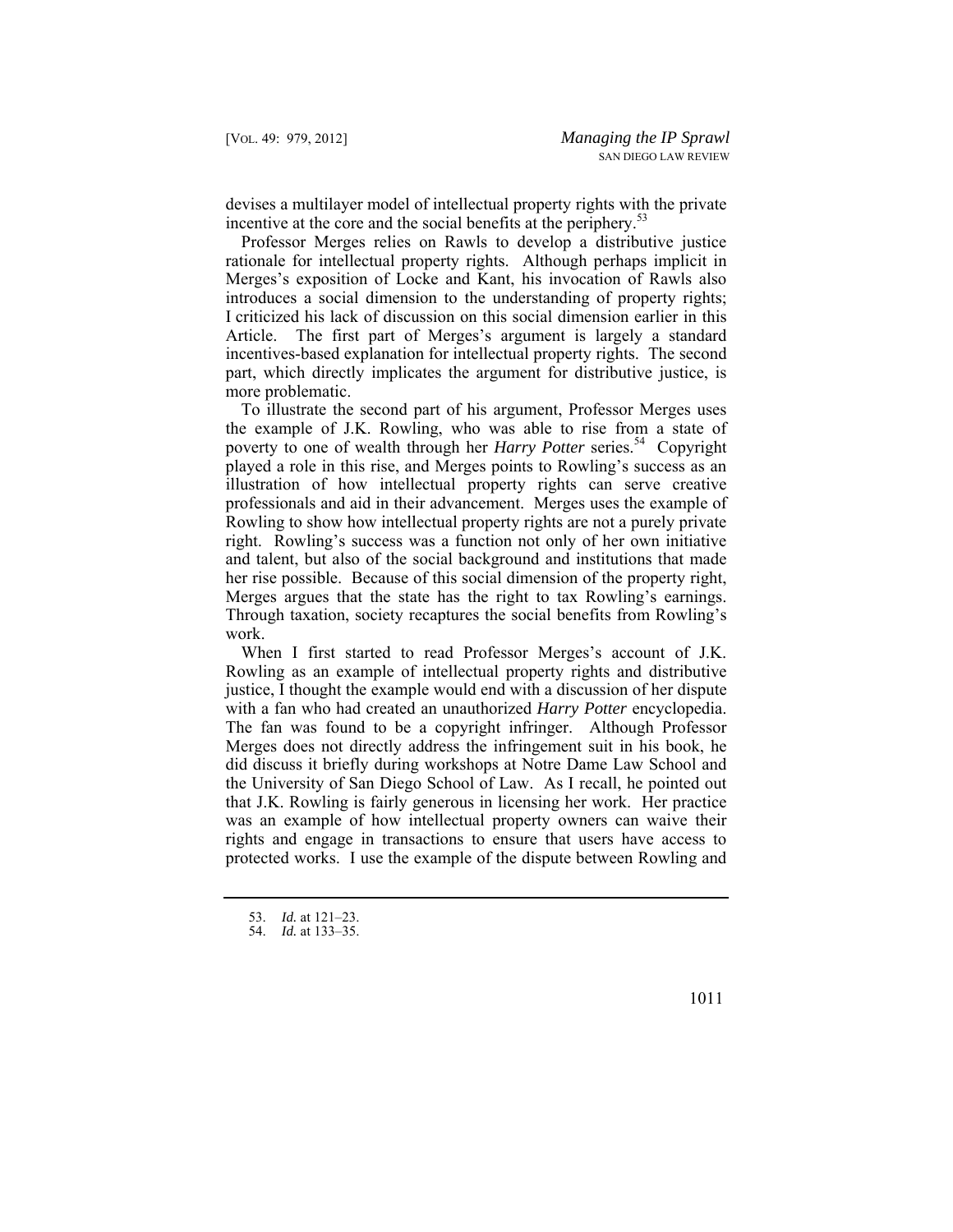the fan to illustrate how Rawlsian approaches to distributive justice inform the initial entitlements of intellectual property owners with respect to potential users.

Professor Merges distills Rawls's theory of distributive justice down to three principles that have application to intellectual property.<sup>55</sup> The three principles are (1) distribution of liberties; (2) distribution of opportunities; and  $(3)$  equal respect for persons.<sup>56</sup> Under the first two principles, intellectual property ownership is available to everyone who meets the legal requirements. The requirements themselves are arguably egalitarian and not exclusionary. Although the first two principles offer relatively straightforward bases for identifying the fairness of intellectual property, the third is more controversial and difficult. I will spend most of my discussion on this third point as a basis for identifying distributive justice in intellectual property law without contesting the first two principles.

Rawls's principle of equal respect for persons is known as the difference principle. Rawls recognizes that rights and resources will be distributed unequally in society.<sup>57</sup> Nonetheless, rights and resources can be distributed in a just manner. The principle of justice he proposes is basing differences on maximizing the least well-off in society. In choosing among alternative social arrangements, society should choose that arrangement which improves the well-being of the worst off in society. Professor Merges adopts the difference principle as assuring the fairness of intellectual property rights.<sup>58</sup> He argues that intellectual property rights ensure not only equal distribution of rights and opportunities, but also the well-being of the worst off. J.K. Rowling serves as his poster child for this last point.<sup>59</sup> Impoverished but creative, Rowling parlayed her creative energies into enormous wealth, made possible by the copyrights in her novels. Intellectual property ownership can maximize the well-being of the poorest in society.

 in turn guarantee equality of opportunity for everyone. The problem is The Rowling example arguably overstates the case for intellectual property ownership. Of course, not all intellectual property owners, or property owners for that matter, are as successful as J.K. Rowling. Legal rights do not guarantee success. But Professor Merges's point is that legal rights do make success possible. Fairly distributed legal rights that the Rawlsian argument offers little guidance for the scope of

<sup>55.</sup> *Id.* at 104.

 56. *See* JOHN RAWLS, A THEORY OF JUSTICE 302 (original ed. 1971).

<sup>57.</sup> *See id.* at 6–67.

<sup>58.</sup> *See* MERGES, *supra* note 1, at 120.

<sup>59.</sup> *Id.* at 133.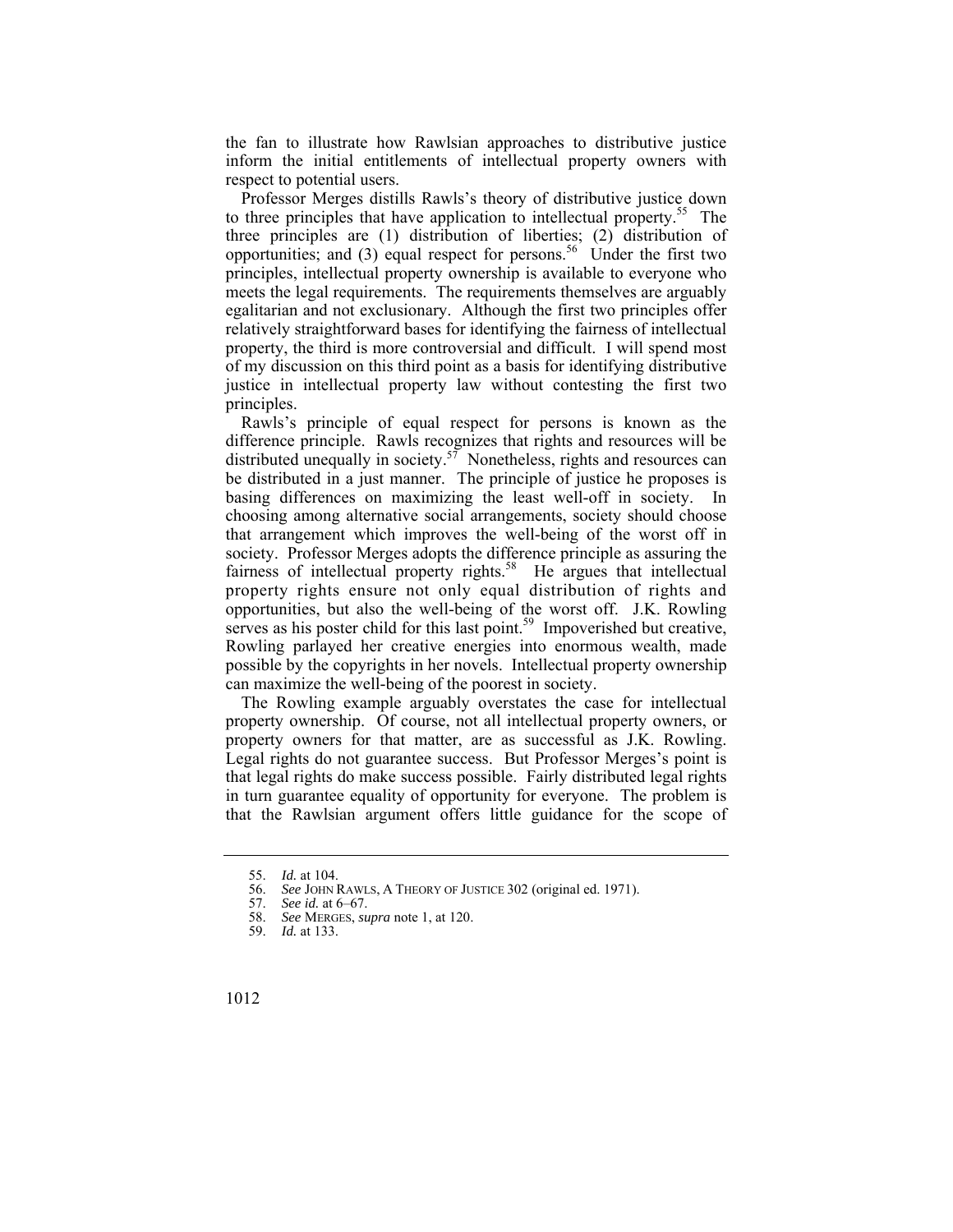intellectual property rights, a question that is critical for distributive justice. If intellectual property owners have strong rights that permit the enjoining of incremental creators or the activities of users, then there is a question of the fairness of the scope of intellectual property rights. If a fan of Rowling wants to create a new work, a website, or a new form of fiction that uses elements of Rowling's works, should the fan be allowed to do this without a license from Rowling? Where do the owner's rights end and the user's rights begin?

To examine the scope issues, consider the fan fiction example in Rawlsian terms. The discussion below is based on an example by John Broome, as discussed by Derek Parfit in his critique of the difference principle.<sup>60</sup> For this example, reduce the possibilities to two possible states of the world, one in which the fan is an infringer and the alternative in which the fan is not an infringer. In State 1, Rowling earns 1,000 units of joy and the fan earns −500 units. In State 2, Rowling earns 750 units and the fan 300 units. These units are used to illustrate the example; if it helps, think of them as ordinal measures of utility. To summarize this information:

State 1 (infringement): Rowling, 1,000 units; Fan, −500 units State 2 (no infringement): Rowling, 750 units; Fan, 300 units

Which is more desirable from a Rawlsian perspective? The discussion below is also derived from an example by Broome, as discussed by Parfit $^{61}$ 

Note first that from an efficiency standpoint, the two states are noncomparable because Rowling is worse off in State 2 while the fan is better off. Assuming that units are nonadditive because they represent subjective weights, it makes no sense to add the units of joy. Therefore, from an efficiency perspective, we cannot compare them without some criterion to compare the two individuals' levels of joy. But the Rawlsian perspective is to make the worst-off group the best-off. That is the meaning behind the "maximin principle"—maximizing the minimum well-being in society. If our choice is between these two states of the world, then State 2 satisfies the Rawlsian criterion for equity. The fan is worse off than Rowling in both states, but is better-off in State 2 than in State 1.

<sup>60.</sup> *See* DEREK PARFIT, REASONS AND PERSONS 491–93 (1984).

<sup>61.</sup> *Id.* at 492.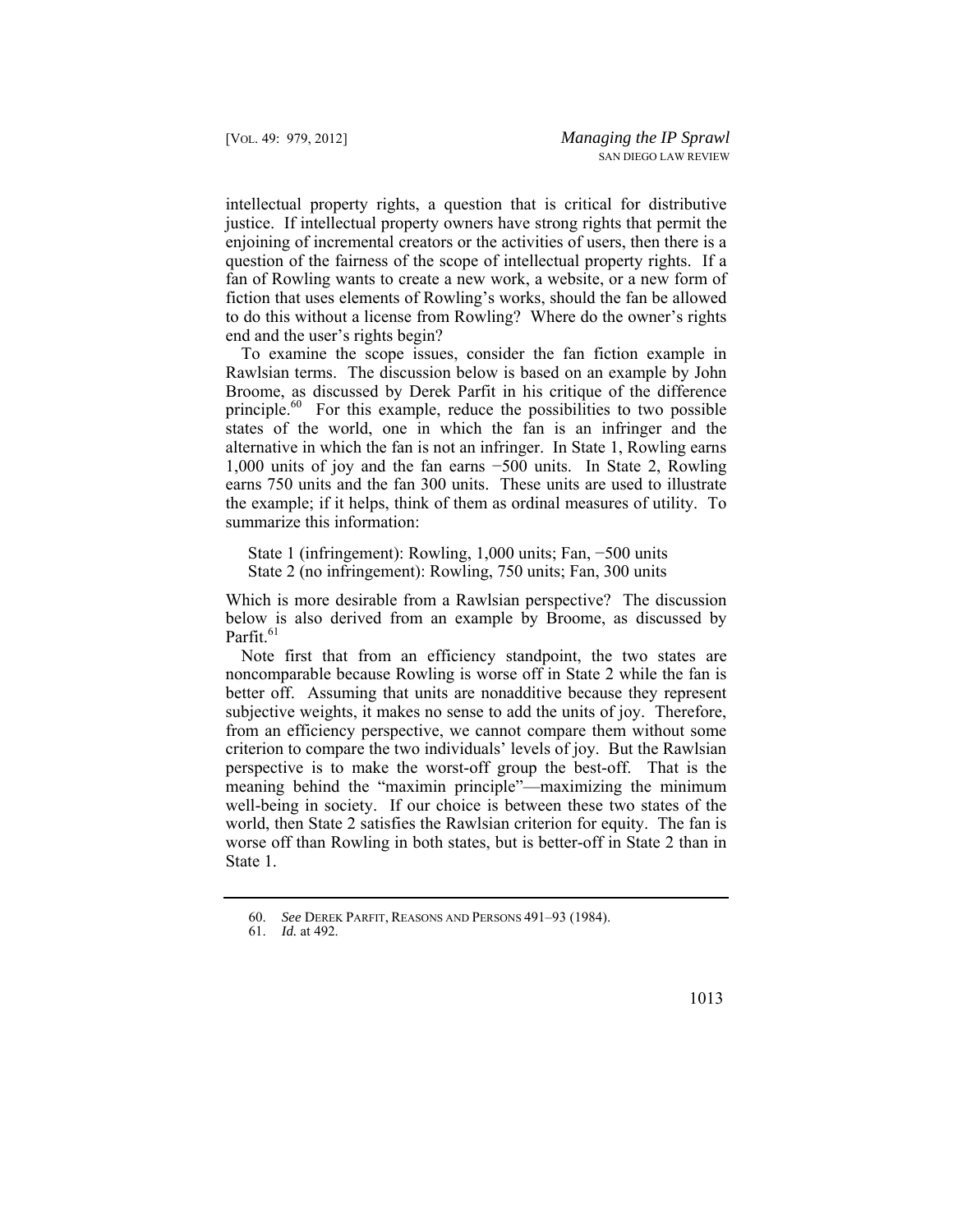I raise this example to show how an argument about intellectual property rights and distributive justice must adequately take into consideration users like the fan in this case. Professor Merges recognizes the social aspect of intellectual property rights but fails, in my opinion, to fully account for all the social uses of intellectual property. My example shows that there is one social use that might justify limited intellectual property rights. It should not be read to mean that intellectual property rights should be limited against all uses.

To see this point, consider another stylized example. Suppose the user just makes unauthorized copies of all of Rowling's works with a scanner. In State 1, the copier is an infringer and enjoys −500 units while Rowling enjoys 1,000 units. In State 2, the copier is not an infringer and enjoys 1,000 units while Rowling enjoys −750 units. The information can be summarized as follows:

State 1 (infringement): Rowling, 1,000 units; Copier, −500 units State 2 (no infringement): Rowling, −750 units; Copier, 1,000 units

This example is difficult because neither Rowling nor the copier is clearly the worst off. Rowling is the worse off in State 2 and the copier in State 1. The maximin principle states that the goal is to maximize the well-being of the worst off. In this situation, State 1 satisfies Rawls's criterion because the worse off in State 1 is better off than the worse off in State 2, in relative terms.

These stylized examples illustrate Rawls's criteria for distributive justice and the importance of identifying and including use in analyzing the scope of intellectual property rights from a distributive justice perspective. The difference between the two examples is the degree of infringement. In the first example, the fan infringes on the derivative work right only, leaving Rowling several avenues through which to exploit her work. In the second example, the copier is engaging in more intensive infringement, with the copying affecting a range of markets for Rowling's work.

 derives from Rawls a justification for intellectual property ownership quite complex and dependent on context. More importantly, the Considerations of use, as these examples show, affect the scope of intellectual property rights. Professor Merges's analysis, by contrast, without considering users. Admittedly, he concludes that ownership is subject to social interests, but it is not clear from his analysis how such limitations would work. My examples show that the limitations can be examples demonstrate how users' rights need to be considered along with ownership rights for the distributive justice analysis.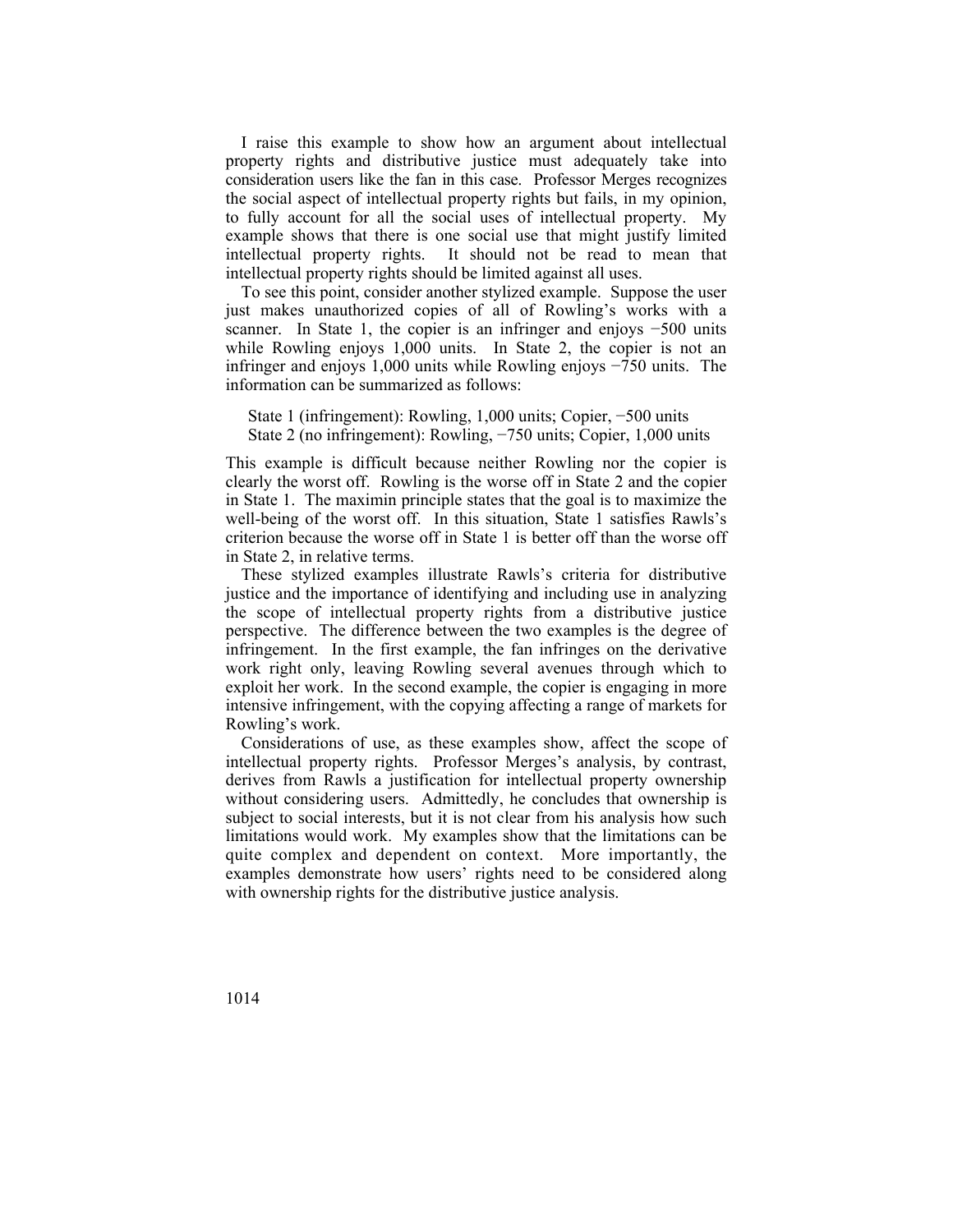in Part II, the analysis does not change if one understands these rights in Rowling's work. Rather, my point is that the scope of A criticism of my analysis is that it assumes the work has been created and therefore ignores the incentives and claims of owners who make the original work. In partial response, I incorporate by reference my discussion of the *ex nihilo* condition from Part II above.<sup>62</sup> As explained examples in terms of the decision of whether to create a work or to become a fan. The point is not to conclude that there should no property intellectual property rights is based on considering the interest of potential users of a work. The Rawlsian approach to distributive justice assumes a relative conception of who is the worst off in society. Making this determination more absolute requires an appeal to other criteria such as wants, needs, or capacities. Although many intellectual property scholars are working on what these criteria should be, my point here is that Rawls alone may not be helpful in developing a distributive justice approach to intellectual property. Furthermore, as Professor Merges's analysis implies, relying on Rawls alone may lead to intellectual property law and policy that is more favorable to owners than to users.

## *E. Summary*

 concept of use. Merges presents a deontic argument in favor of the rights Foundational principles, because they are at such a high level, can be used to justify any position. My argument in this Part has been that Professor Merges's foundational principles for intellectual property rights do not adequately take into consideration the rights of users or the of creative people. Although critical of wealth maximization and utilitarianism, his argument in favor of creative people is implicitly a utilitarian one that entails putting greater weights on creators and users. This Part has made the case for users as an important but ignored class of people in Merges's analysis. Why users matter will become clearer as I turn first to Professor Merges's midlevel principles and then to the practice of intellectual property.

<sup>62.</sup> *See supra* Part II.B.1; *see also* SUNDER, *supra* note 8, at 126–44 (discussing the role of intellectual property in helping the poor).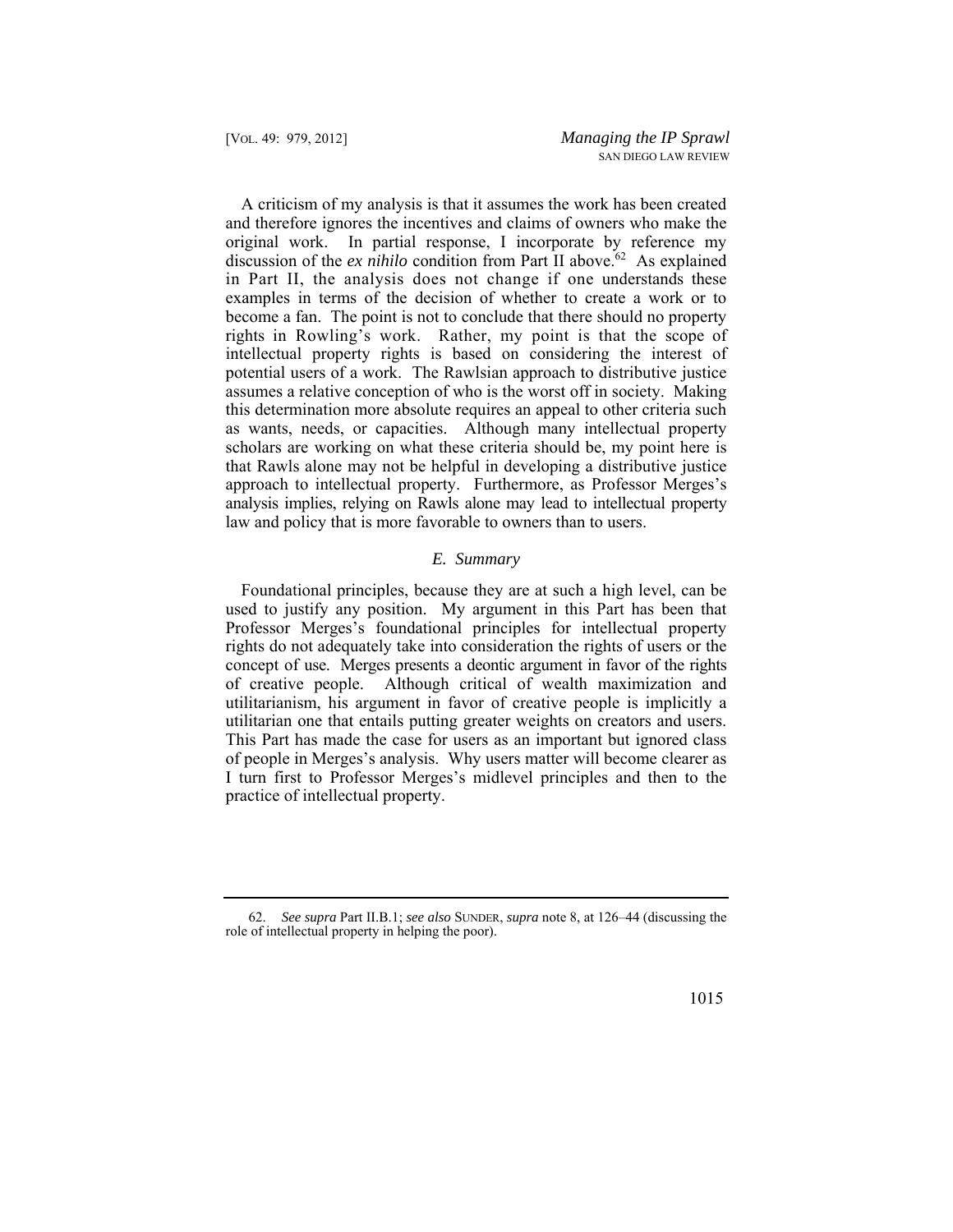#### IV. MIDLEVEL PRINCIPLES AND UBIQUITOUS USERS

Professor Merges's defense of intellectual property is a healthy and pragmatic one in that it brings together many values and perspectives. The thrust of my critique is to shift the emphasis of his multivalent approach. Instead of emphasizing creative people as the beneficiaries of intellectual property law, my emphasis is on users. Instead of building intellectual property law on the foundational principle of labor, I seek to emphasize use, very broadly construed, as the organizing principle for intellectual property law. By focusing on use, I do not mean to shortchange authors and inventors, but to include a wide range of constituencies who benefit from intellectual property law. Creative people, in my view, are a subset of users, whose interests need to be considered along with consumers, public-minded institutions such as libraries and universities, and other groups who are caught in the web of intellectual property policy and practice.

The role of users is particularly important with respect to the midlevel principles that Professor Merges identifies to structure intellectual property institutions and bridge the divide between foundational theories and intellectual property practice. These midlevel principles are, in order discussed: nonremoval, efficiency, dignity, and proportionality. Although these principles are couched in terms of creative people, hidden within each principle is a collection of user interests that need to be disentangled and understood discretely. Like the previous Part, this one brings out the contours of users' interests and attempts to integrate them into a fuller understanding of intellectual property.

 creative people. He points out that within intellectual property institutions, Professor Merges, of course, does recognize users' interests in intellectual property policy. Specifically, in the chapters on midlevel principles, Professor Merges analyzes the borderline between users and there are core rights of creative persons and core rights of users. However, he correctly points out that there is also a sphere in which creative persons waive their rights, for example, by giving content away for free or through generous licensing terms. Merges also recognizes a sphere where rights of creative persons do not reach because of technological restrictions. Digital technologies, particularly the Internet, have expanded the sphere of rights waived by creative persons and shrunk the core rights of users. Professor Merges suggests that the core rights of creative persons have also shrunk.

Social and technological changes that arise with new institutions like the Internet certainly affect the balance of rights within intellectual property. My main disagreement with Professor Merges's analysis of the dynamic among users and creators is the lack of specificity in how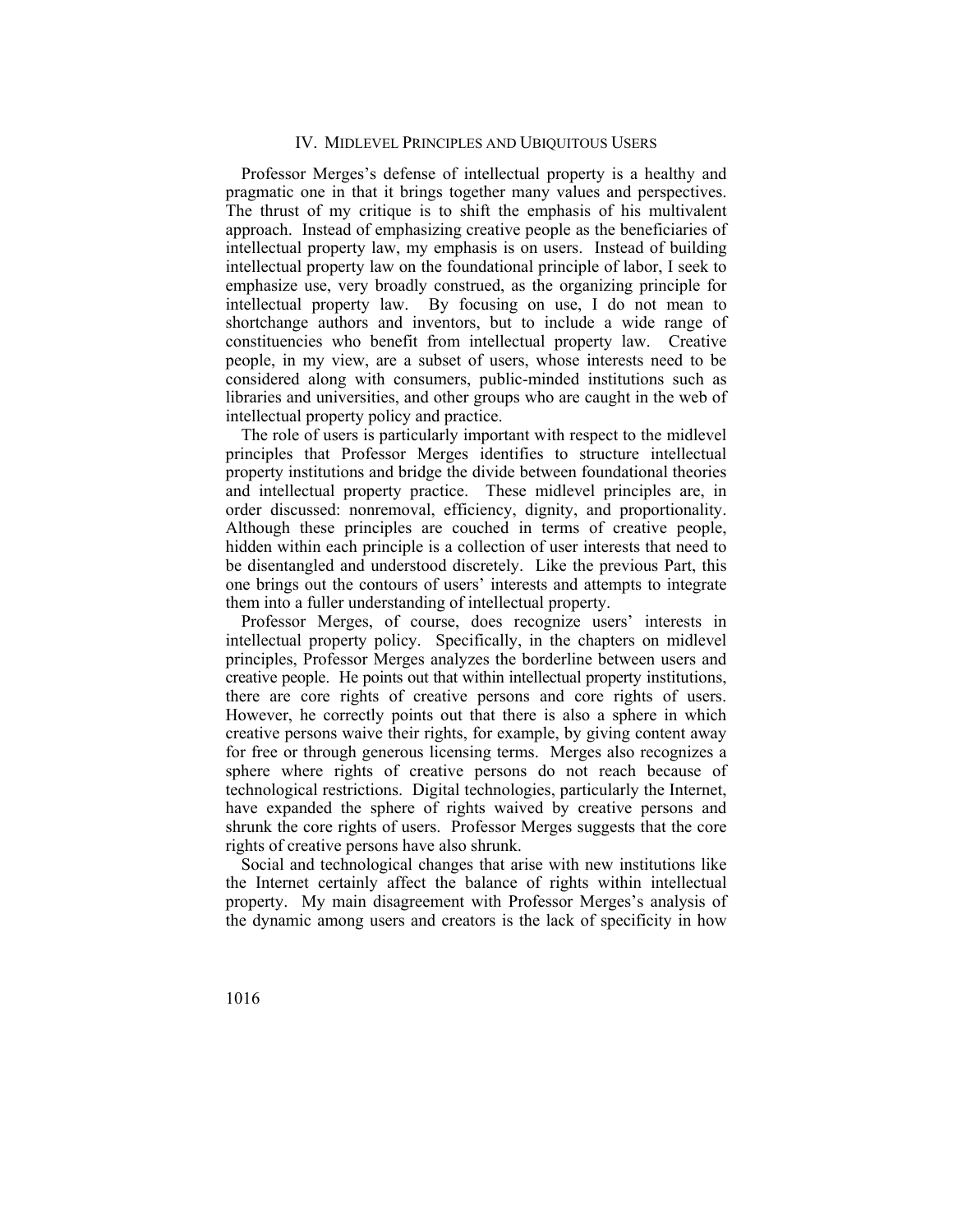this dynamic works. In many ways, the core rights of creators have expanded with the new technologies as they can more effectively lock access through encryption and other technologies. Infringement may be more ubiquitous, but is also easier to detect. As the Internet expands, the zone of private space free from intrusion by intellectual property law contracts. Users have to worry more about access to information, ability to share knowledge, and ownership over content. The need to focus on the interests of users becomes more salient. Hence, the orientation of this critique from creator-centric to user-centric. $63$ 

As with the previous Part, I look at each of the midlevel principles individually and then conclude with an integrated focus on users' rights.

#### *A. Nonremoval*

The nonremoval principle states that once work is in the public domain, free of intellectual property rights, the work will not be removed from the public domain.<sup> $64$ </sup> The principle reflects the working principle that intellectual property is of limited duration and defaults to the public upon the termination of the rights. Professor Merges lists the principle, but it is of lesser importance than the other three. His treatment of the principle is consistent with his creator-focused view of intellectual property rights.

Professor Merges's book and his argument preceded the Supreme Court's decision in *Golan v. Holder*, which was announced in January  $2012<sup>65</sup>$  In that decision, the Court upheld Congress's rights to restore copyrights in non-U.S. works that had not secured U.S. copyrights because of failure to comply with legal formalities.<sup>66</sup> Because U.S. copyright law had imposed formalities that other nations did not, Congress implemented the restoration as a condition for the United States acceding to international intellectual property treaties. Some commentators expected the Court to uphold the statute despite a challenge based on the Copyright Clause and the First Amendment. This expectation was based on the Court's 2003 decision in *Eldred v. Ashcroft*, which upheld Congress's power to extend the copyright term

<sup>63.</sup> *See, e.g.*, Cohen, *supra* note 8, at 352.

<sup>64.</sup> *See* MERGES, *supra* note 1, at 141–42.

<sup>65.</sup> *See* Golan v. Holder, 132 S. Ct. 873, 873 (2012).

<sup>66.</sup> *Id.* at 878.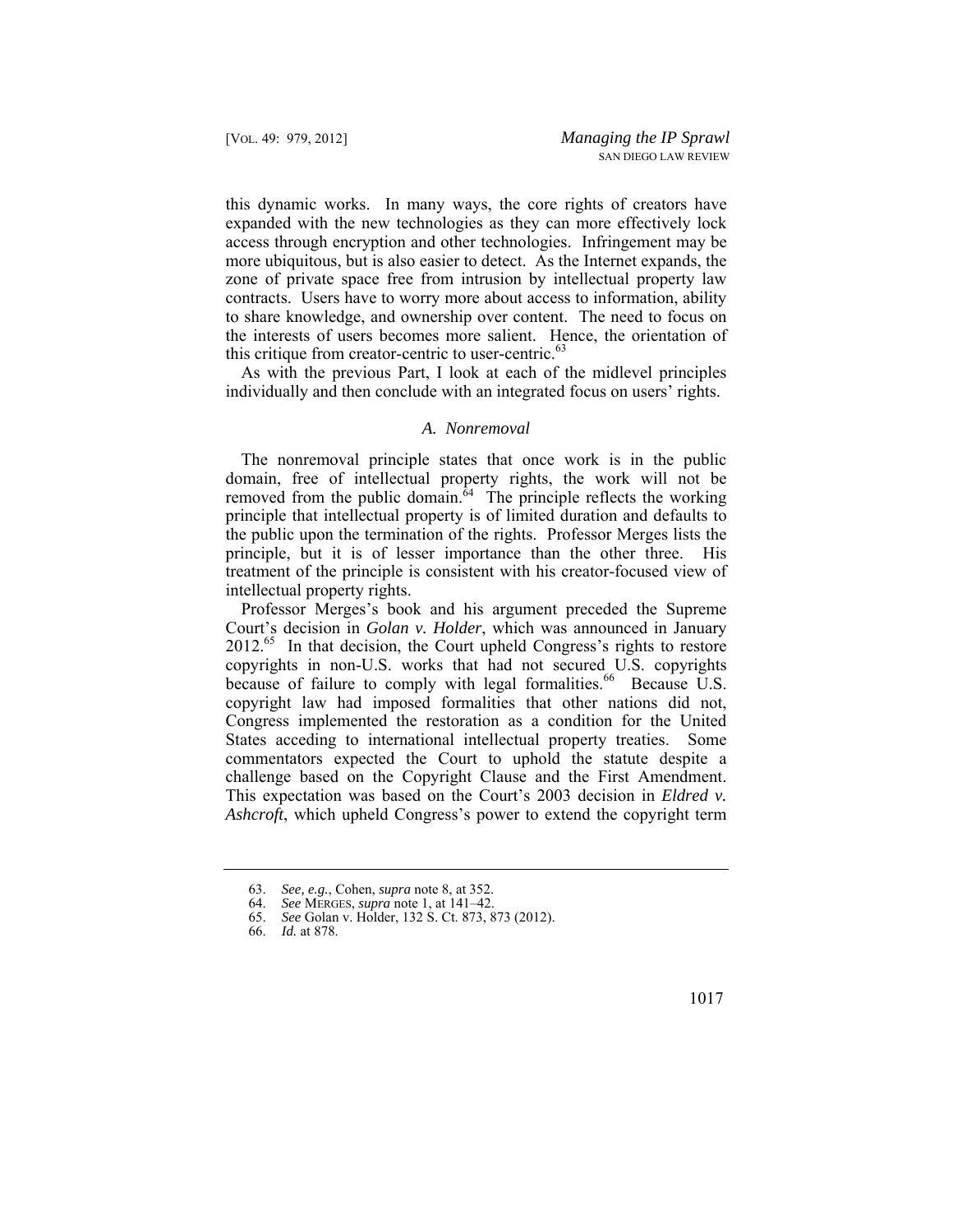retroactively by twenty years. $67$  What may have been surprising was the breadth of the Court's opinion in *Golan*. The Court stated that neither the Copyright Clause nor the First Amendment limit Congress's power to remove works from the public domain. The breadth of the Court's ruling is in conflict with any reasonable interpretation of the nonremoval principle.

Perhaps Professor Merges de-emphasizes the nonremoval principle because it is seemingly less important than the other three principles. A decision like *Golan*, however, is a reminder of how important the principle is. The Court in *Golan* recognized quite a broad power in Congress to take things out of the public domain. Combined with its ruling in *Eldred*, the Court sees Congress as having broad powers to limit the entry of works into the public domain through expiration of the copyright term. Nonremoval is violated both directly through *Golan* and indirectly through *Eldred*.

We can only speculate how Professor Merges would respond to the *Golan* decision. Perhaps the response would rest in one of the other principles, such as proportionality. Certainly, nonremoval would not be a trump on all congressional legislation that shifts the line between proprietary and public domain. For example, in the *Golan* case, the Court could have upheld the statute on very narrow grounds such as a condition for international negotiations or as compensation for past creators who had been denied copyright. As with any principle, the nonremoval principle is a negotiable one. The challenging question is determining on what terms the principle can be sacrificed and what interest and rights are being traded off in the process. The Court's decision in *Golan*, by positing congressional power in such broad terms, seemingly concedes that there is very little given up through copyright restoration.

Even more telling is the way in which the Court construes the public interest affected by Congress's legislation. As the Court frames it, the public had no vested rights in the public domain works whose copyrights were restored. The archaic language of vested rights demonstrates that the Court sees copyright solely in ownership terms. Because by definition works in the public domain are not owned by anyone, there could be no vested rights.<sup>68</sup> But there may be interests other than ones of ownership. The Court pays little attention to reliance interests of users. Admittedly, the challenged statute did protect the interests of derivative

<sup>67.</sup> Eldred v. Ashcroft, 537 U.S. 186, 192–94 (2003).

<sup>68.</sup> *See Golan*, 132 S. Ct. at 892.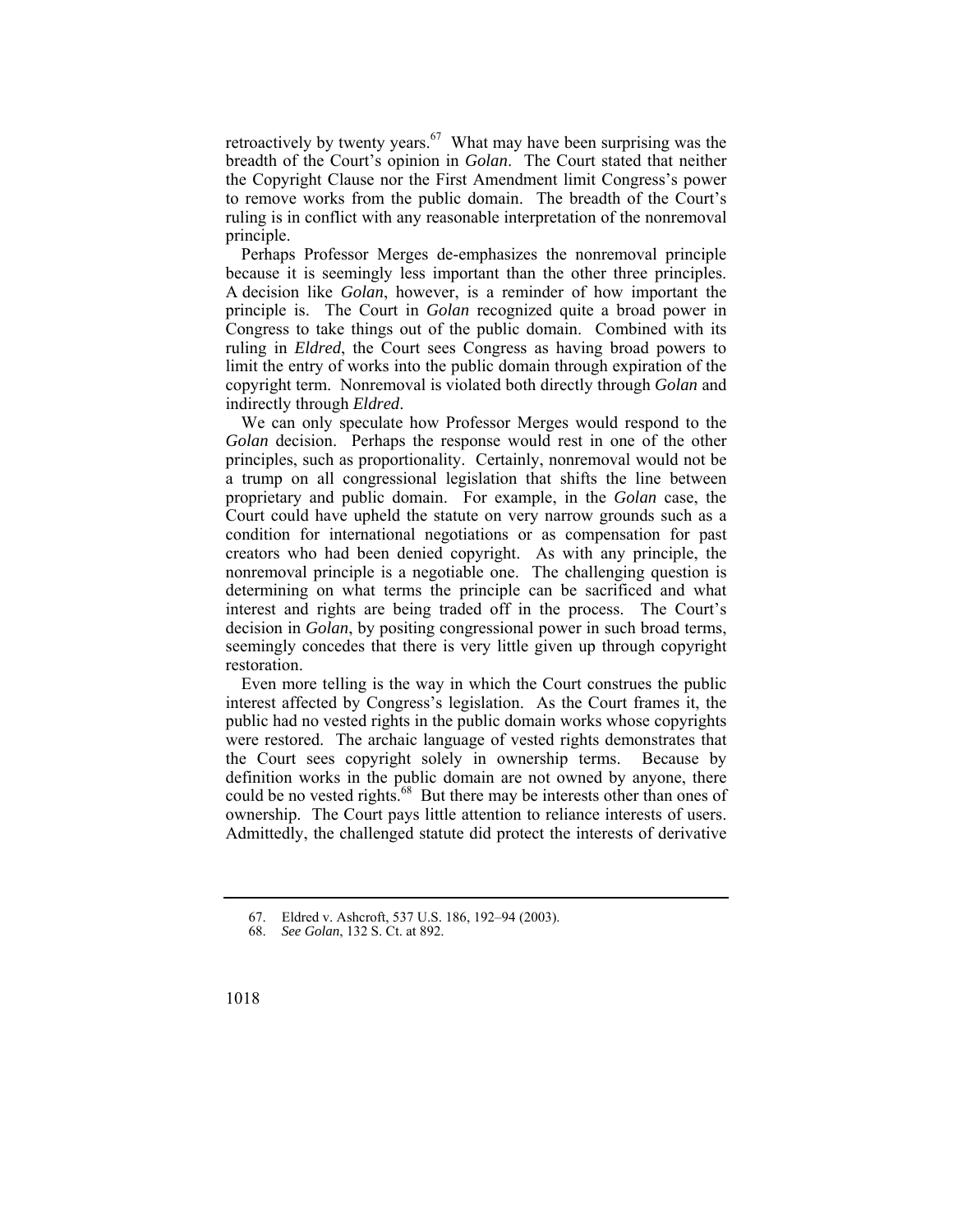rights creators. But the interests of teachers and conductors like Golan are given no weight in the Court's analysis.

 help to avoid decisions like *Golan*, but can at least enrich our The *Golan* decision reflects our poverty as policymakers in adequately accounting for the interests of users in shaping intellectual property and policy. The Court's use of the vested rights language indicates that they see intellectual property rights in terms of owners and nonowners, with scant consideration for the range of use to which works can be put. A more detailed and careful understanding and respect for users may not justification for intellectual property law and support a more practical and robust nonremoval principle.<sup>69</sup> It is decisions like *Golan* that make me critical of a creator-centered intellectual property law.

#### *B. Efficiency, Dignity, and Proportionality*

 they share certain features and taken together show the problem of I will discuss the remaining three midlevel principles together because ignoring users' interests in a justification for intellectual property. Professor Merges views proportionality as the most important of all four midlevel principles. His discussion of nonremoval is directed at publicdomain-centered scholars. His discussion of efficiency and dignity highlights the dual role of both utilitarian and moral rights views of intellectual property, even though they are sometimes seen as mutually exclusive. Finally, the proportionality principle directs the attention of policymakers and scholars to gauging the proper scope of intellectual property rights and therefore is the most powerful of the four principles, in Professor Merges's account.

These three midlevel principles also point to the importance of users' interests in intellectual property rights. For example, efficiency requires a weighing of competing benefits and costs associated with intellectual property rights, whether gauged in wealth-maximizing or consequentialist terms. In determining whether intellectual property law is wealth maximizing or has desirable consequences, a policymaker has to consider the effect of the law on the uses to which copyrighted, patented, and trademarked works are put. These uses include followon creation and cumulative innovation as well as the effects on

<sup>69.</sup> *See* Cohen, *supra* note 8, at 347–48 (discussing minimal role of users' interests in defining intellectual property law).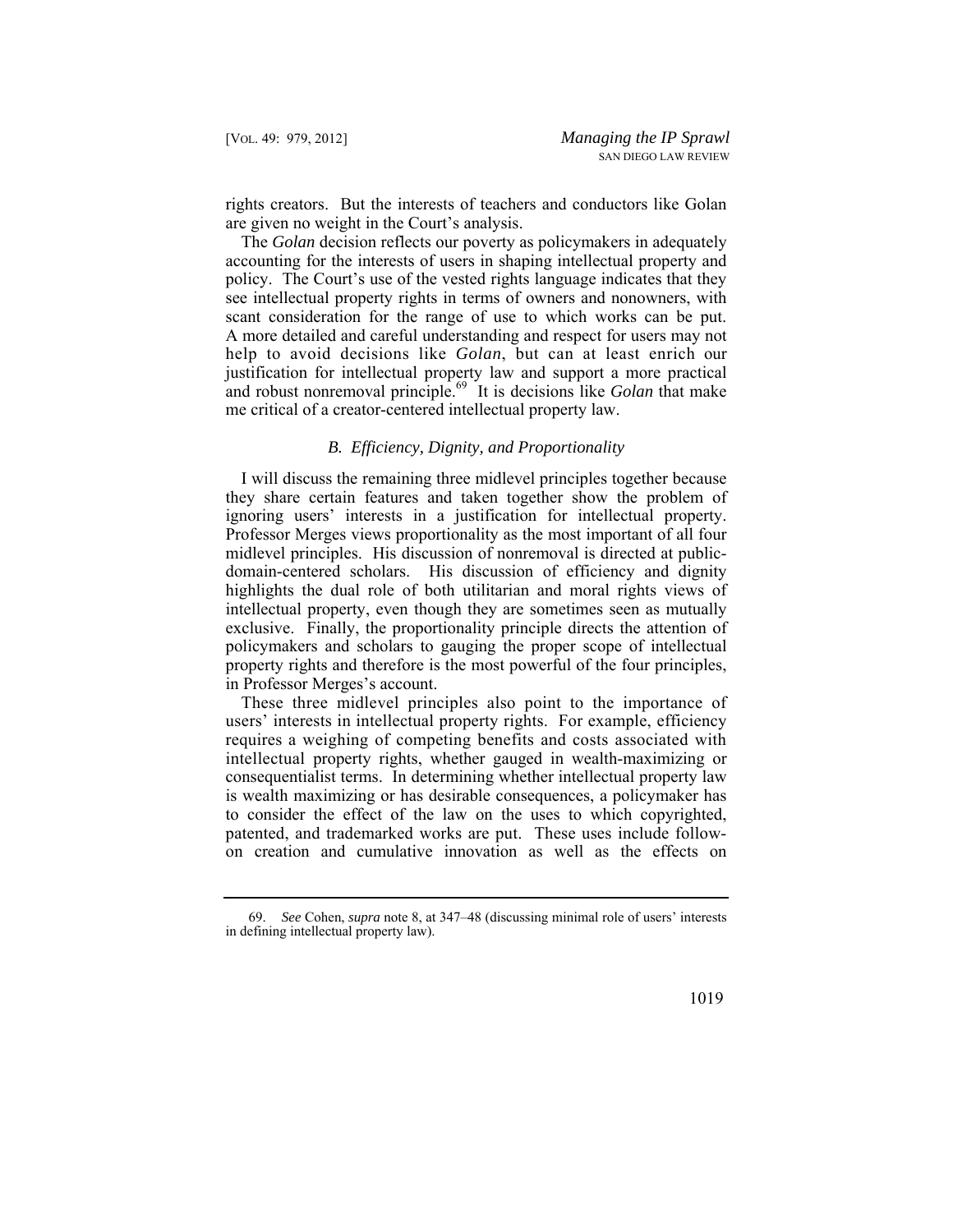consumers of products embodying intellectual property. Focusing solely on consequences to creative persons or on the wealth of this group without also considering the benefits to users would be an incomplete efficiency analysis.

 efficiency in his analysis is a midlevel principle, a pragmatic means of As Professor Merges would admit, considerations of efficiency demonstrate that his approach to intellectual property law is not purely a deontic one. Utilitarianism, perhaps invariably, creeps back in. But bridging foundational principles and the applications of intellectual property to practice. Dignity is also a critical midlevel principle highlighting the deontic aspects of his approach. A criticism of Merges's justification is that it attempts to blend the incompatible ends of utilitarianism and moral rights, the first seeking to maximize the wealth generated by intellectual property and the second, the personal rights of the creator. But, as Professor Merges develops the arguments, efficiency and dignity are compatible in protecting the autonomy of creative individuals with the first supporting economic interests and the second noneconomic ones.<sup>70</sup>

 to enjoy a work quietly in the private sphere. The dignity of a user But dignity, like efficiency, also implicates the interests of groups other than creators, groups that I have been referring to in broad terms as users. If the dignity principle recognizes an autonomous sphere to which legal rights attach, then the autonomy of a user is as important as that of a creator. This autonomous sphere, for example, would include the right would include the right to engage in private home copying, studying, or research. It would include the dignity of a patient to be subject to treatment without the intrusion of a medical patent and the dignity of a medical practitioner to appropriately treat a patient within the sphere of professional judgment. A complete and consistent application of the dignity principle would require recognizing the interests of users.

These points underscore the fourth, and most important, of Professor Merges's midlevel principles, proportionality. Merges invokes this pragmatic principle as a means to avoid the holdup problem that arises in many areas of the law. A holdup occurs when an individual rights holder can block a project and thereby extract much of the benefit from the public benefits following from the project. Professor Merges gives the example of a bridge project stopped by property owners near the water.<sup>71</sup> Law has many ways to deal with these holdups. Intellectual property

<sup>70.</sup> *See* MERGES, *supra* note 1, at 156–58 (presenting dignity as a midlevel principle and as sharing features with other principles); *see also* SUNDER, *supra* note 8, at 173–99 (demonstrating the implications of intellectual property for matters of life and death).

<sup>71.</sup> MERGES, *supra* note 1, at 162–65.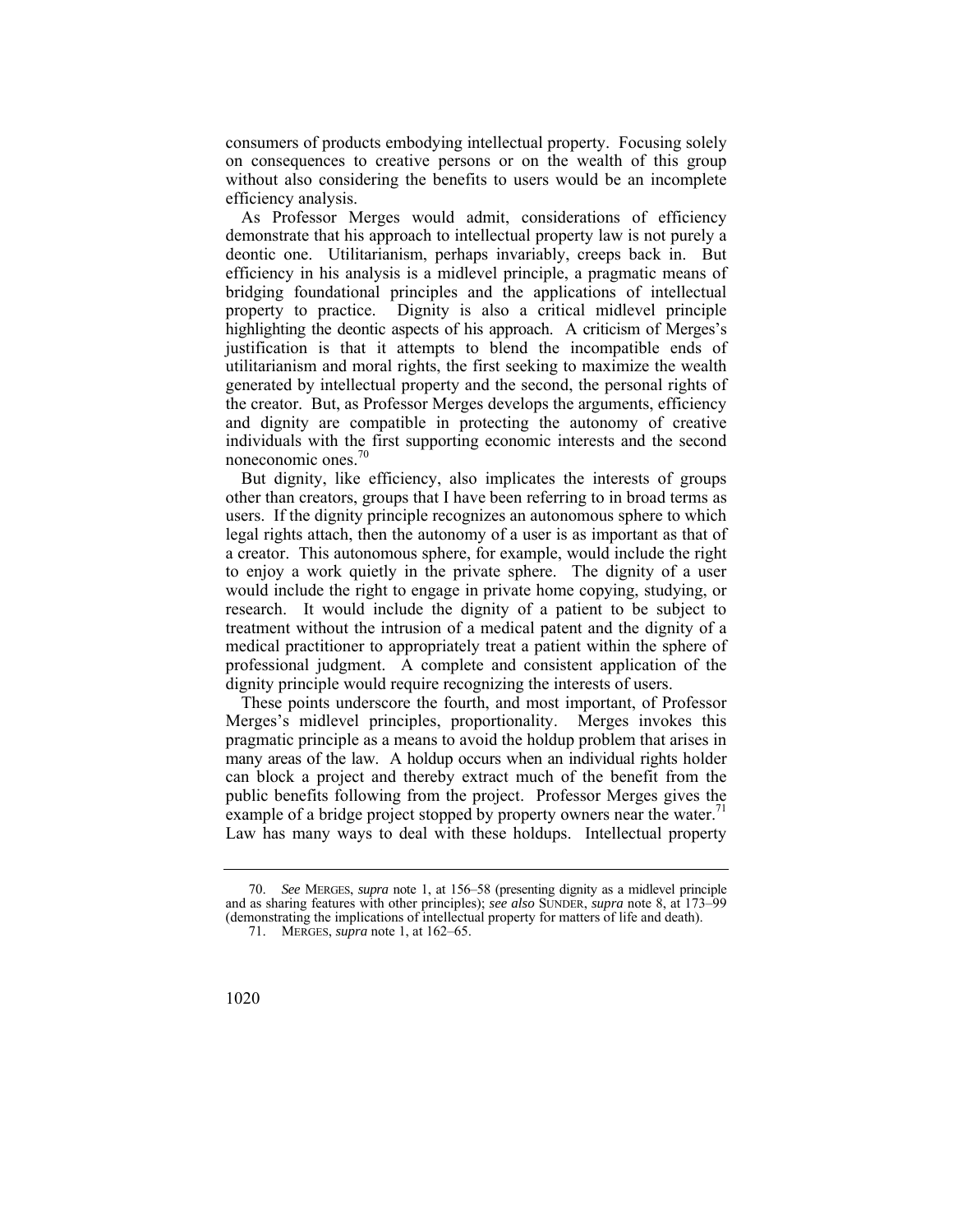law deals with the holdup problem through doctrines such as limitations on injunctive relief, implementation of compulsory licenses, and doctrines such as fair use or implied license. These legal regimes are based on the proportionality principle, which states that the return to the property owner has to be proportional to the benefit provided by the owner. This principle is different from that of efficiency, which applies to the total benefits and costs of a legal regime. Proportionality is targeted to the scope of the rights holder's entitlement. What is at issue under this fourth principle is a comparison of the benefit to the rights holder and the benefit to society.

 Applying the proportionality principle more rigorously requires an How is proportionality to be gauged? In practice, courts look to the value of enjoining the defendant's infringing conduct under the traditional common law approach to injunctive relief.<sup>72</sup> Damage measures also serve as proxies for proportionality. But these are rough heuristics at best. assessment of what users gain from access and lose from infringement. Implicit in the principle is an acknowledgement of users and their interests. This acknowledgement means that in some situations the interests of users will trump those of creators. But for this principle to have practical effect, the interests of users need to be better understood. As with other midlevel principles, users need to be considered to make the principle complete and effective in guiding intellectual property law and policy.

### *C. Midlevel Principles and Users*

Professor Merges's focus on creative persons has a certain visceral appeal. Creative persons create something new and bring works into the world *ex nihilo*. Consequently, their efforts should be encouraged. But that argument proves too much. At some level, all social actors create *ex nihilo*. Real estate developers build malls where none existed. City resource managers produce parks and recreational facilities that did not previously exist. Contract attorneys make deals that did not exist before. No one would seriously use these novel creations as a basis for intellectual property rights in these areas. What ultimately justifies

 Peter Lee, *The Accession Insight and Patent Infringement Remedies*, 110 MICH. L. REV. 72. *See, e.g.*, eBay Inc. v. MercExchange, L.L.C., 547 U.S. 388, 390 (2006); *see also*  175, 194 (2011) (discussing equitable framework prescribed by the Court to determine whether to grant injunctive relief against a patent infringer).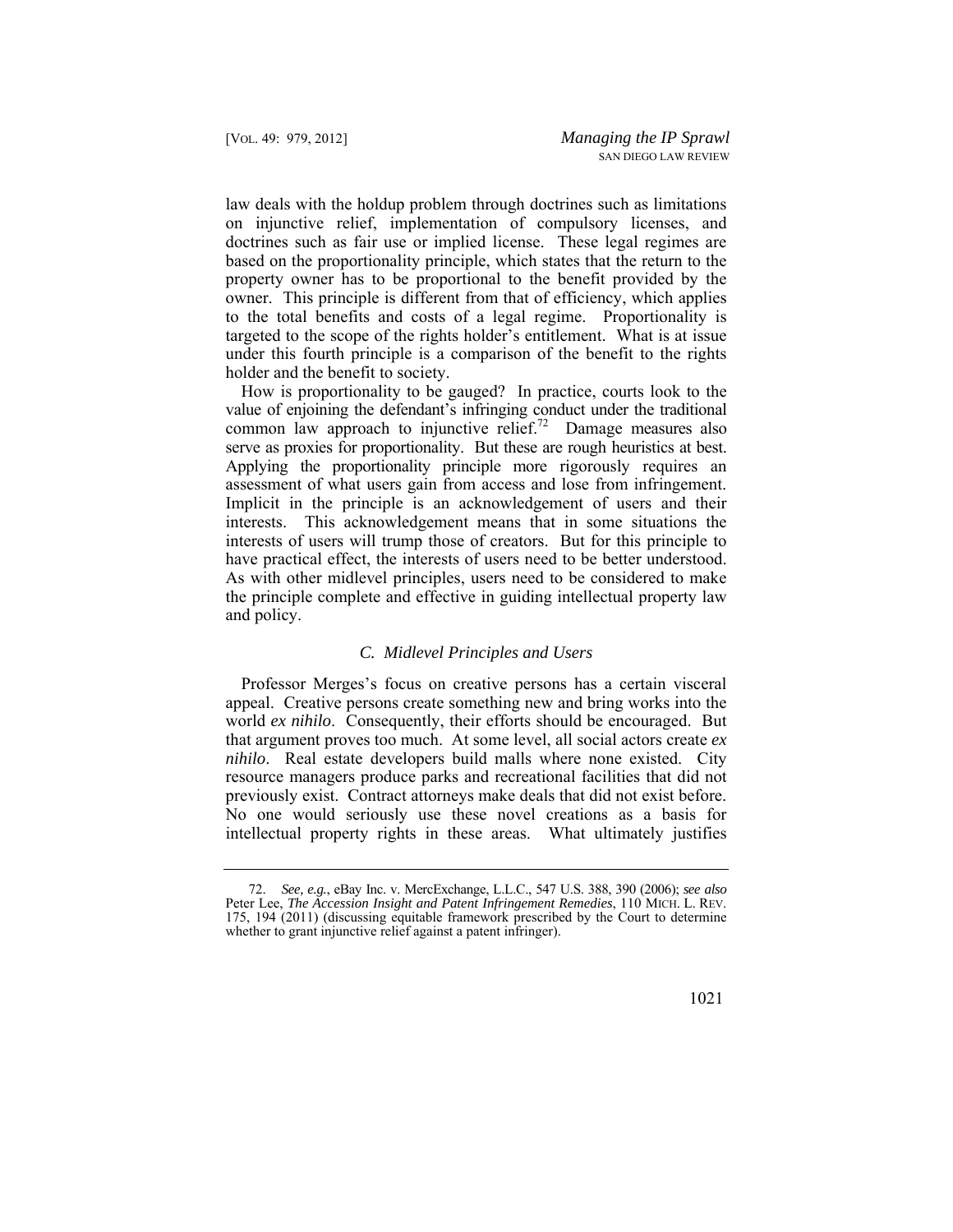intellectual property is the use to which such new works will be put. This formulation is not merely instrumentalism. The uses may reflect basic human needs such as health care or education. They may reflect pure enjoyment or aesthetic pleasure. They may be industrial or they may be noncommercial. As I have argued, Professor Merges's justification for intellectual property, although creator-centered, hinges implicitly on these often unrecognized users' interests. In the next and penultimate Part, I show the implications users have on the implementation and practice of property rights.

## V. PROPERTY RIGHTS IN PRACTICE: STABILITY, MANAGEMENT, AND AUTONOMY

 Professor Merges concludes his justification with three lengthy and detailed examples that illustrate how his identified foundational and midlevel principles would apply in practice. His three examples are of the growth in the creative professional class, the growth of digital works and rights, and the market for life-saving pharmaceuticals.<sup>73</sup> These examples illustrate his creator-centered justification based on the principles discussed above. In this Part, I will not address Professor Merges's examples directly. Instead, I will focus on the social benefits of property rights systems in general. I identify three social benefits: stability, management, and autonomy. I will show how each of these benefits shape the legal regime of real property and contrast the role of these benefits in shaping intellectual property. This contrast highlights the practical aspects of intellectual property law and the principles underlying the law. The contrast will elaborate on the theme of this Article, that users need to be considered in designing intellectual property systems.

#### *A. Stability*

Property law provides a means to ensure stability in human lives. This statement is true of all legal rules to a certain extent. Contract law shapes stability of transactional planning. Tort law provides some degree of stability in risk management. But a key practical aspect of a working and robust regime of property law is to promote stability of ownership and of identity that serves as the foundation for other areas of law.<sup>74</sup> For example, real property law provides stability with respect to

<sup>73.</sup> *See* MERGES, *supra* note 1, at 195–287.

<sup>74.</sup> *See* Carol M. Rose, *The Moral Subject of Property*, 48 WM. & MARY L. REV. 1897, 1899–900 (2007).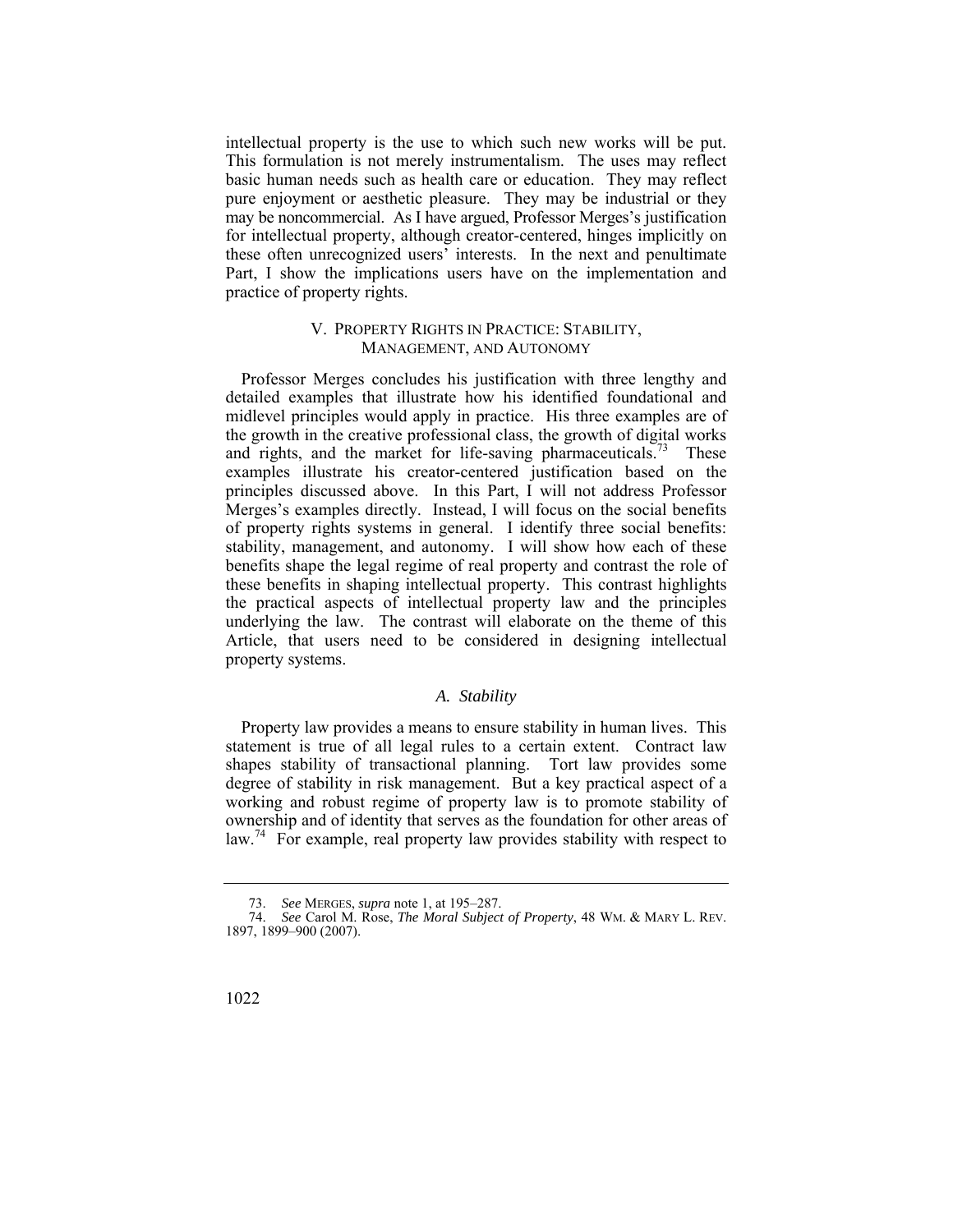land. This stability gives owners assurances that allow them to build on and improve parcels and market them. Stability of land ownership provides assurances for most human interactions. As simple an institution as an address system is made possible by the stability of real property law. An address system in turn makes it possible to trace individuals and identify them for purposes of contract enforcement, debt collection, imposition of criminal or tort liability, enforcement of marital and other social obligations, and so on. I am not suggesting that real property is either necessary or sufficient for stability. The point is that a practical implication of a real property system is stability, which can be the basis for transactions and human interactions in a wide range of contexts.

Stability is a consequence of the foundational and midlevel principles highlighted by Professor Merges. For a Lockean theory of property rights to work, a person must be assured that the application of labor to the world will be respected by others and that the fruits of labor will not be immediately expropriated. By creating stability, real property law reinforces the types of investment of labor Locke claims are the basis for property rights. Similarly, stability is a consequence of the midlevel principle of efficiency. An efficient, wealth-maximizing system of property is reinforced by stable property relationships, and in turn efficient arrangements can support stability. As a practical value, stability follows from foundational and midlevel principles and reinforces them.

By analogy to real property systems, intellectual property also benefits from the practical value of stability. Identifying owners of intellectual property interests facilitates transactions. Stable ownership systems benefit users by allowing them to identify the source of works and to engage in transactions guided by branded products and services and identified creators and inventors. Professor Merges's justification for intellectual property parallels the logic of real property law by identifying the similarities. One important similarity is the practical value of stability.

But what often matters are the differences, not the similarities. Although stability is perhaps a virtue in intellectual property systems, intellectual property itself is about change. Promoting progress, to echo the U.S. Constitution, may have many meanings, but one implication is that of disruption.<sup>75</sup> Stability as a practical value is in tension with the

 J. Teece et al., *Dynamic Capabilities and Strategic Management*, 18 STRATEGIC MGMT. 75. For a business management perspective on progress and disruption, see David J. 509 (1997). For a legal, historical, and linguistic analysis of the meaning of *progress*, see Malla Pollack, *What Is Congress Supposed To Promote?: Defining "Progress" in Article*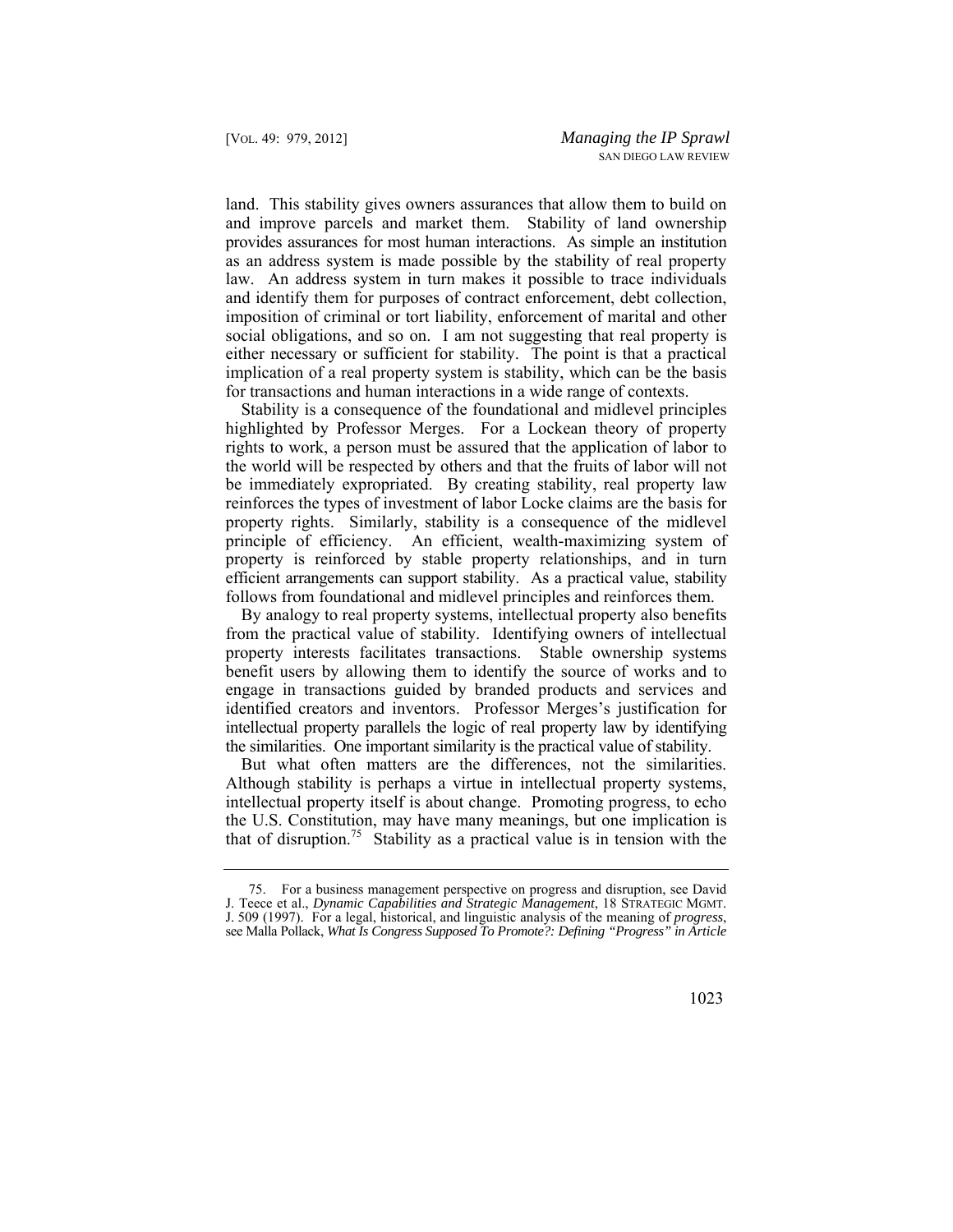emerges out of the shadow of the law. Nonetheless, to emphasize stability both positive and negative, created by intellectual property. Rights change that intellectual property law is supposed to promote. This tension is apparent throughout intellectual property case law and throughout intellectual property history. New technologies challenge traditional business practices, to which intellectual property owners respond using copyrights or patents as a sword to prevent change. At the same time, innovators develop technologies and use intellectual property rights to license and transfer new devices and methods. The resolution of this tension may reside outside of intellectual property law, perhaps in the evolution of the marketplace, in social norms, in human behavior that through analogy to real property ignores the reality of the disruption, owners seek stability to counter change that destabilizes existing social arrangements and expectations.

If one accepts stability as a practical value for a system of property, then how does one reconcile the dual status of stability within intellectual property law? How can stability be a virtue that does not undermine the important goal of change? One way to do so and be consistent with the foundational and midlevel principles we have discussed is to find stability within intellectual property law in the manner in which change occurs. Stability within intellectual property is not about fixed addresses or relationships between owner and object. Instead, stability is found in the process through which these addresses and relationships change. That is the contested question.

creation and invention that intellectual property law makes possible.<sup>77</sup> Some may argue that the process should be through licensing and market transactions.<sup>76</sup> Others may argue that the process is the modes of The reality is that the process of change is a multidimensional one, captured perhaps metaphorically by the image of labor mixing with the world. But such a quaint image belies the range of human interactions and activities that add up to change. I have called humans engaged in these interactions and activities "users" in this Article. To understand the practical value of stability in intellectual property law, it is important

 80 NEB. L. REV. 754 (2001). *I, Section 8, Clause 8 of the United States Constitution, or Introducing the Progress Clause*,

<sup>76.</sup> *See, e.g.*, MERGES, *supra* note 1, at 309–10.

 *Theology for Authorship and Moral Rights*, 14 VAND. J. ENT. & TECH. L. 889 (2012) *and the Law*, 86 NOTRE DAME L. REV. 1819 (2011) (introducing a symposium focusing 77. *See, e.g.*, Roberta R. Kwall, *The Lessons of Living Gardens and Jewish Process*  (emphasizing the importance of authorship); Mark P. McKenna, Introduction, *Creativity*  on intellectual property law's promotion of creativity).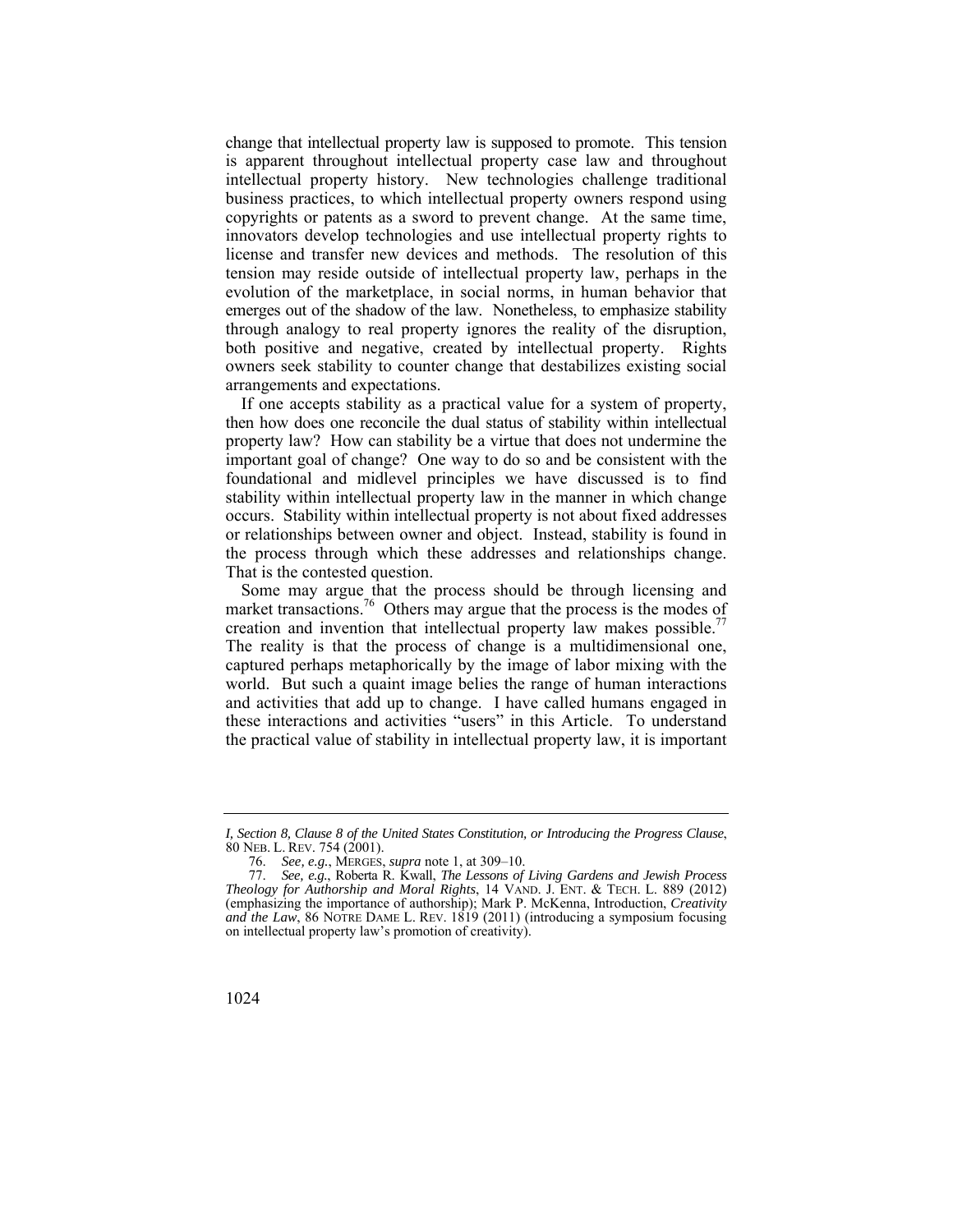for us to more fully appreciate how users of intellectual property operate. And as I have emphasized, these users are not only or always owners.<sup>78</sup>

## *B. Management*

 or once its economic returns became negative. With property rights, Stability is a practical value arising from property, but is in tension with intellectual property's goal of promoting change. I have suggested how the tension can be resolved by attention to questions of use rather than solely on ownership. A similar point arises from the second practical role of property, to facilitate management. Recognizing property as a legal matter provides incentives and creates assurances for managing the item owned. Absent property rights, individuals would have incentives to abandon an item once it became too costly to maintain individuals can transfer ownership to a more valued use or invest more intensively into developing the item owned. Management might often be for personal gain, but given the incentives, management can also occur for public benefit such as might occur for shared resources like water or a park. Stability allows for planning and supports the management of property.

 possible from the licensing and sale of the intellectual property. As for intellectual property, management is an important practical value. But often it is framed solely in questions of individual returns and private gains. This framing, I would argue, flows from a sterile view of the goals and purpose of intellectual property. This view sees intellectual property solely as a private reward or a private incentive. Management within this frame is about extracting as many rents as However, management also entails protecting public benefits. The owner of intellectual property is a temporary one, with the protected work eventually going back to the public. An intellectual property owner is a steward. The challenging question is reconciling this stewardship role with self-interest. Doctrines that create limitations and exceptions to intellectual property rights can go only so far. At some point rules external to intellectual property need to come into play to promote the stewardship role of the temporary intellectual property owner. To properly attend to these institutions, we need to better

<sup>78.</sup> *See supra* Part III.A.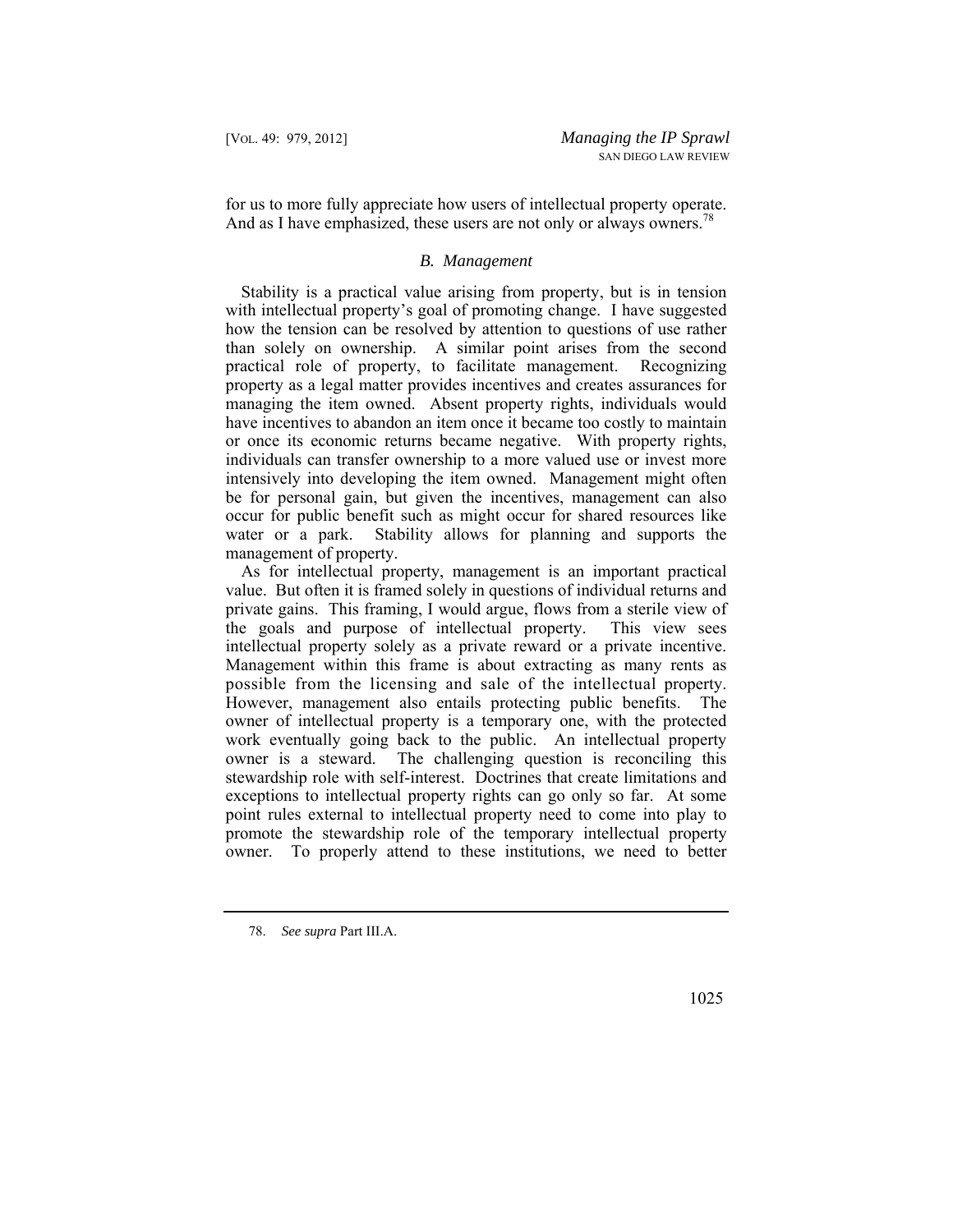understand the uses of intellectual property and the interest of users, not just those of owners.

An even more challenging question is the management of the public domain. An ownership model would predict that public domain works would be unprofitable and would be unused. That prediction is inconsistent with empirical studies that show public domain works are marketed, often over copyrighted works.<sup>79</sup> At some level, there is a logical explanation for that empirical observation. Public domain works are free and so as a costless resource for those who need to market creative content, the public domain is there to be mined absent property rights. At the same time, one might expect a different market and social dynamic shaping the public domain for patented works than that for copyrighted works. Inventions whose patents have expired are the previous generation's technology, less effective presumably than what is new. However, the patent public domain contains knowledge on which future technologies can be built and so is not simply a rubbish bin of technological development. My point is that management principles apply as much to the public domain as to the proprietary realm of intellectual property.

To appreciate that point, we need to be better tuned to users and their needs with respect to intellectual property. Professor Merges does acknowledge the existence of users' rights, although he does not clearly state their content and scope. Instead, he sees them as part of the negative space of what the owner is not given under intellectual property laws and what is waived because of high enforcement costs.<sup>80</sup> Merges's argument seems to be that even if owners are given a wide scope of rights under intellectual property laws, users are protected because enforcement costs keep these strong rights from being enforced. There is, however, little consideration of what the substance of users' rights should be and whether intellectual property law grants too broad a set of rights to owners.

Management as a practical value derives from the foundational and midlevel principles identified by Professor Merges. The mixing of labor as described by Locke implies managing the object appropriated. Kantian autonomy is guided by personal management. Even the Rawlsian veil may mandate the value of management in order to ensure

<sup>79.</sup> *See, e.g.*, Christopher J. Buccafusco & Paul J. Heald, *Do Bad Things Happen When Works Enter the Public Domain?: Empirical Tests of Copyright Term Extension*, BERKELEY TECH. L.J. (forthcoming 2012), *available at* http://papers.ssrn.com/sol3/ papers.cfm?abstract\_id=2130008.

<sup>80.</sup> *See* MERGES, *supra* note 1, at 148–49 (presenting users' rights as residual of owners' rights and waiver).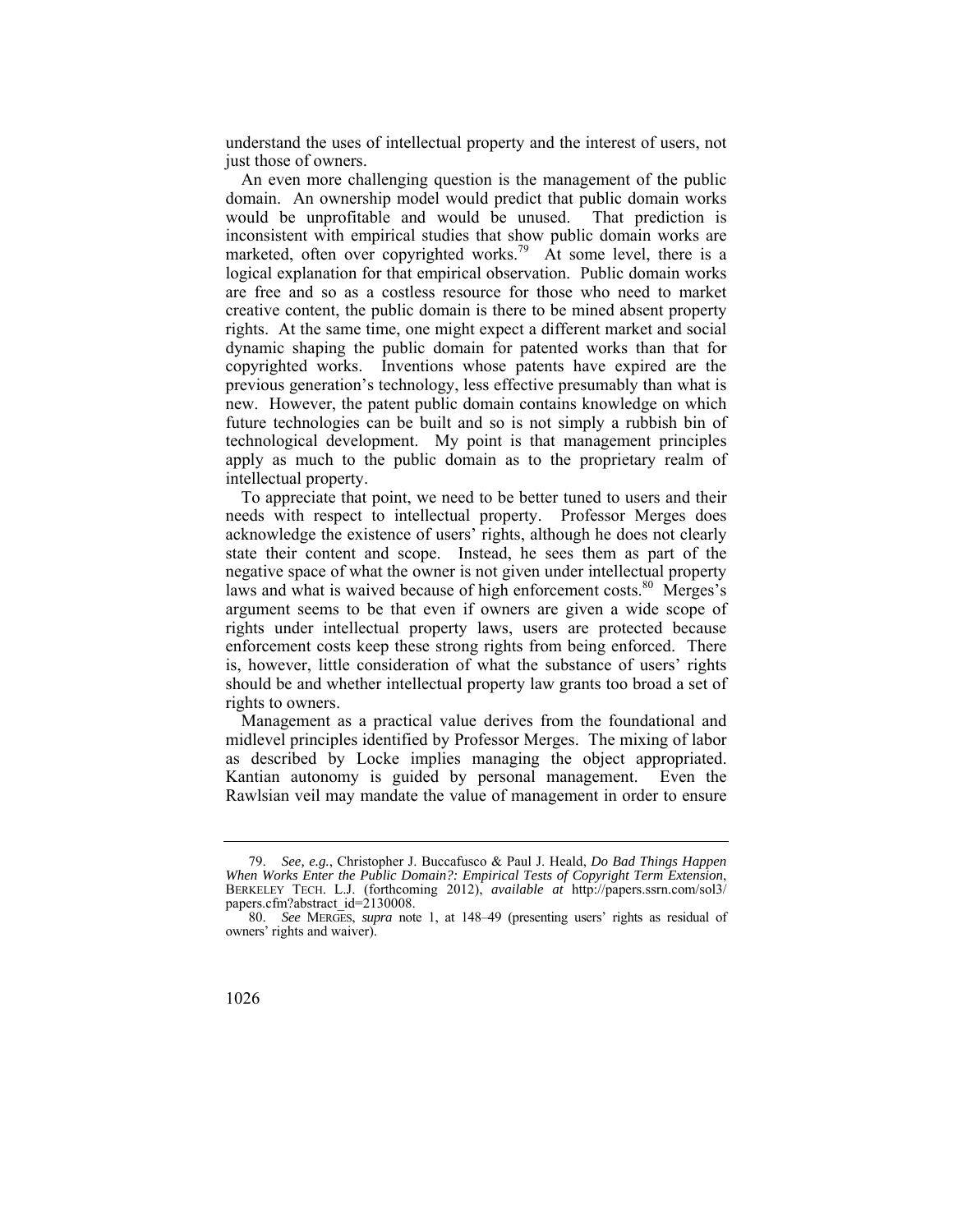that benefits flow to the worst off in society. Nonremoval, efficiency, dignity, and proportionality each subsume management to realize the value of property. My concern is that these principles, too narrowly focused on owners and without a more complete regard to users, may be self-defeating when used to justify intellectual property. Justifying intellectual property entails recognizing that owners are only temporary and serve, in part, as stewards over what will constitute the public domain.

## *C. Autonomy*

 recognizes the sanctity of one's home as a stable locus that is a zone of Autonomy is a practical value that informs property law. I discussed autonomy above in the context of Kant and the foundational principles underlying intellectual property. In this Part, the focus is on autonomy as a value that informs property law in practice. As a practical value, autonomy refers to an individual's sense of place within which he or she can plan and develop one's life and one's set of relationships. The notion of what is mine shapes and is shaped by one's sense of identity. The ability to cultivate one's life and relationships is of course related to the values of stability and management. Autonomy as a practical value the owner's managerial discretion but also a realm of autonomy.

 copyright as well as moral rights. Within patent law, where the autonomous For intellectual property, autonomy as a practical value supports a set of legal rights that allows the owner to develop a work without interference from unauthorized users. This set of legal rights sanctions the discretion of the owner and promotes the development of the personality and the cultivation of a personal vision. Within copyright law, autonomy as a practical value nurtures Anglo-American-style self has play as an inventor engaged in the creation of utilitarian works, autonomy as a practical value allows for the free play of research and experimentation to build on prior art to develop nonobvious inventions that can inform and teach the relevant art. While real property envisions autonomy in spatial terms, intellectual property aids the autonomy of the mind whether engaged in art, science, or many disciplines.

Support for autonomy as a practical value is found in the foundational and midlevel principles Professor Merges presents. Locke's primacy of labor, Kant's notion of the rational self, and Rawls's defense of distributive justice reinforce autonomy in defining the practice of intellectual property. The midlevel principles also are connected to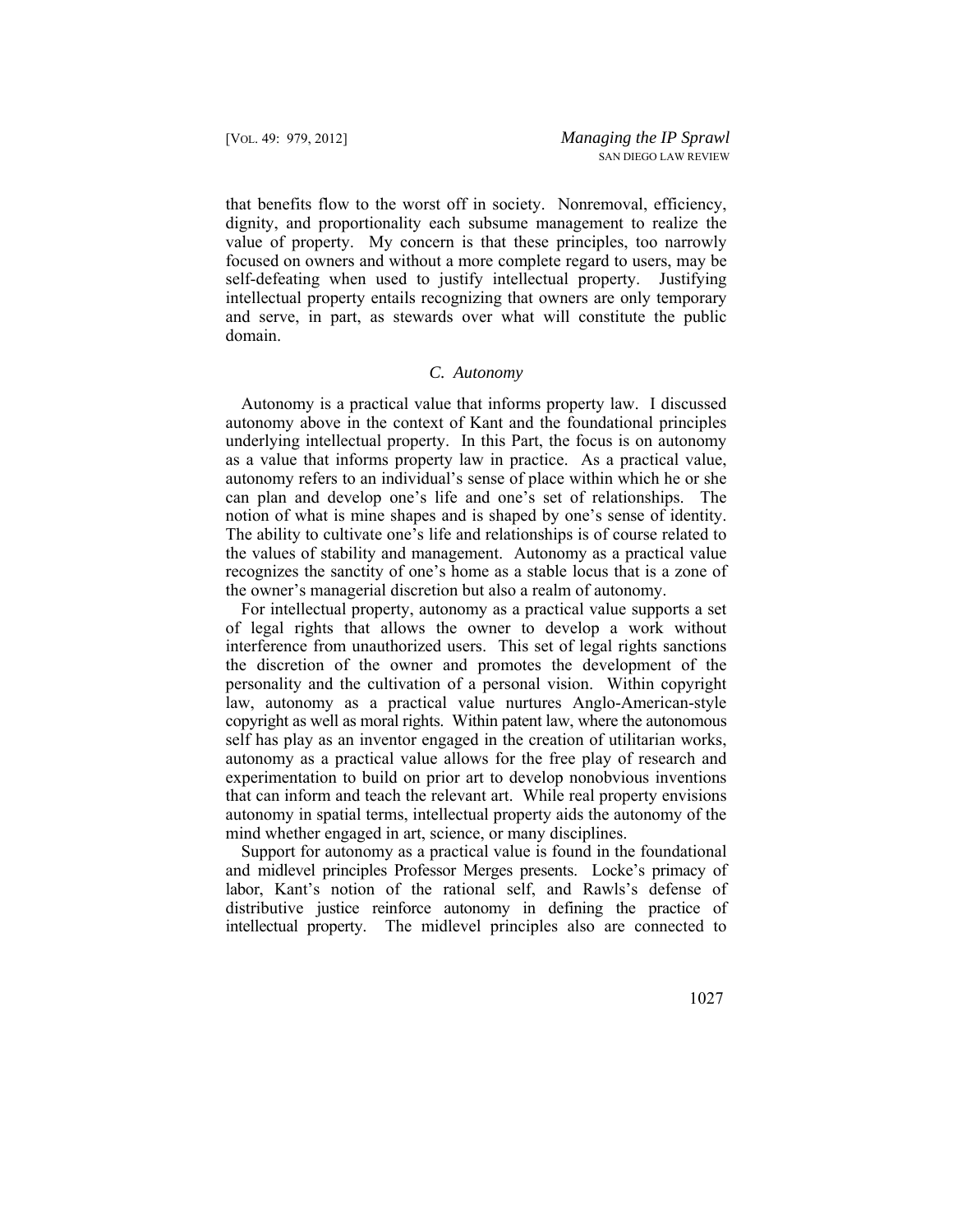autonomy. Nonremoval assumes a sphere of the private that is distinct from the public domain. Efficiency entails the balancing of private benefits and costs to enable wealth maximization from intellectual property. Dignity is tied to a notion of autonomous self, free from public intrusion. Finally, the goal of proportionality is to balance rights among selves so that each is benefitted in proportion to what is given on to others. Intellectual property law derives from foundational and midlevel autonomy as one of its practical ends.

But what was stated about autonomy as a foundational principle applies to autonomy as a practical value. It is meaningless to talk about the autonomous self as independent of society. This observation is true in part because the self is often defined by the needs of social interaction and relationships. It is equally true because these social interactions and relationships shape the self and its aspirations and its yardsticks for fulfillment. In defining property rights, whether real or intellectual, the scope of legal protection will depend on whether the property is commercial or noncommercial, educational or for entertainment. Although trespass is proposed as the canonical model for property enforcement, nuisance may be more apt. Often legal conflicts are not about invasion or intrusion, but about conflicting uses which need to be mediated through balancing of principles and flexible remedies. Once again, autonomy, like the other practical values of property, is gauged not solely in terms of ownership, but also in terms of use. Focusing solely on the autonomy of creators as owners ignores the autonomy of users.

Autonomy both as foundational and as practice value assumes the natural person. But a category conflict arises when ownership can be in the hands of a corporate entity. To speak of the autonomy of a corporation, a legal fiction designed to allocate risk and manage wealth, is to confuse and blur over values that are human and personal. When intellectual property is held by business entities, to what extent is autonomy a value that the law should recognize? Unfortunately, this is a question that Professor Merges does not adequately address. He seems to view owners as creative professionals and assume business entities that acquire intellectual property do so by compensating the professionals  $fully.<sup>81</sup>$  Autonomy values in intellectual property are meaningful even when a corporate entity is the owner because the creative professional has been compensated in the transaction of transferring rights. This is how I construe the implicit argument, and I disagree with it. Not only is adequate compensation unlikely, but rights used by corporate entities

<sup>81.</sup> *See id.* at 217–18.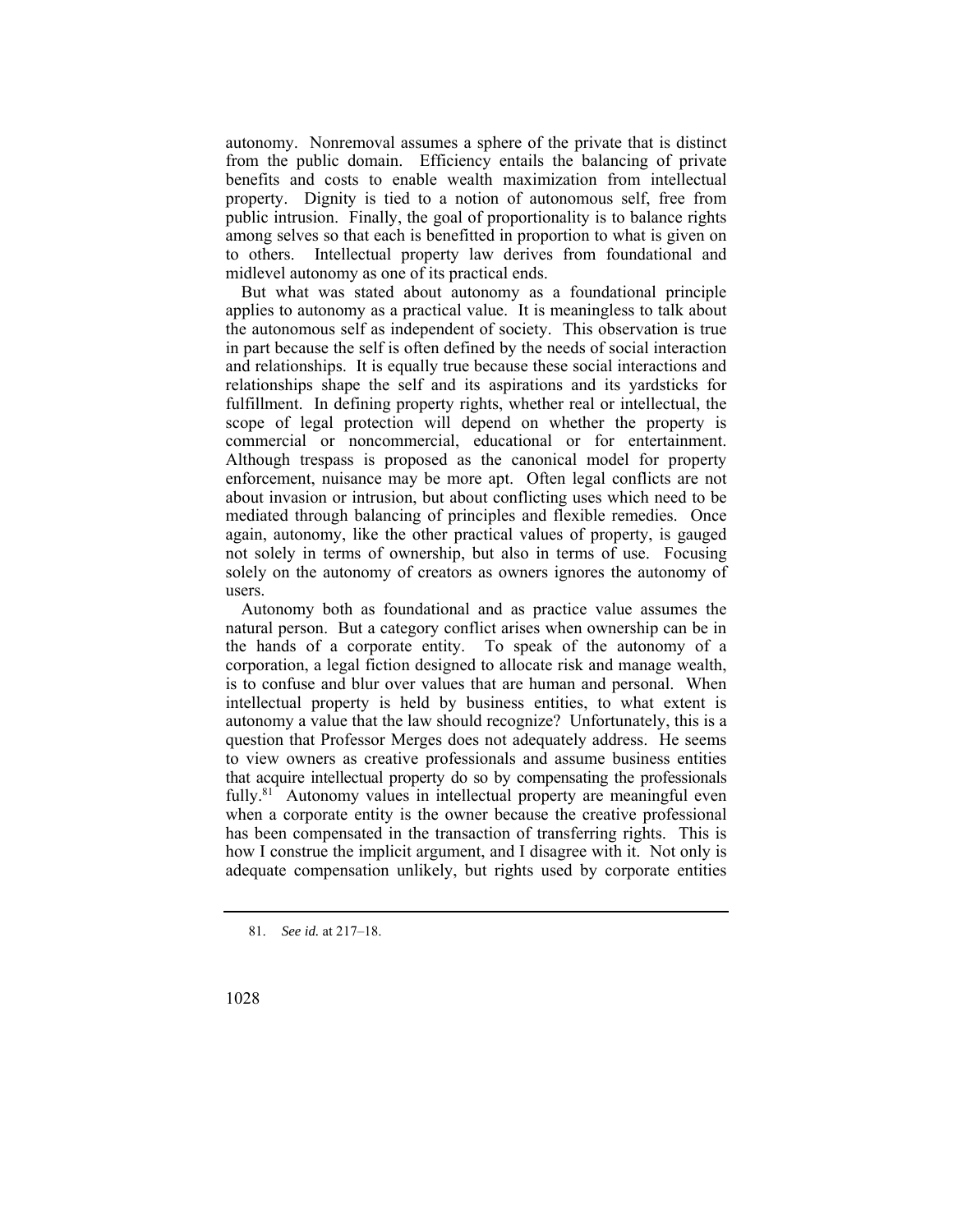may also be very different from rights held by natural persons.<sup>82</sup> They operate in different spheres and on different terms. Once again, focusing solely on ownership and not on its context, particularly the interests of users, leaves out much in the analysis. Autonomy is an important principle and practical value, but it should be understood in broad terms rather than in narrow ones of ownership.

## *D. Contrasts and Implications*

In this Part, I introduce three practical values that are often associated with property. These three practical values—stability, management, and autonomy—are used to contrast real property and intellectual property as well as to underscore my argument about users' interests. Professor Merges ends his book with three practical examples as well. They are detailed discussions of creative professionals, digital rights, and pharmaceuticals. I touched on his discussion of creative professionals above in my exploration of autonomy as a practical value. I conclude this Part by briefly turning to Professor Merges's practical examples to illustrate my understanding of his justification and my criticism that it needs to more adequately take into consideration the interests of users.

 I think the point rests on a caricature. It also rests on a focus on Professor Merges has a relatively straightforward, and in my opinion unassailable, point about intellectual property rights in the digital environment. He expresses skepticism about weak property rights that would support a culture of community creative and cooperative ownership. I find this point unassailable, but also a bit of a straw man argument. ownership by creative professionals that does not adequately examine the interests of users. My argument is that users provide the missing piece of the intellectual property policy puzzle and their needs, varied across industries and fields of activities, must be more thoroughly understood before we can feel confident about the direction of intellectual property policy. Professor Merges correctly points to the low contracting costs made possible by the digital environment. These low contracting costs, Professor Merges argues, allow owners and users to strike necessary deals, obviating the need for weaker intellectual property rights.

 82. *See* CATHERINE L. FISK, WORKING KNOWLEDGE: EMPLOYEE INNOVATION AND THE RISE OF CORPORATE INTELLECTUAL PROPERTY, 1800–1930, at 240–41 (2009) (tracing shift from employee ownership to corporate ownership of knowledge).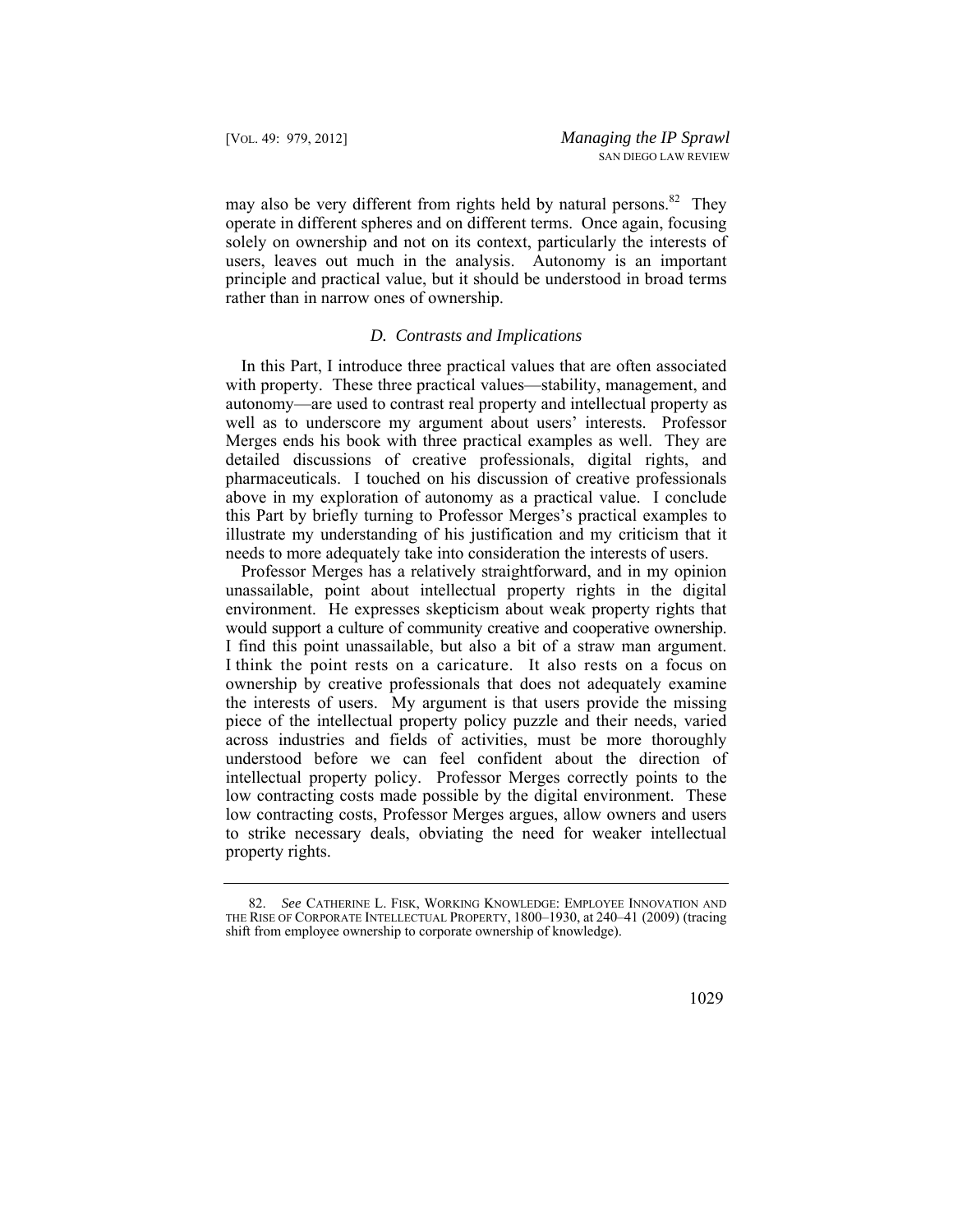I am agnostic about whether the lowered transaction costs will yield the desired results. While costs of communication have undoubtedly fallen with digital technologies, the costs of information processing and management have probably gone up. The amount of content has increased, and users need to more carefully parse information on the Internet partly because there is so much of it. Orphan works, and the resulting problem of identifying owners, are just one example of how costs may have increased or remain unchanged. Certainly digital technologies may evolve in order to reduce these costs as well, but that depends on whether this evolution adequately accounts for the needs and values of users. An owner-centric perspective may not provide a full account or guide for policy.

 against those of users. Professor Merges recommends various limitations Professor Merges ends his book by turning to pharmaceutical patents and access to medicines to treat life-threatening [diseases.](https://diseases.83)<sup>83</sup> This chapter is perhaps the first one in which Professor Merges fully confronts what I have been referring to broadly as users' interests. The context of access to medicines allows Professor Merges to demonstrate the power of his foundational and midlevel principles in balancing the interests of owners on pharmaceutical patents grounded in his principles of distributive justice and proportionality. This chapter illustrates how Professor Merges's justification differs from traditional pro-property rights arguments, in the vein of Robert Nozick. He shows the limits of libertarian theories of intellectual property and demonstrates how property can be recognized while still respecting human values. Furthermore, Professor Merges's consideration of patients, one class of what I call users, is a model for the type of user-focused intellectual property policy that I have been advocating in this Article. His analysis suggests to me that his justification, with a shift towards users and away from creators, might hold promise for a more robust justification of intellectual property, one that might engage the interests of users as well as owners.

## VI. BUILDING ON THE SHOULDERS OF MERGES

Professor Merges begins his book on a cautionary note, expressing bewilderment at the sprawl of intellectual property law and policy. He takes us through an odyssey, engaging with critical thinkers and ideas that shape politics, economics, and law. The odyssey ends on an optimistic note with the moorings of intellectual property restored in a defense of intellectual property ownership tempered by transactions and waiver. Merges's soul-searching, a term I use in a positive way, results

<sup>83.</sup> MERGES, *supra* note 1, at 270–87.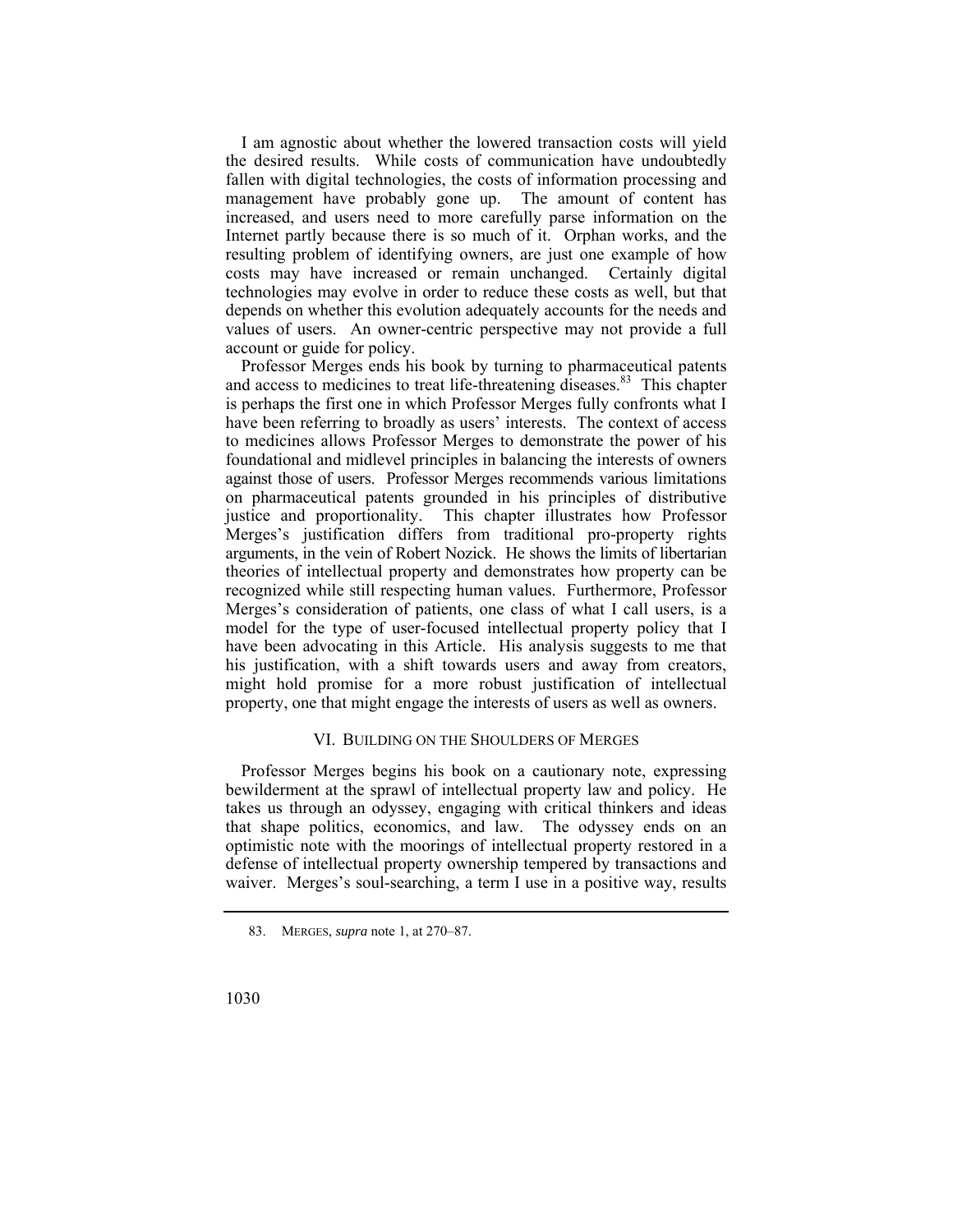in a justification for intellectual property law as he knows it. Law and policy can go on as usual it appears.

There is a nostalgic quality to Professor Merges's writing. He seems to be missing something that has become lost in contemporary intellectual property scholarship. I am not sure what he is longing for, but I find nostalgic feelings worth noting in the field of intellectual property with its emphasis on progress. Merges's book seeks the old, old thing, the core or heart of intellectual property. But this longing reveals a loss of faith in progress. I cannot pretend to understand these feelings because I am less skeptical that progress occurs. However, I may just envision it differently from Professor Merges. Consequently, my justification for intellectual property will be fundamentally distinct from his, even though in application there may be areas of overlap.

Intellectual property is in need of justification, at least as Professor Merges explains, because its moorings seem to be cut loose. Merges's justification is not only an explanation for intellectual property, but also a correction, as with justifying or aligning text. His goal is scholarly and reform-minded. The range of reading and thought makes the book a truly scholarly one. However, as I demonstrated in this Article, I am skeptical about the book's prescriptions. Professor Merges does offer much to digest and build on, and his ideas serve as a foil to develop a user-focused intellectual property law.

In strengthening the moorings of intellectual property, there is superficial attractiveness in tying rights to the interests of creative professionals as owners. There is a certain democratic appeal in the concept of creativity, especially if one believes that it is not tied to accident of birth and is somewhat equally distributed in society. The problem is that intellectual property as it is embodied in products and services permeates society, not in a hegemonic or monopolistic way, but in a way that affects a range of interests beyond those of owners. Therefore, these interests need to be taken into consideration.

Professor Merges, of course, is attuned to these points, but he sees these interests as secondary to those of owners. He sees users' interests being protected by waiver of rights. In some ways, users must rely on the kindness of owners. Intellectual property licensing also saves users. As he states in the concluding chapter, as long as transactions can occur, the owner will utilize contract law and the market to distribute the